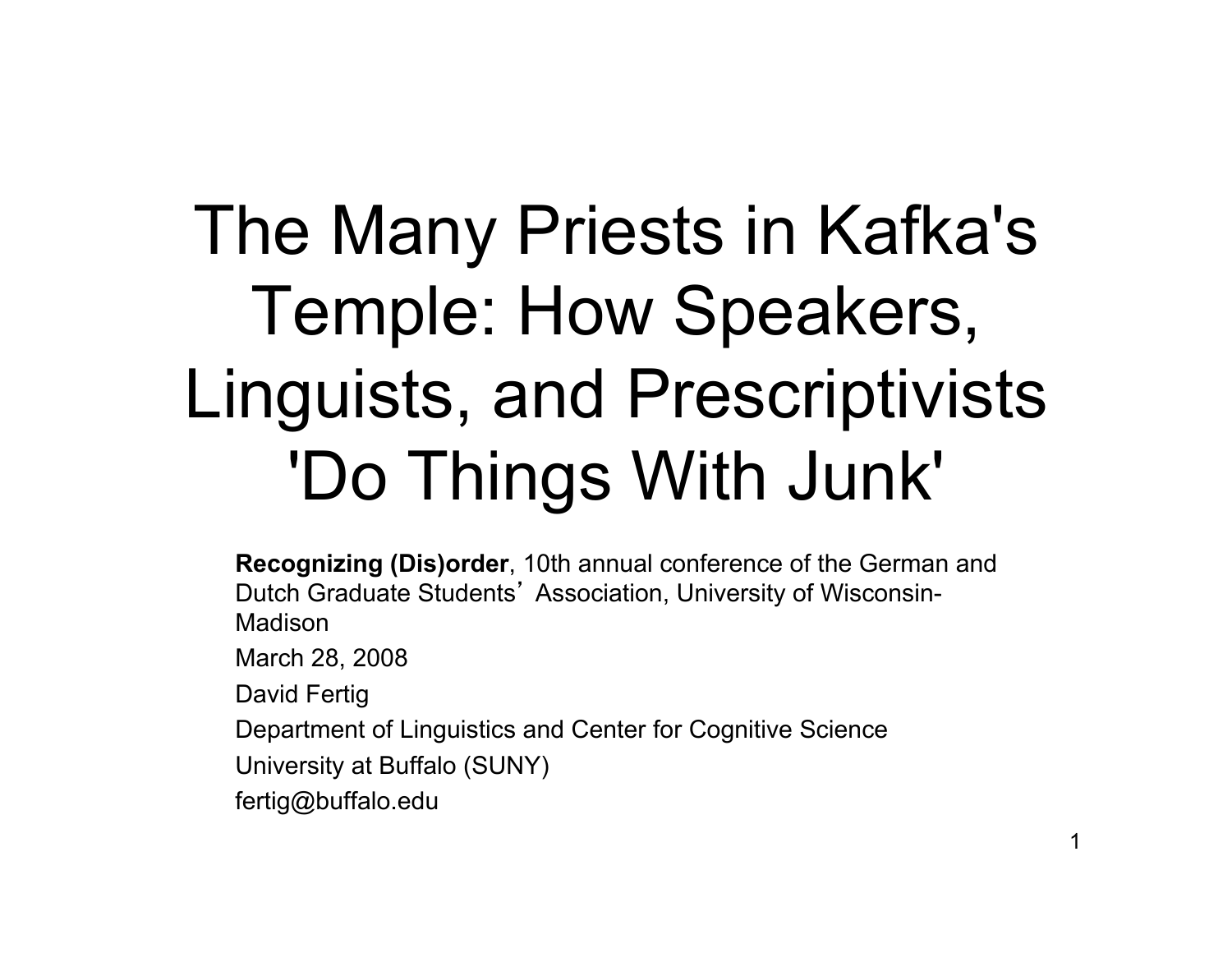# Explaining my title (1)

• "Leoparden brechen in den Tempel ein und saufen die Opferkrüge leer; das wiederholt sich immer wieder; schließlich kann man es vorausberechnen, und es wird ein Teil der Zeremonie." (Franz Kafka. Die Acht Oktavhefte. http://gutenberg.spiegel.de/?id=5&xid=1358&kapitel=1)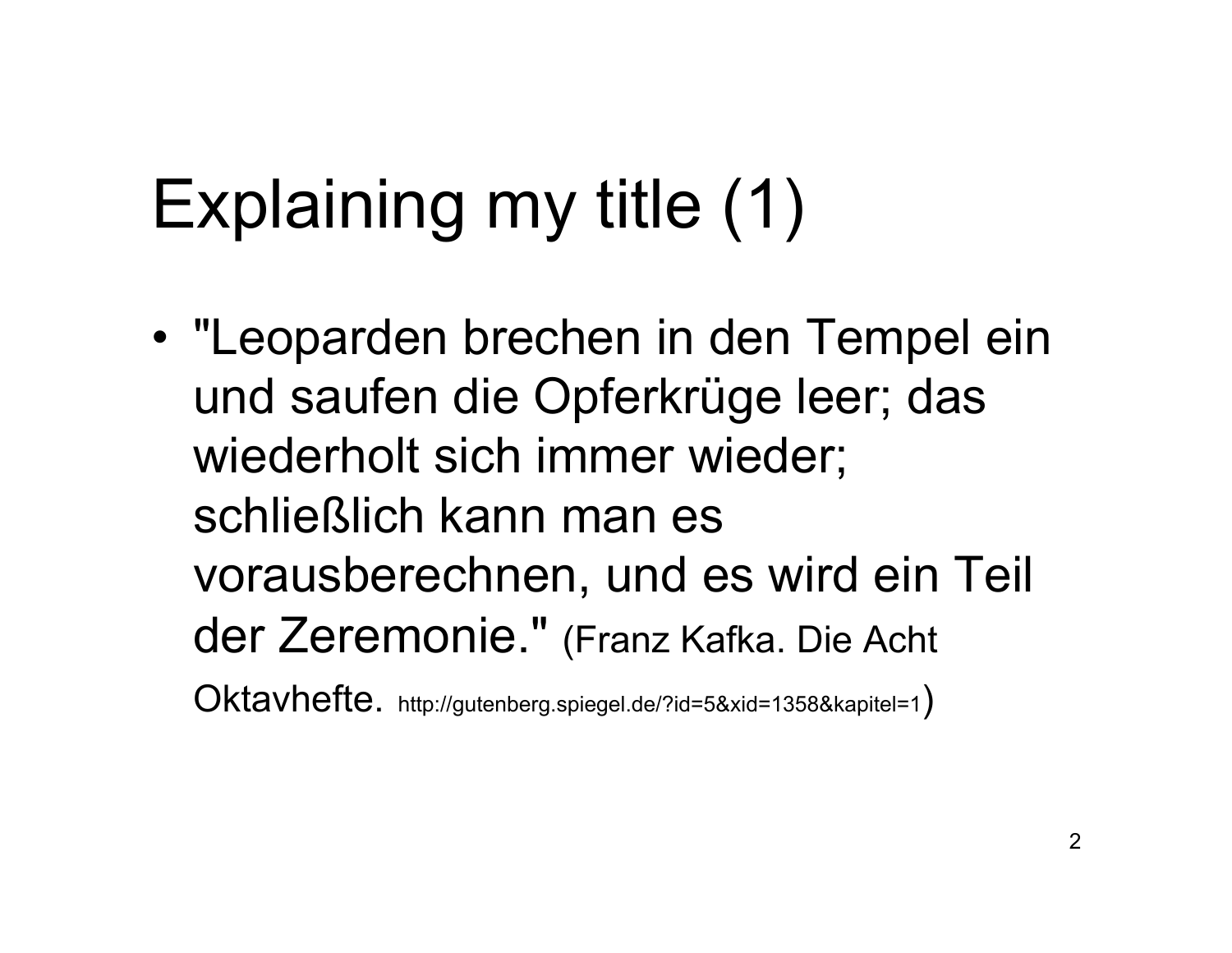# Explaining my title (2)

• Roger Lass. 1990. "How to Do Things with Junk: Exaptation in Language Evolution."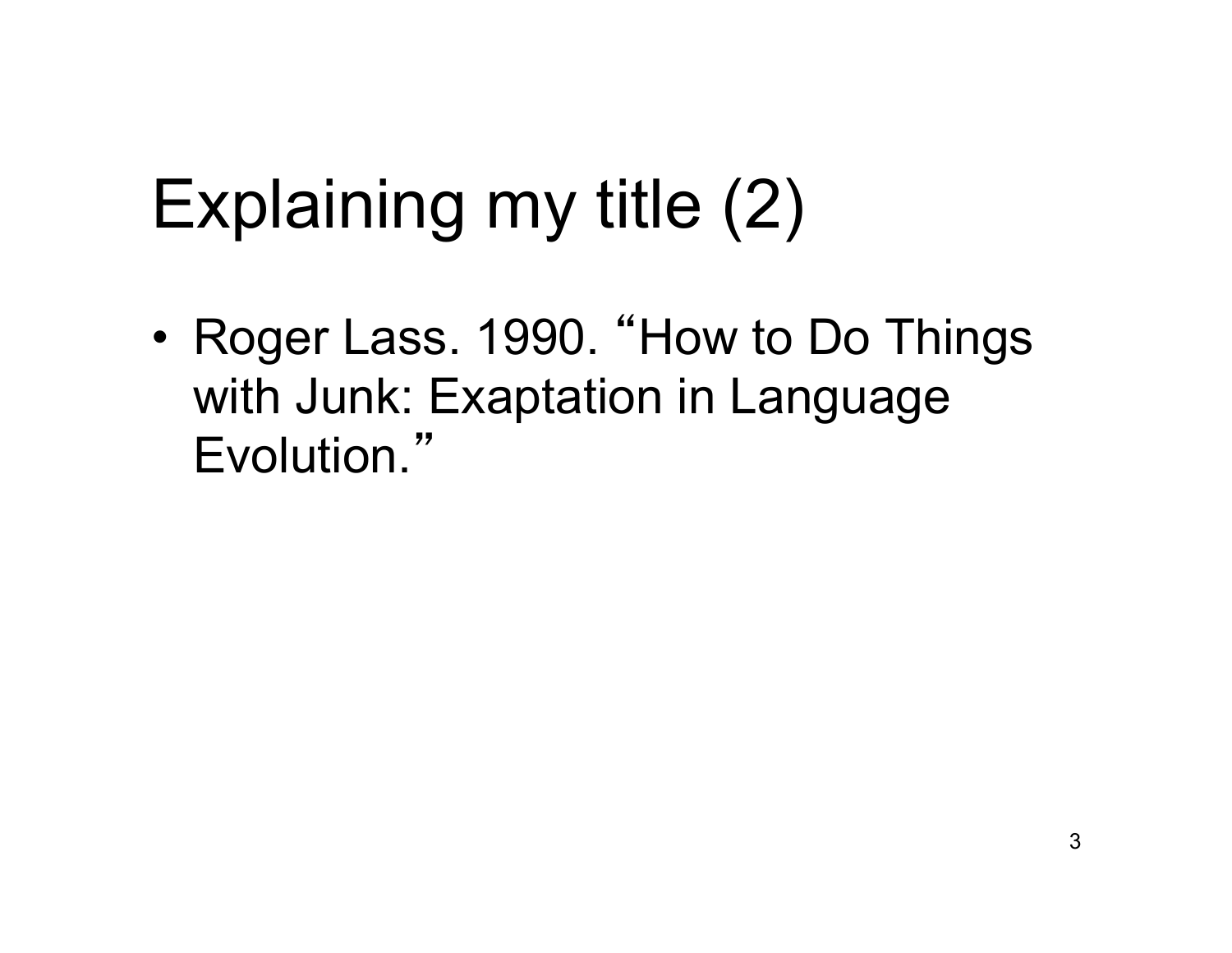#### Central questions of linguistics:

- 1) How are we to account for (apparent) order / structure / patterns / regularities in language?
- 2) How are we to account for (apparent) disorder / anomalies / exceptions / irregularities ("leopards", "junk") in language?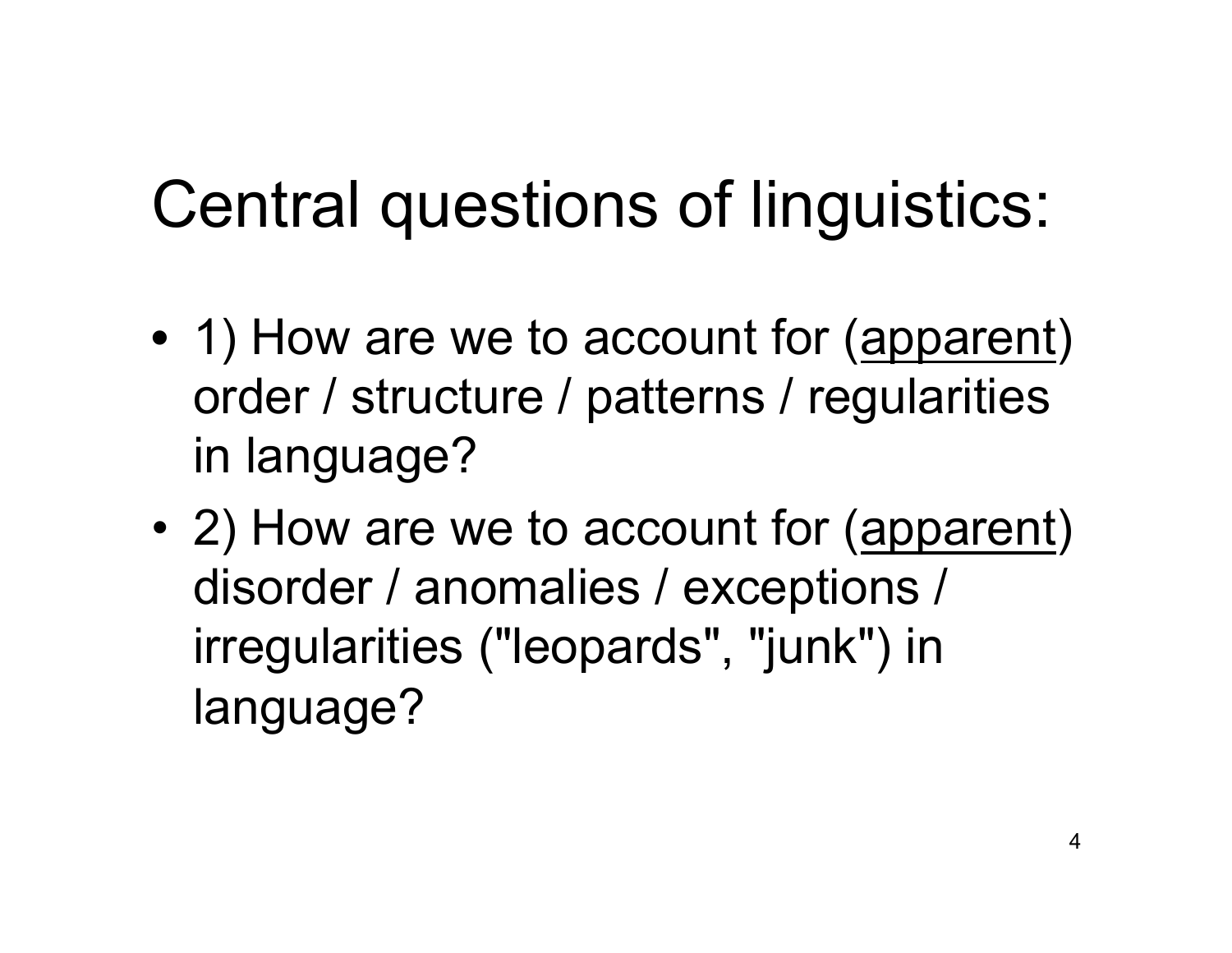# Possible answers to both questions:

- We can account for "order" and/or "disorder" :
- 1) Synchronically/cognitively (in terms of properties of the human mind, which might or might not be specific to language)
- 2) Diachronically (in terms of the cumulative effects of language change)
- 3) Or through some kind of combination of 1) and 2)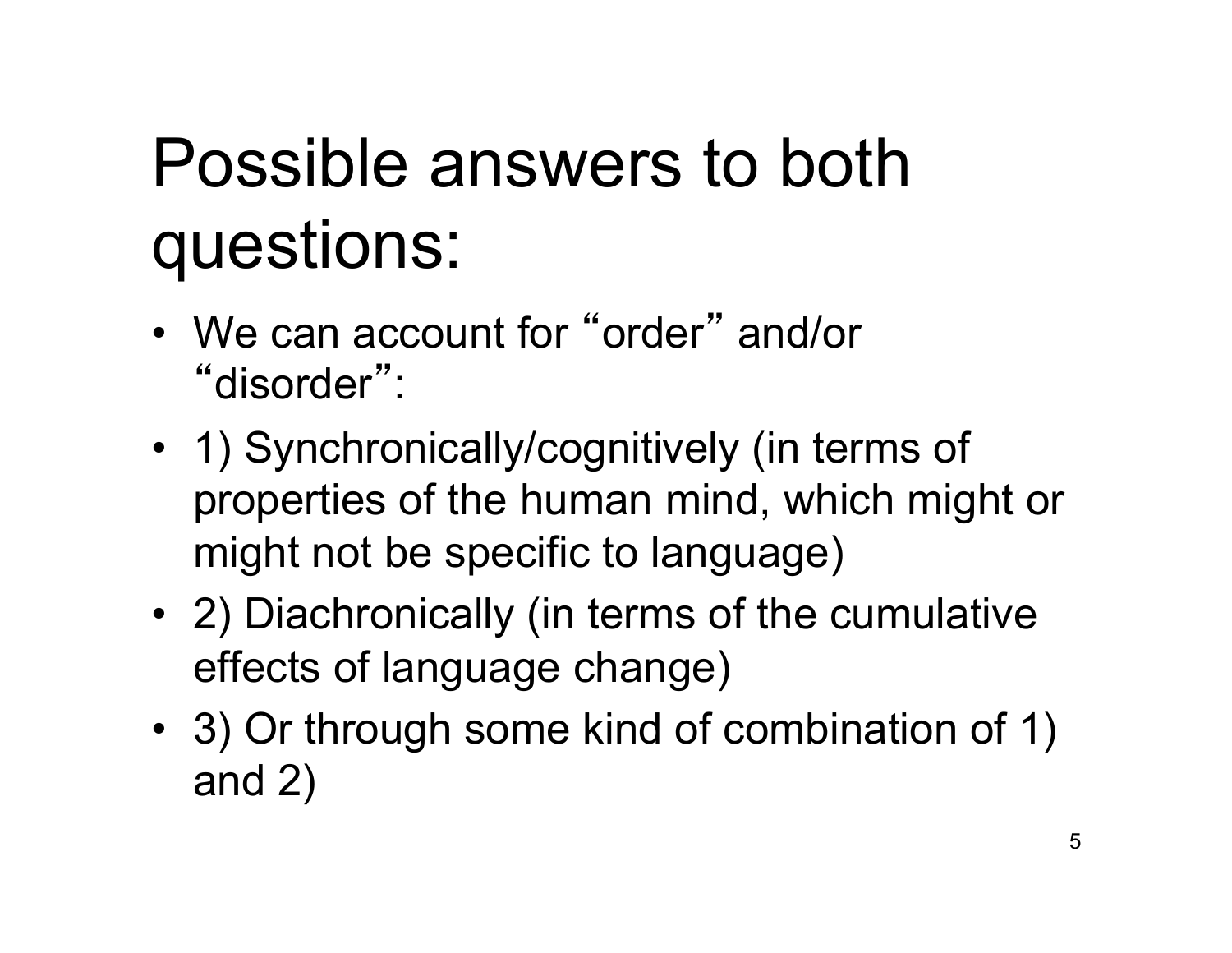# A popular answer in much 20th-century linguistics:

- Order/structure/system is a synchronic/ cognitive matter (to be accounted for in terms of "Universal Grammar", and/or "Naturalness", etc).
- Disorder/exceptions/irregularities are a diachronic matter ("historical residue").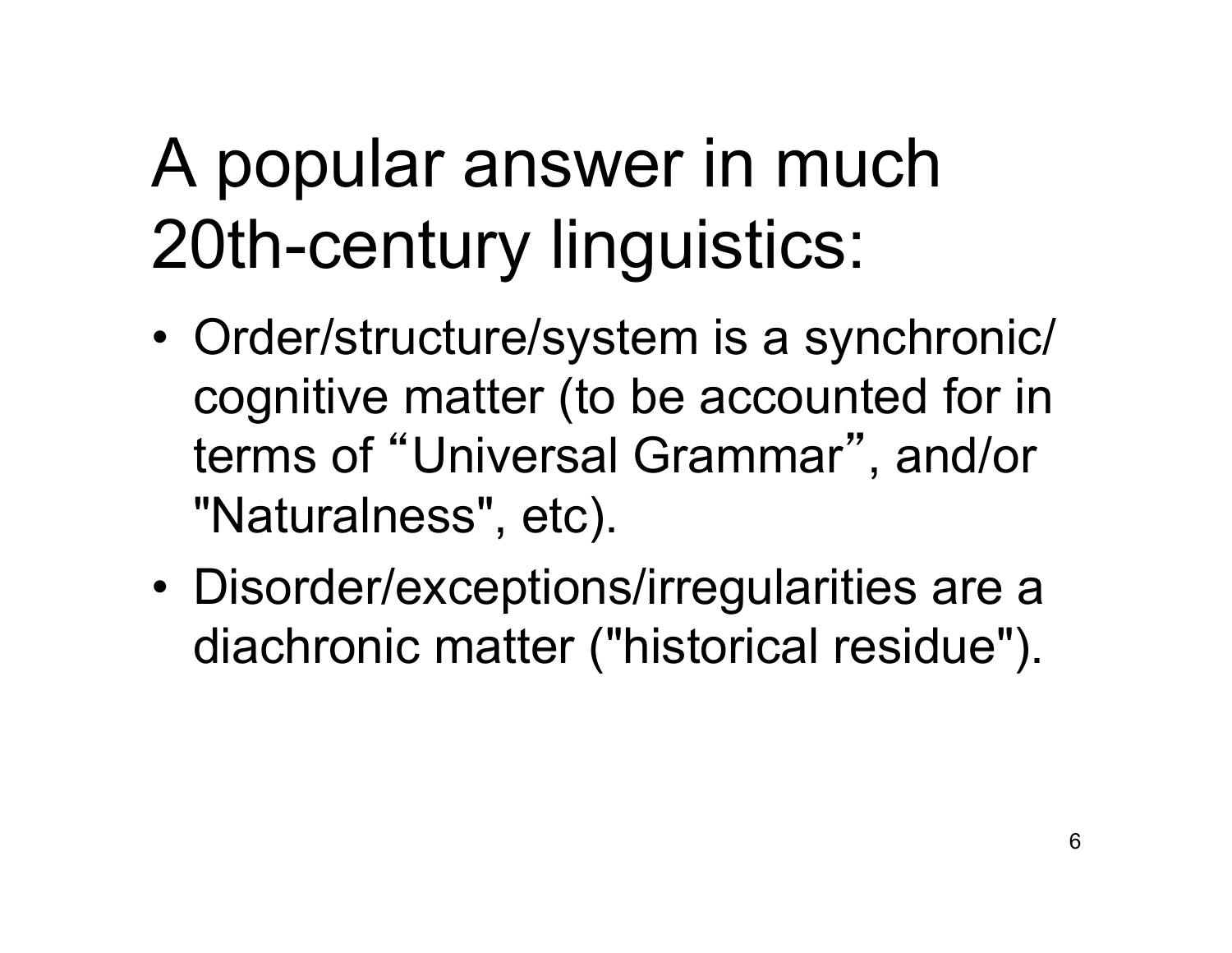# An old view making a big comeback: It's all diachronic.

• (Apparent) synchronic language "structure" (with all its "univerals" and "naturalness preferences") is an epiphenomenal by-product of language change. Every aspect of the synchronic state of a language is "historical residue".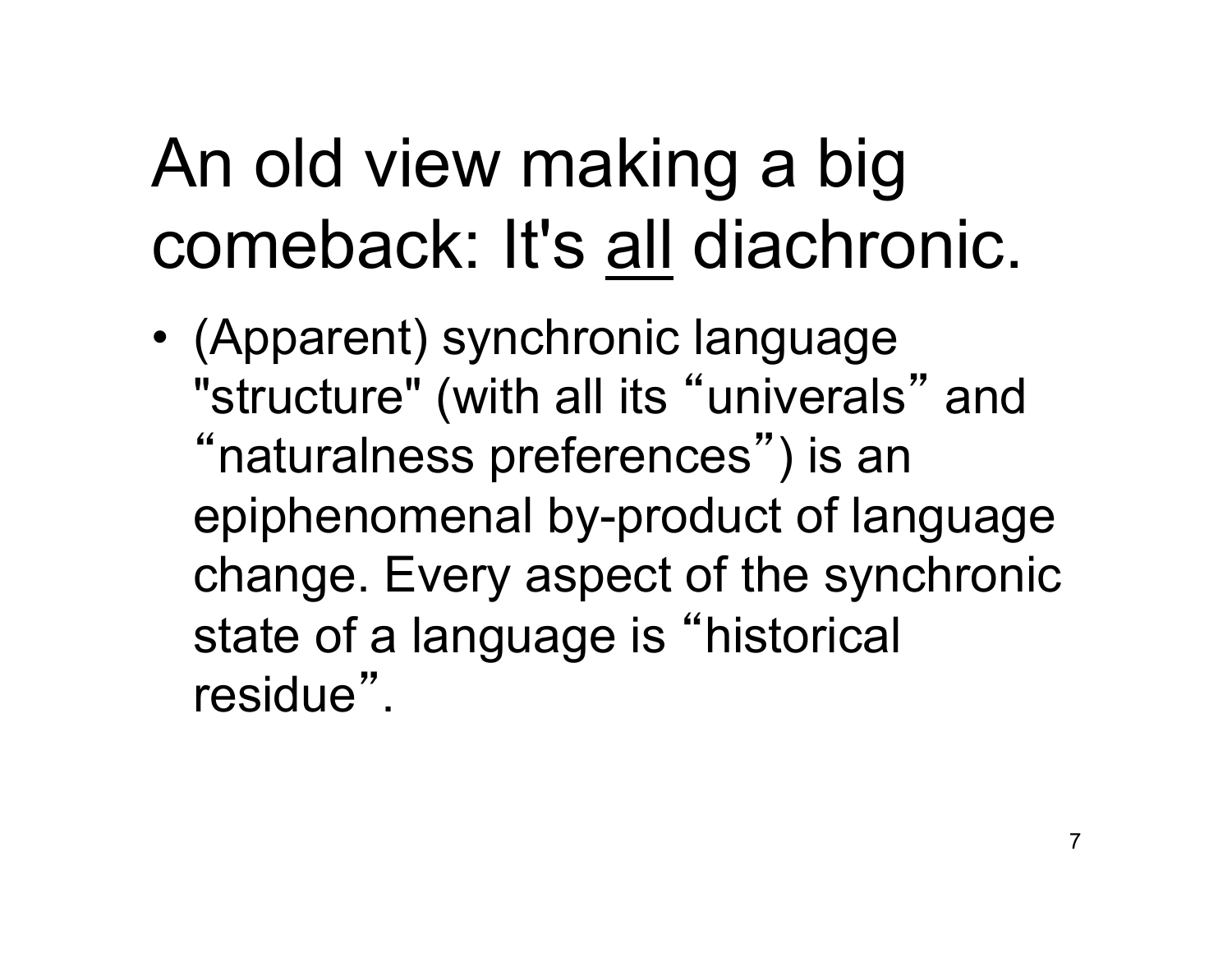# Paul (1886):

• "Es ist eingewendet, dass es noch eine andere wissenschaftliche betrachtung der sprache gäbe, als die geschichtliche. Ich muss das in abrede stellen. Was man für eine nichtgeschichtliche und doch wissenschaftliche betrachtung der sprache erklärt, ist im grunde nichts als eine unvollkommen geschichtliche, unvollkommen teils durch schuld des betrachters, teils durch schuld des beobachtungsmaterials. Sobald man über das blosse constatieren von einzelheiten hinausgeht, sobald man versucht den zusammenhang zu erfassen, die erscheinungen zu begreifen, so betritt man auch den geschichtlichen boden, wenn auch vielleicht ohne sich klar darüber zu sein." (19-20)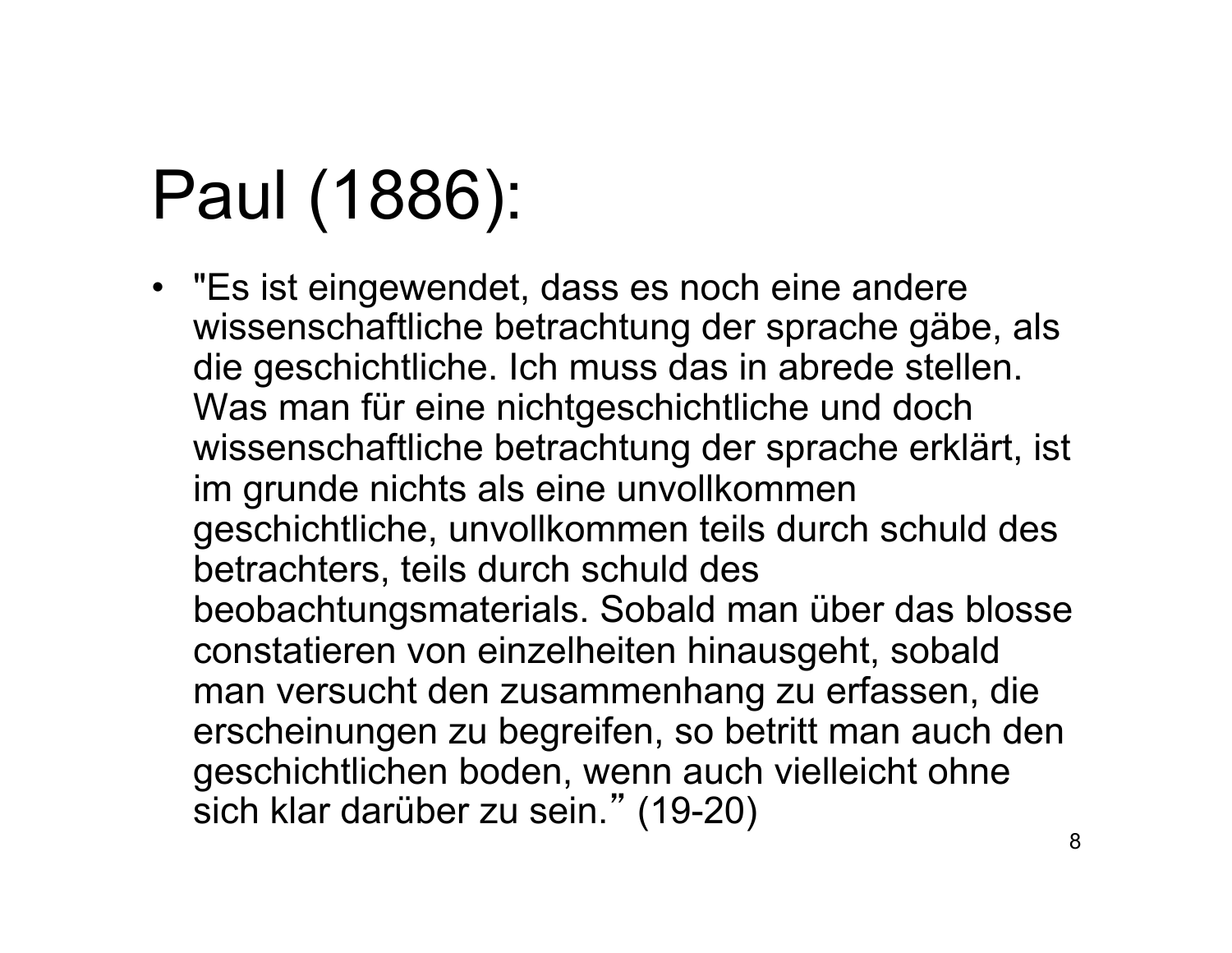# Saussure (1915 [1962]):

- "[...] tout ce qui tient au système linguistique, est une disposition de termes, un résultat fortuit et involontaire de l'évolution." (123)
- "[...] tout vient d'un pur accident. La langue est un mécanisme qui continue à functionner malgré les détériorations qu'on lui fait subir." (124)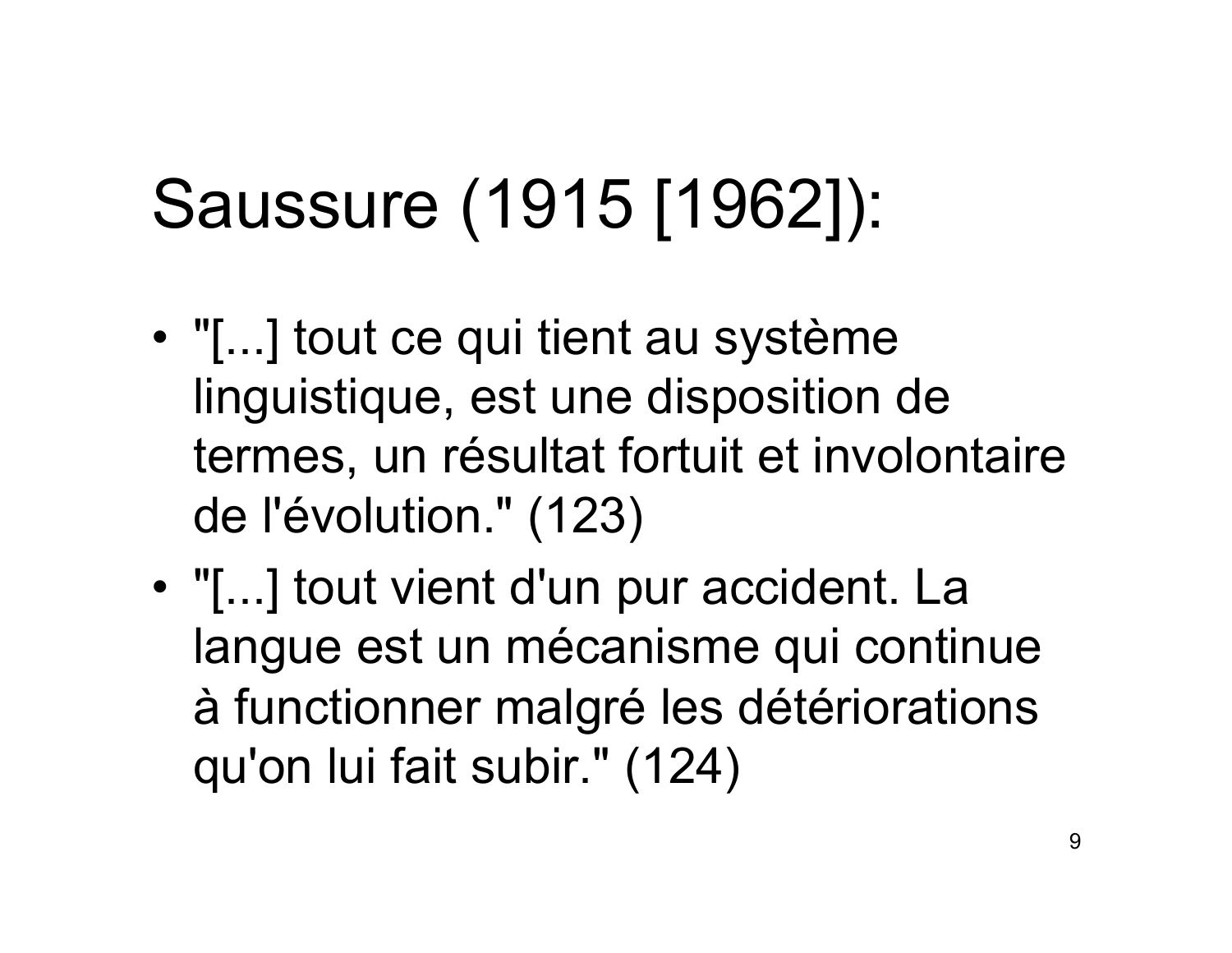# Bybee et al. (1994)

- "[...] we regard 'system' or 'structure' to be epiphenomenal rather than basic to the nature of grammatical substance and exponence. [...] It should be clear now that rather than studying the 'structure' of grammatical expression in a language, we advocate the study of the way that grammatical meaning and expression are attained across languages as a way of understanding the inherent properties of natural language" (22)
- "[...] in our view the real insights into human language come not from examining the synchronic iconicity, but more from understanding the dynamic processes that create that iconicity." (106-7)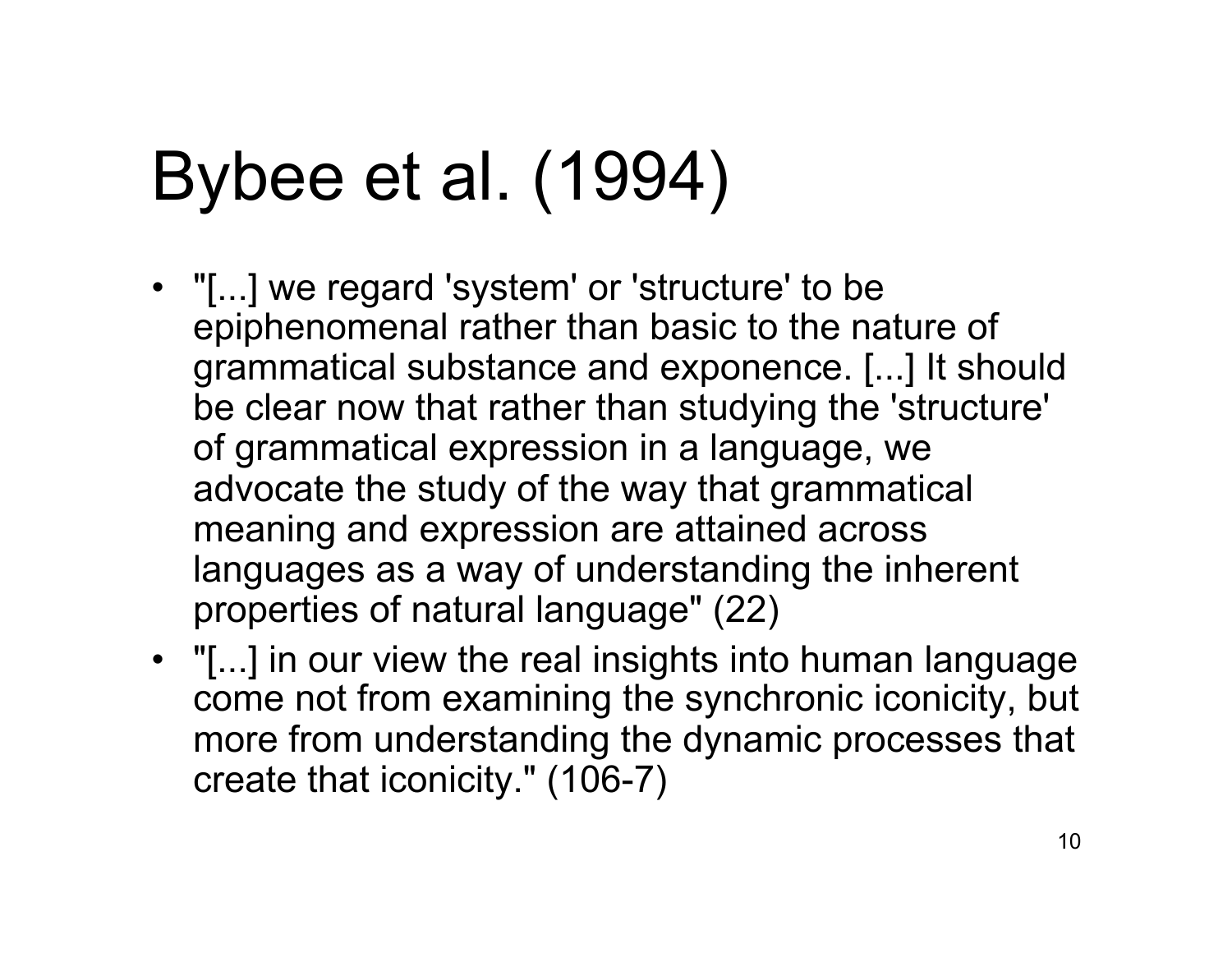# Lass (1997), 1:

- "[...] history is normally so contingent that the most extraordinary garbage left behind by historical change can remain stable for millennia" (12 fn. 9)
- "[...] how much of what looks like (synchronic) structure really is, and how much is rather detritus left behind by historical processes, that even if they leave notable residues have no particular present relevance [...]? Perhaps some significant part of linguistic structure has nothing at all to do with mind or semiosis, but derives simply from a kind of recipient's inertia. Speakers just accept a good piece of what's there already, because linguistic systems (whatever else they may be) are historical givens." (12)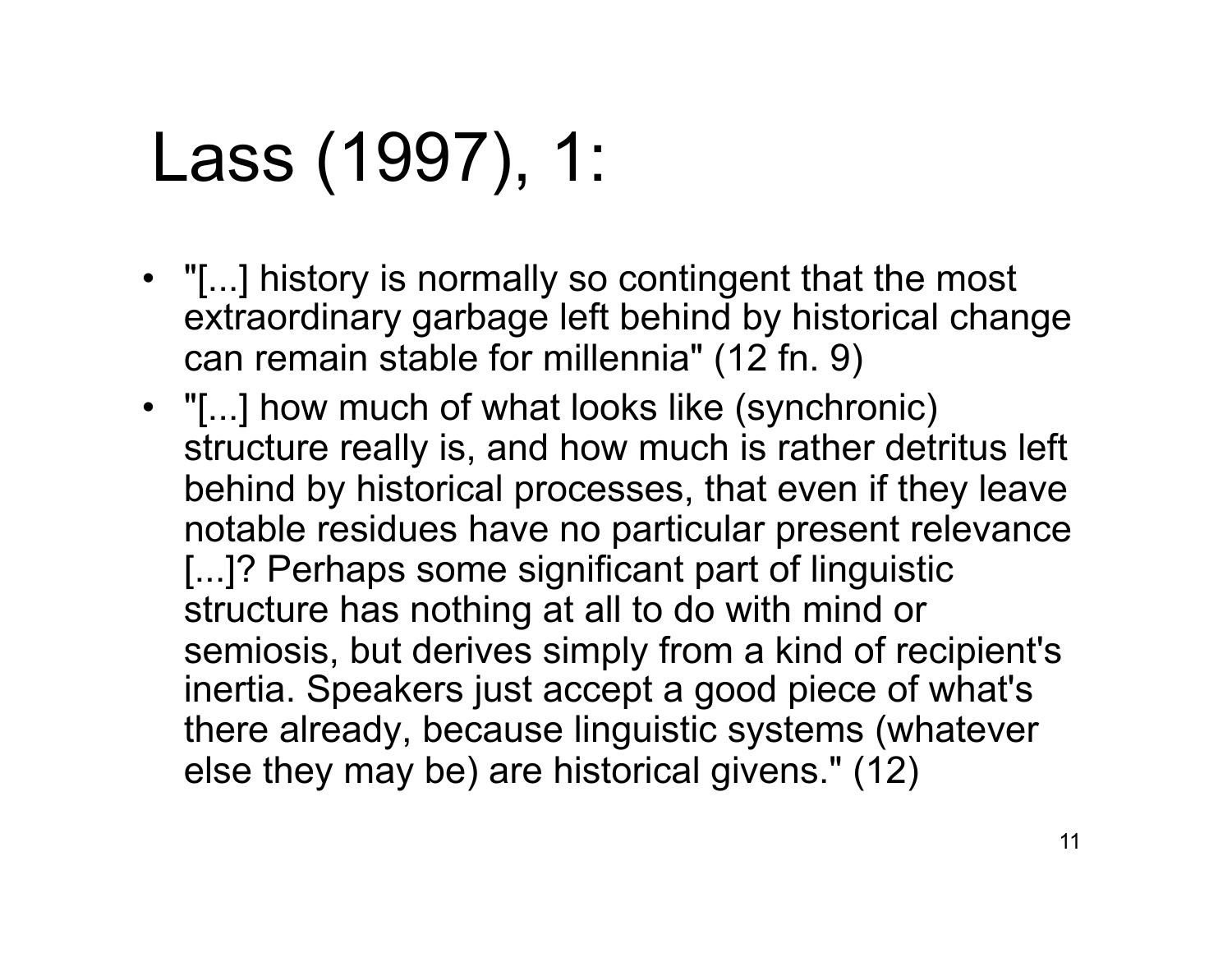# Lass (1997), 2:

- "Portions of apparent 'synchronic' states are relics of the historical processes that brought them into being, evolutionary scars on the present-day body. The two dimensions [sc. synchrony and diachrony] are complementary, but in the end history probably has more to say about synchrony than the other way round." (14)
- "if something can be explained genetically as an 'inertial' survival of a contingent historical event, does it need a synchronic explanation as well? My guess would be that it doesn't, and if one of the two is otiose it's the synchronic one." (383)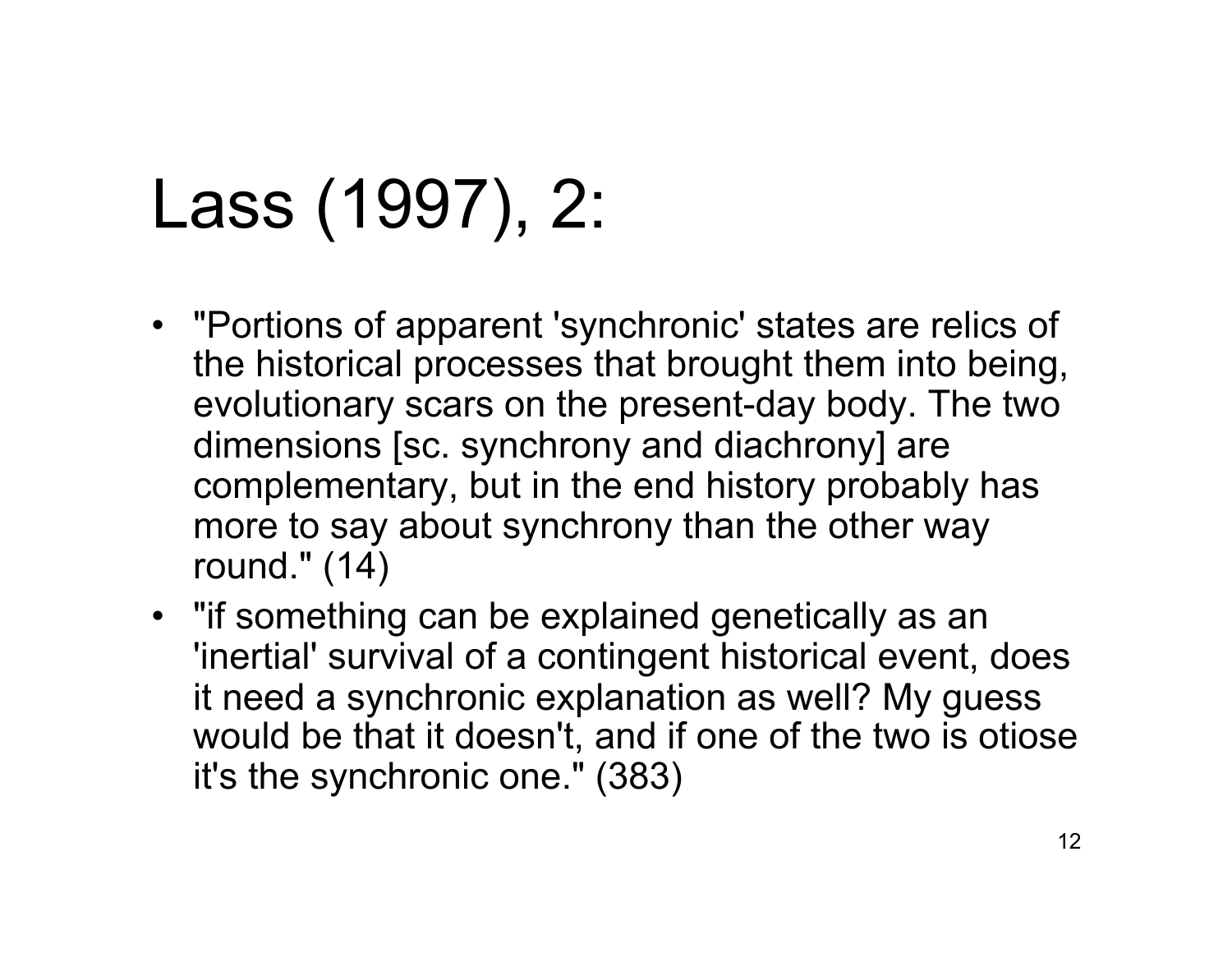# Juliette Blevins (2004)

- "In all cases where clear diachronic explanations exist for a particular synchronic pattern, this diachronic explanation makes a synchronic account redundant, [...]." (5)
- "synchronic sound patterns are best understood in terms of their diachronic origins." (71)
- "the primary explanation for a synchronic sound pattern is historical." (81)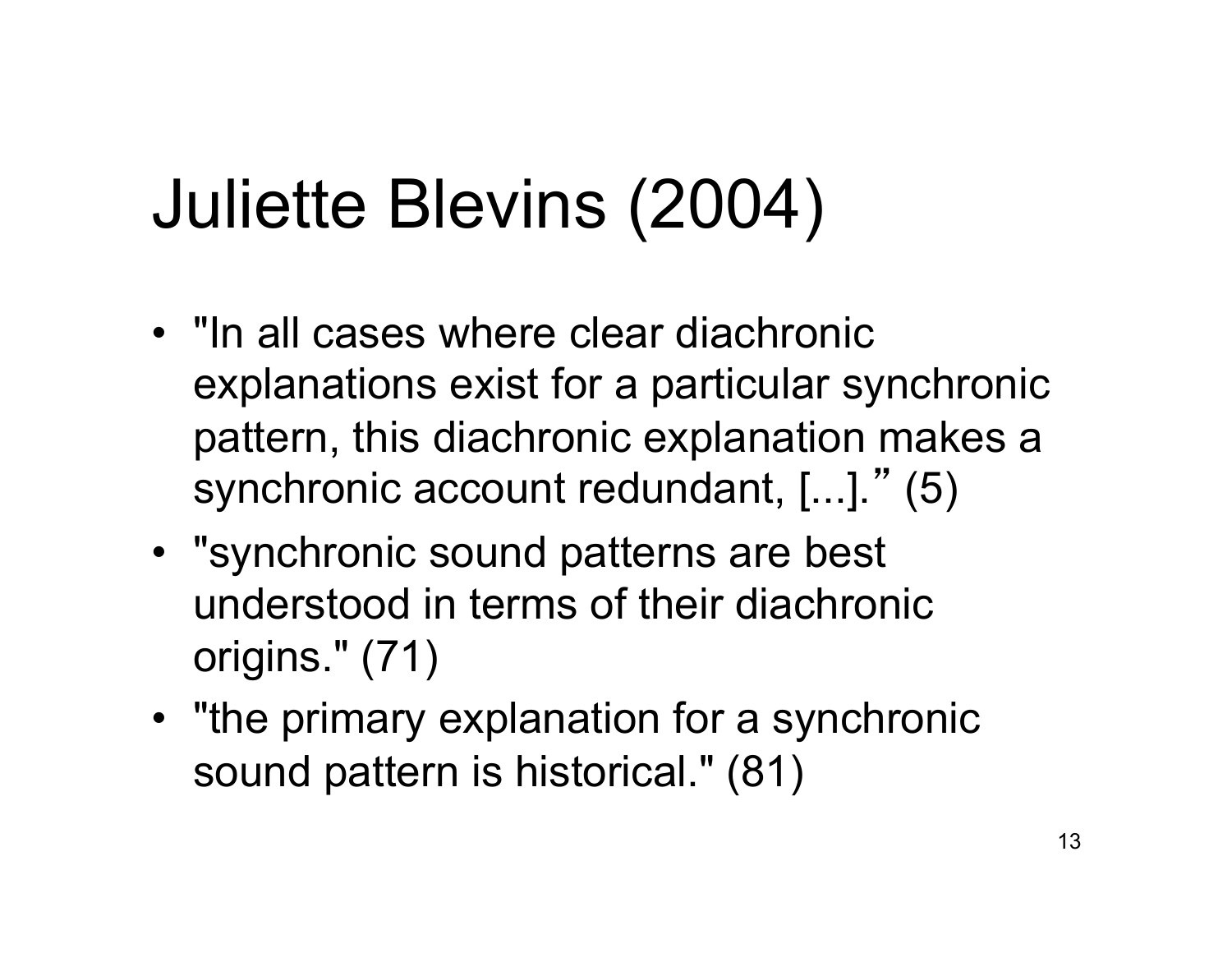#### What I like about this "neoneogrammarian" position, 1:

- It acknowledges the "leopards" in the temple.
- Compare: "The basic problem for any approach to language change is what Eugenio Coseriu has termed the paradox of change: if synchronically, languages can be viewed as perfectly running systems, then there is no reason why they should change in the first place." (From the blurb on the Benjamins website for Detges and Waltereit 2008.)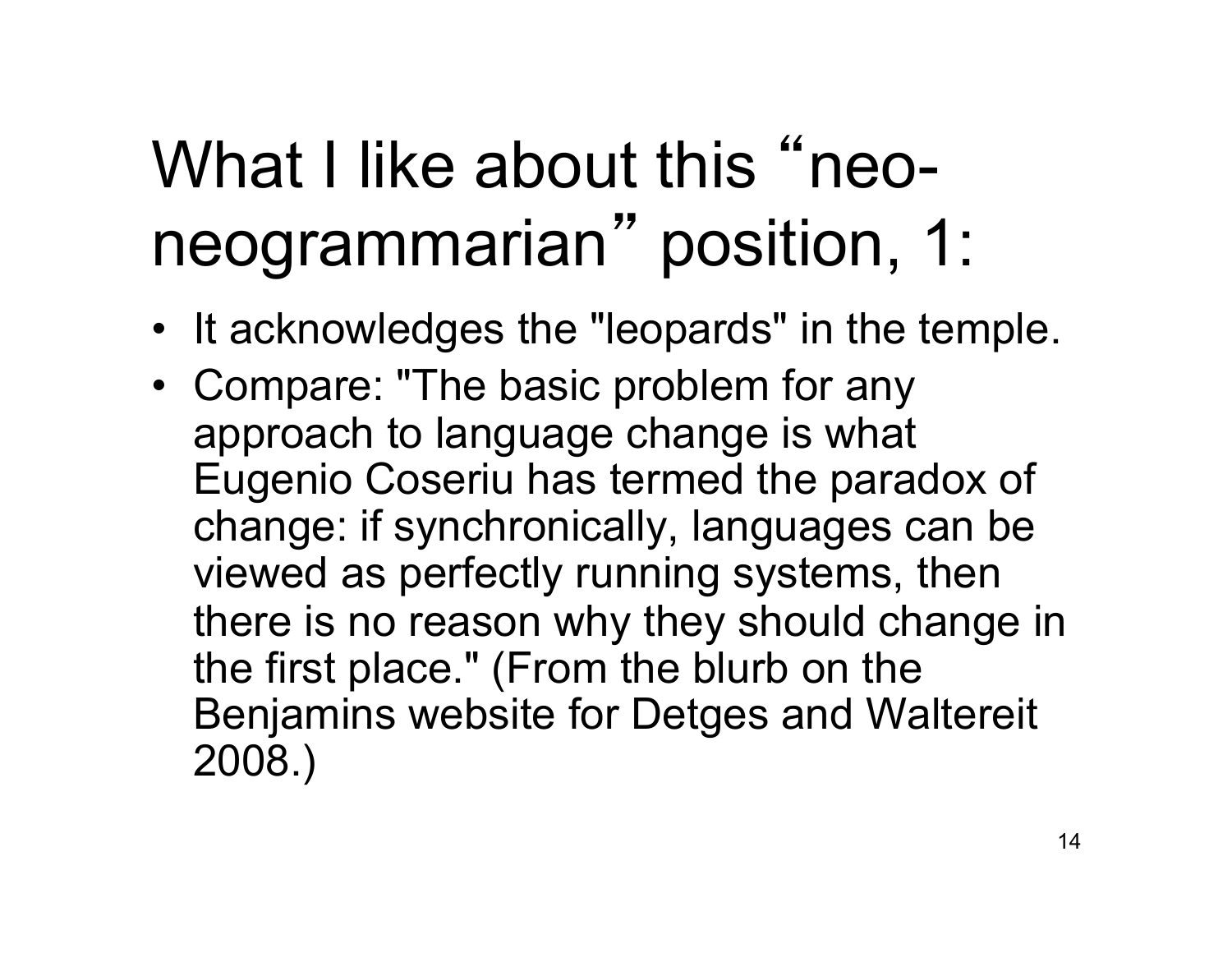#### What I like about this "neoneogrammarian" position, 2:

• It dispenses with any fundamental distinction between "natural" and "unnatural" aspects of a language ("system" vs. "historical residue" , "core" vs. "periphery", etc.)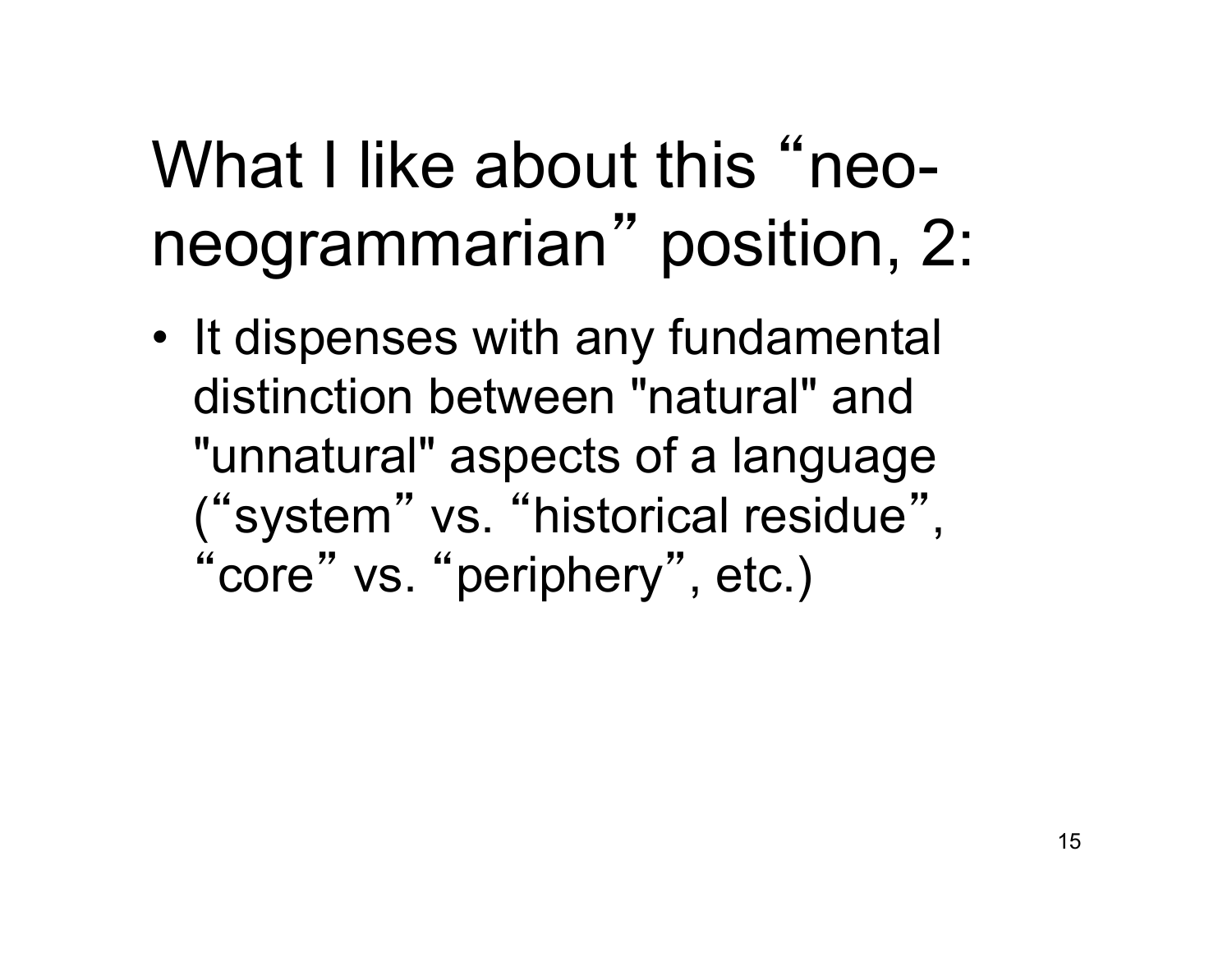#### The problem I have with the neo-neogrammarian position:

- It treats the "leopards" as the whole story: "Leoparden brechen in den Tempel ein und saufen die Opferkrüge leer; das wiederholt sich immer wieder"
- It disregards (or at least underestimates) the significance of the synchronic/cognitive dimension in shaping language (sub)systems: "schließlich **kann man es vorausberechnen**, und es wird ein Teil der Zeremonie."
- 16 • Key question: Who is this " **man** "? Who are the "priests" in Kafka's temple?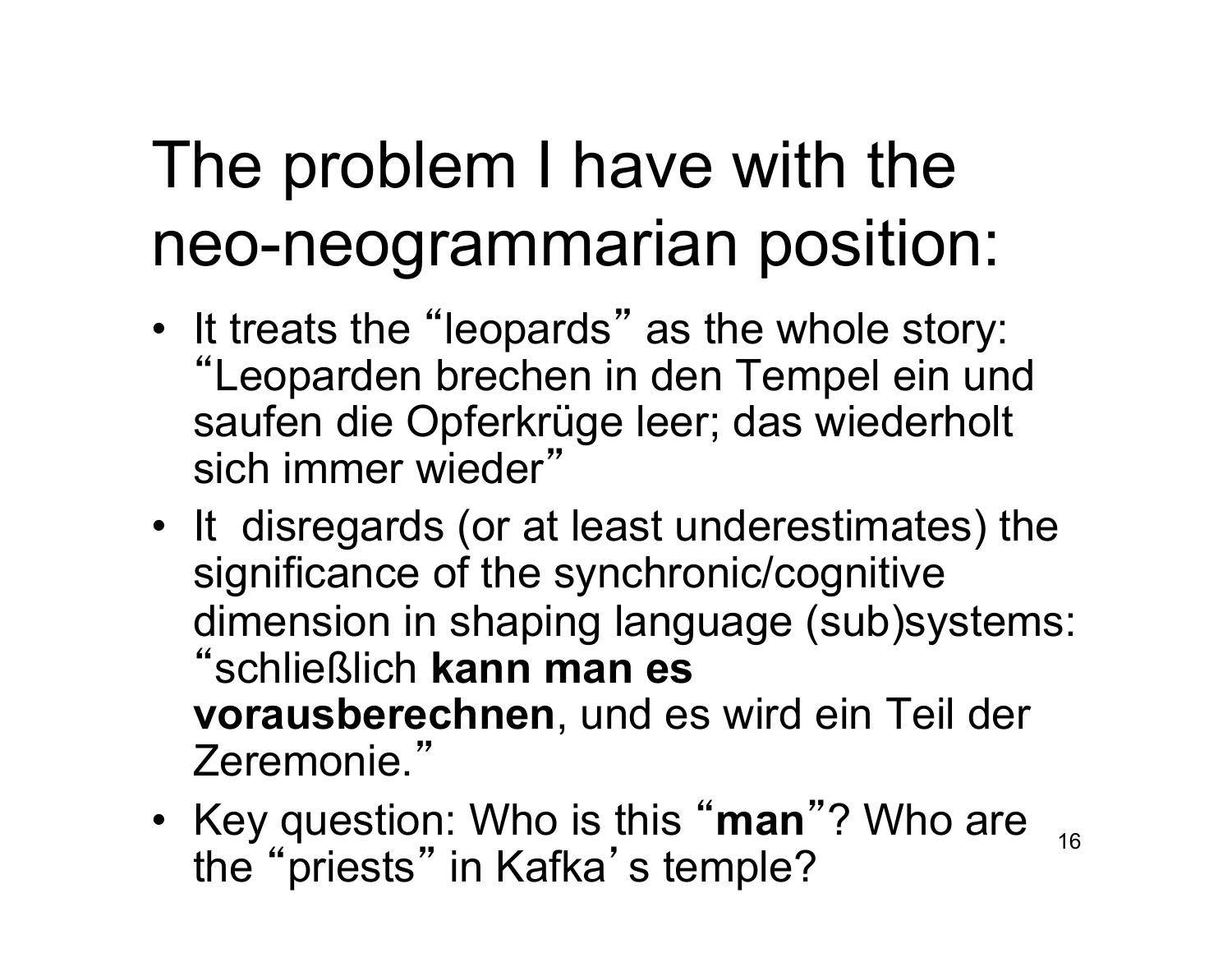#### Some thoughts on "(un)naturalness" and "(dis)order" in morphology

- A widespread view: A "maximally natural", "ideal", "optimal" grammatical system would have:
- $\triangleright$  perfect one-to-one correspondence between form and function/meaning (syntagmatically and paradigmatically), i.e.
- $\triangleright$  no allomorphy/synonymy
- $\triangleright$  no syncretism/homonymy
- $\triangleright$  no inflectional classes/irregularity/suppletion
- $\triangleright$  no multiple exponence
- $\triangleright$  no combined (cumulative) exponence
- $\triangleright$  perfect segmentability into discrete biunique morphemes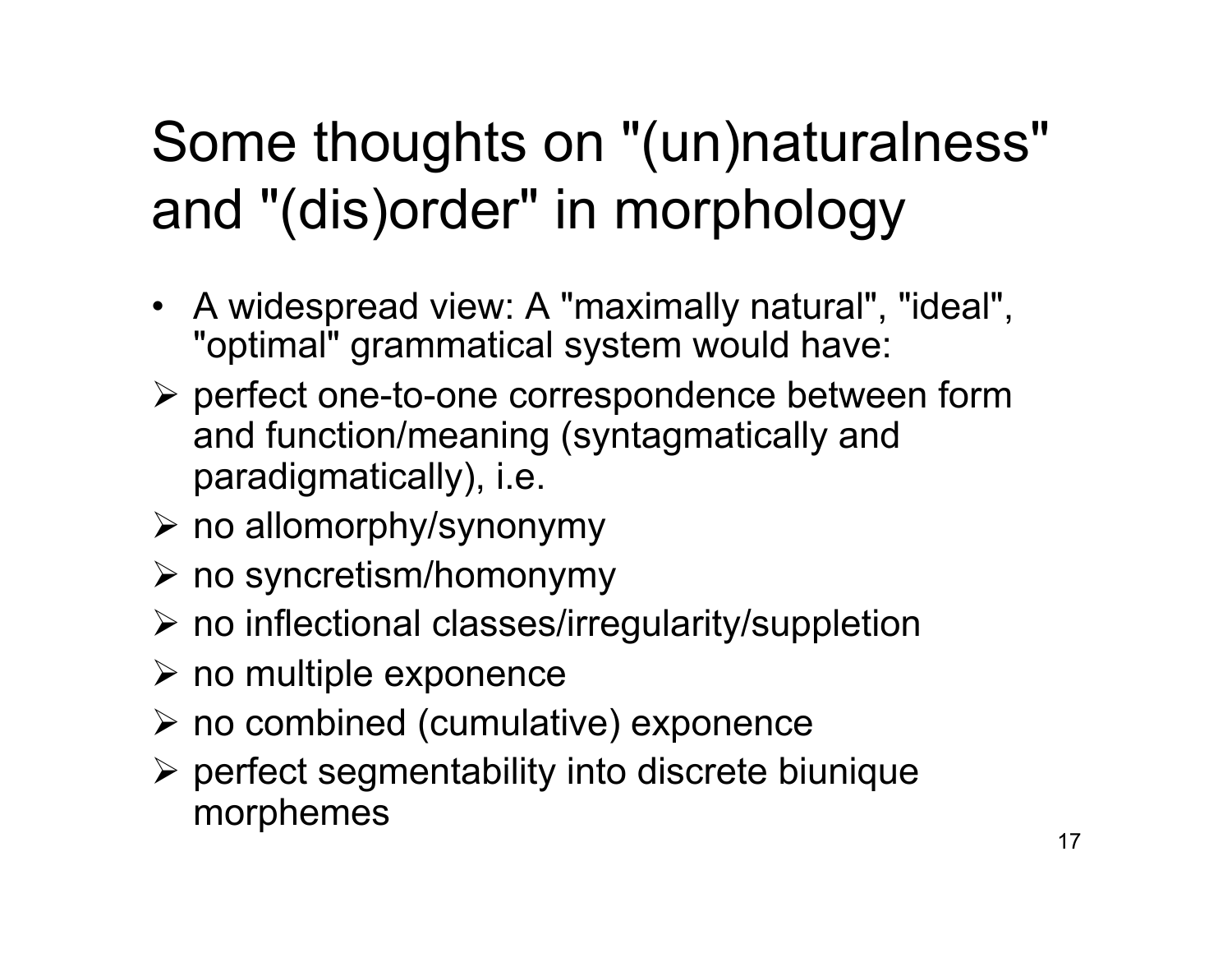#### In other words:

- a "perfect" grammatical system would have no (paradigmatic) structure:
- $\triangleright$  no patterns, no regularities, no predictability, no "order"
- $\triangleright$  it would be an unstructured morpheme set (of minimal size).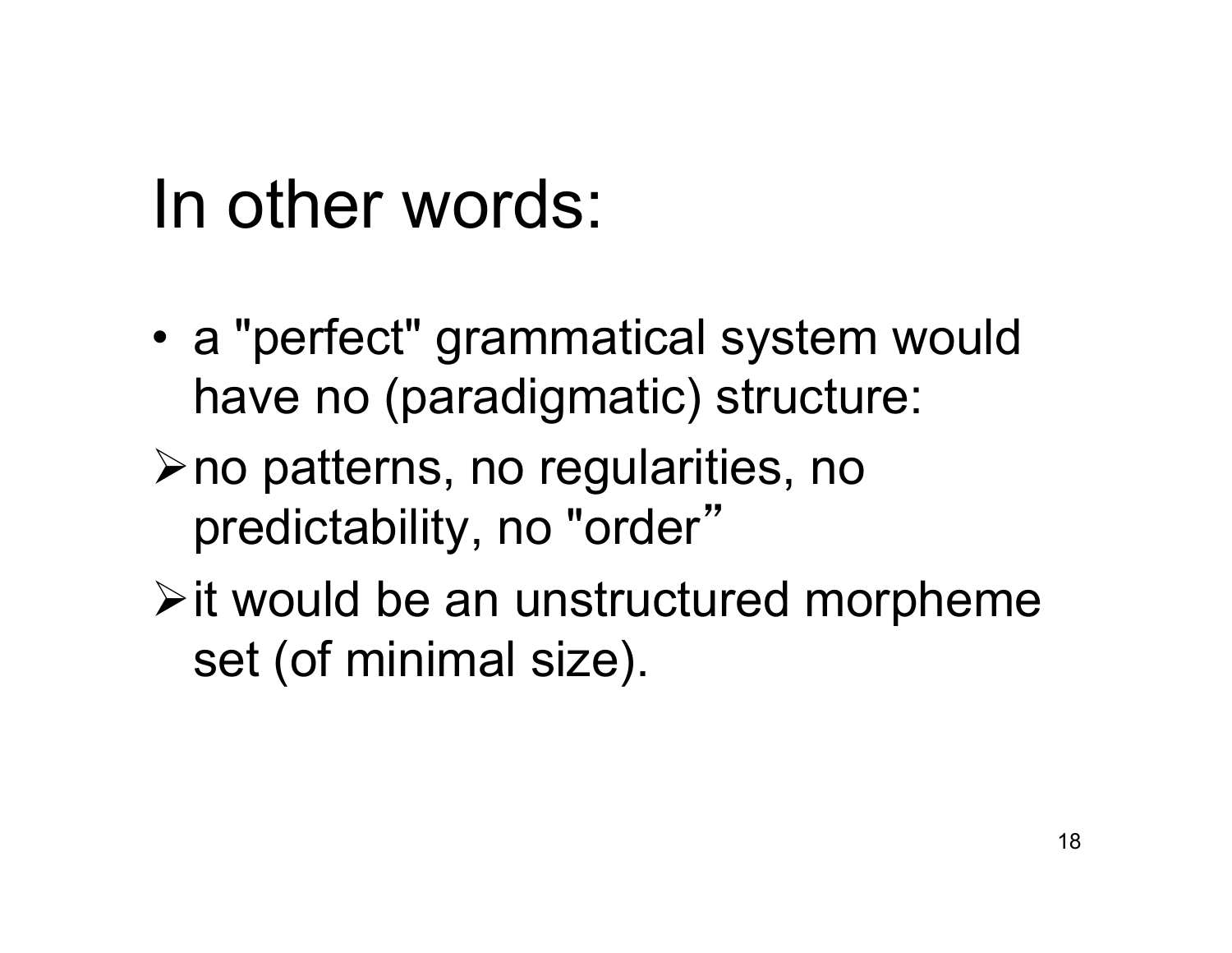# My favorite "paradox":

- perfect regularity = no regularity (at least paradigmatically
- a "perfect" system is a maximally small system at "equilibrium" [maximal disorder/ entropy within the system]
- "Optimal morphology" = no morphology [Cf. Aronoff (1998:413): "Morphology is inherently unnatural".]
- Order/structure comes only with complexity ("imperfection"). An optimally simple system is one that has had all the structure squeezed out of it.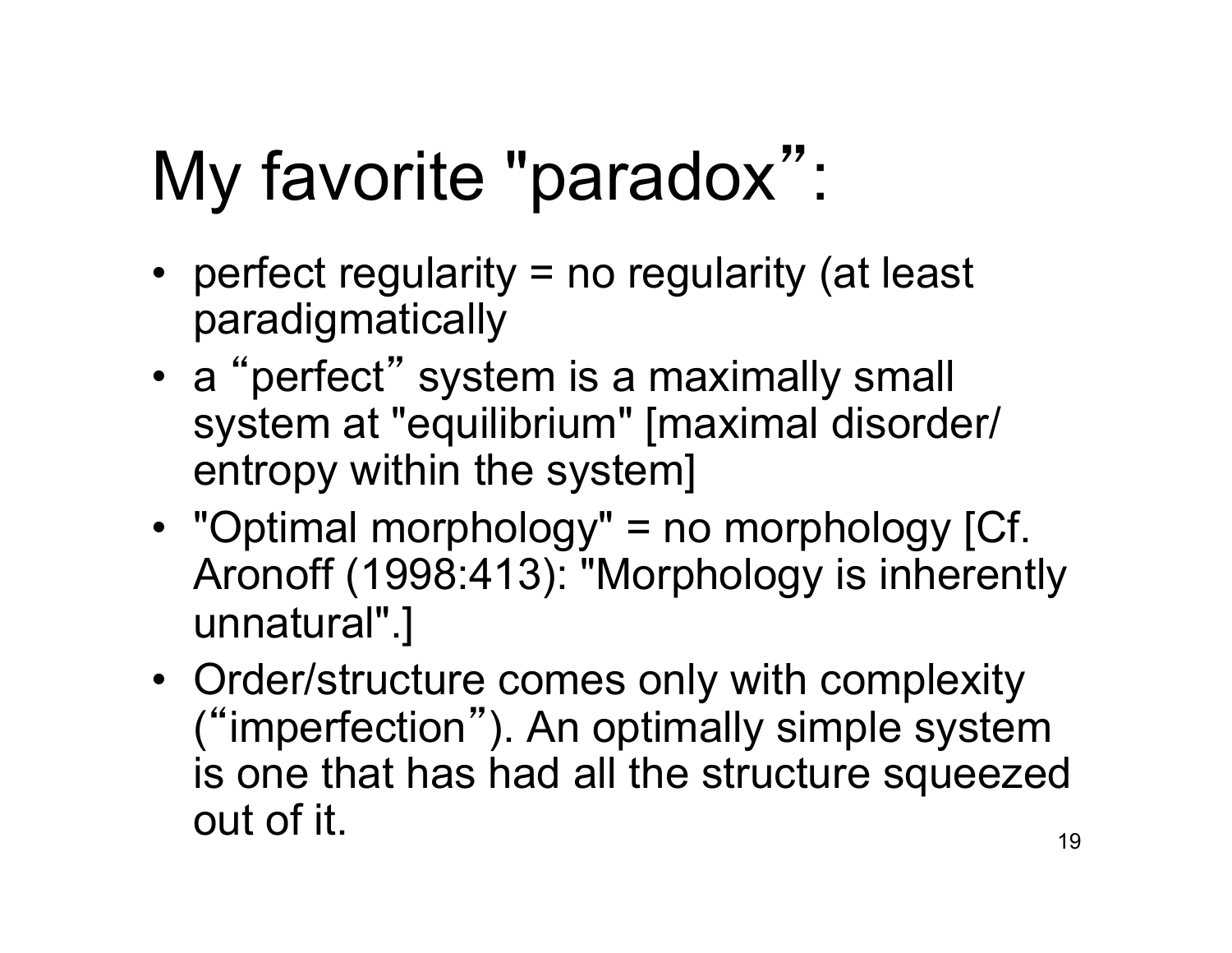The good, the bad, and the ugly?

- "Worst" possible system: a big mess
- "Best" possible system: a very small " mess "!
- In between, we get order/structure.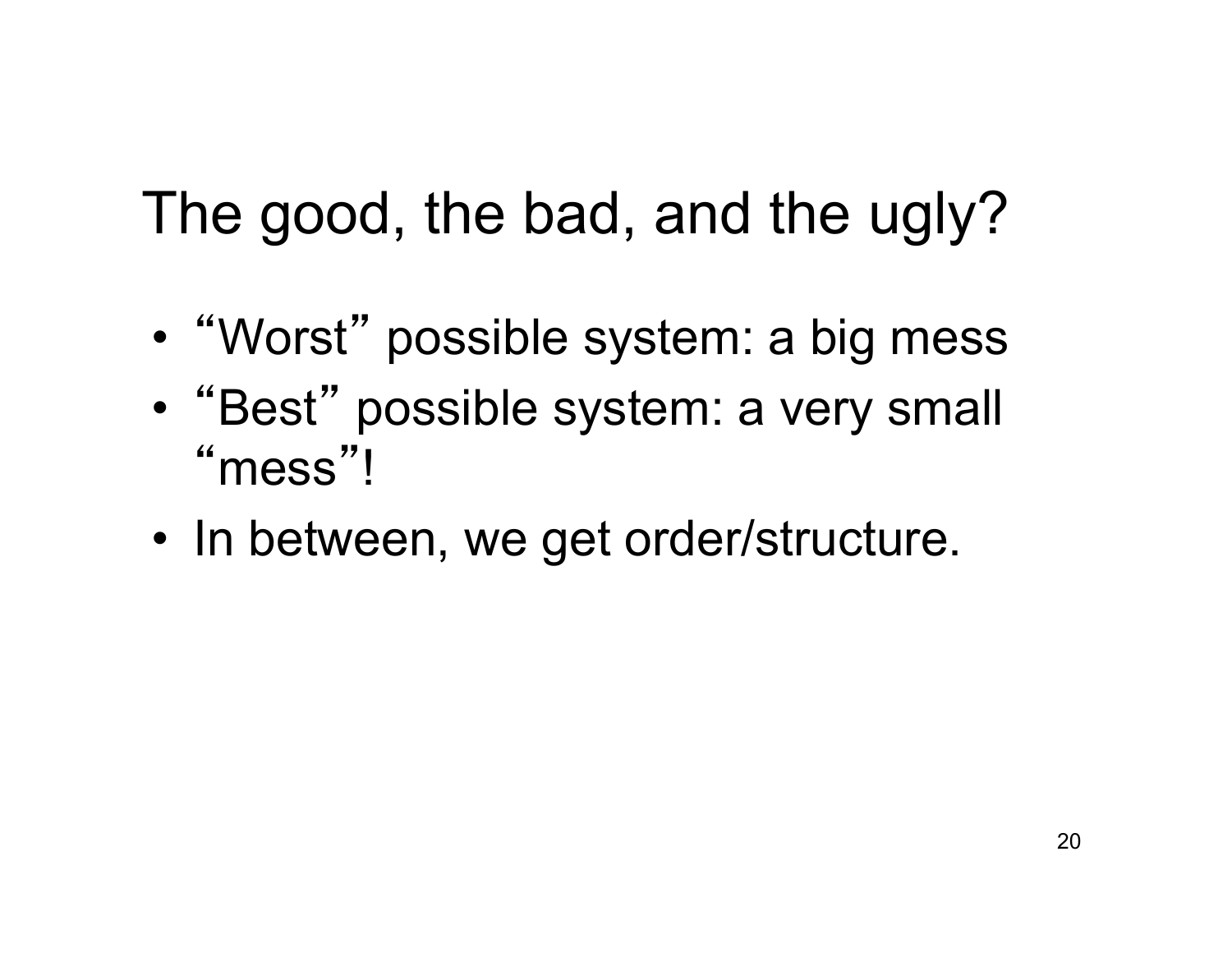# Toward a "Kafkaesque" approach to morphology (1)

- This approach rejects both:
- 1) The "minimalist" aesthetic of much 20th century linguistics, which holds that we get at the essence of grammar by squeezing out all of the paradigmatic structure from the system.
- 2) The "junkpile" (anti-?) aesthetic that regards all synchronic structure as "epiphenomenal" "garbage left behind by historical change".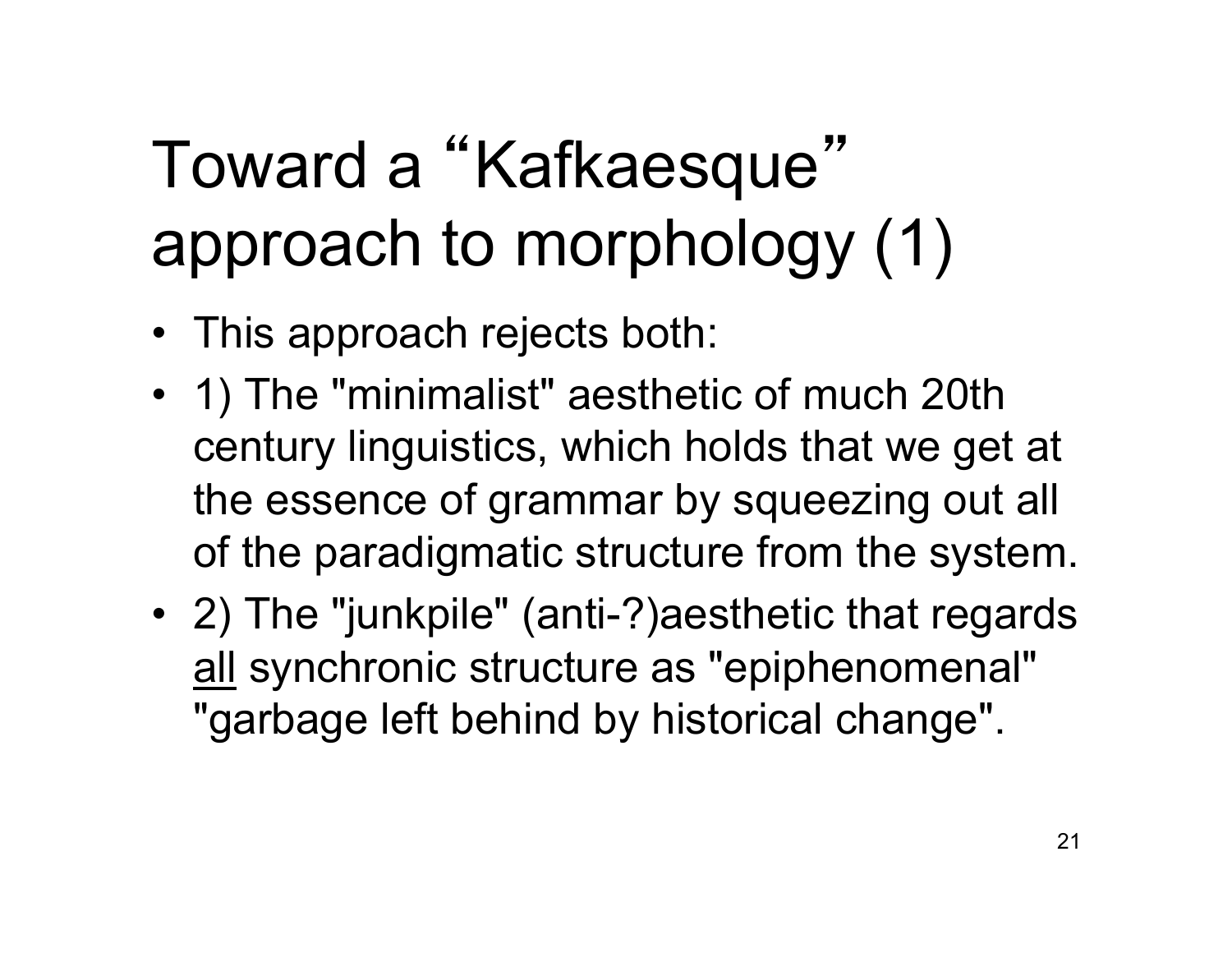## Toward a "Kafkaesque" approach to morphology (2)

- Garbage is constantly intruding upon grammatical systems, but speakers never "just accept" the garbage. They filter it, categorize it, discern simple and complex patterns in it, and extend those patterns. They integrate the garbage into the system, and this integration may trigger restructuring of some aspects of the system.
- In other words, speakers are constantly "do[ing] things with junk".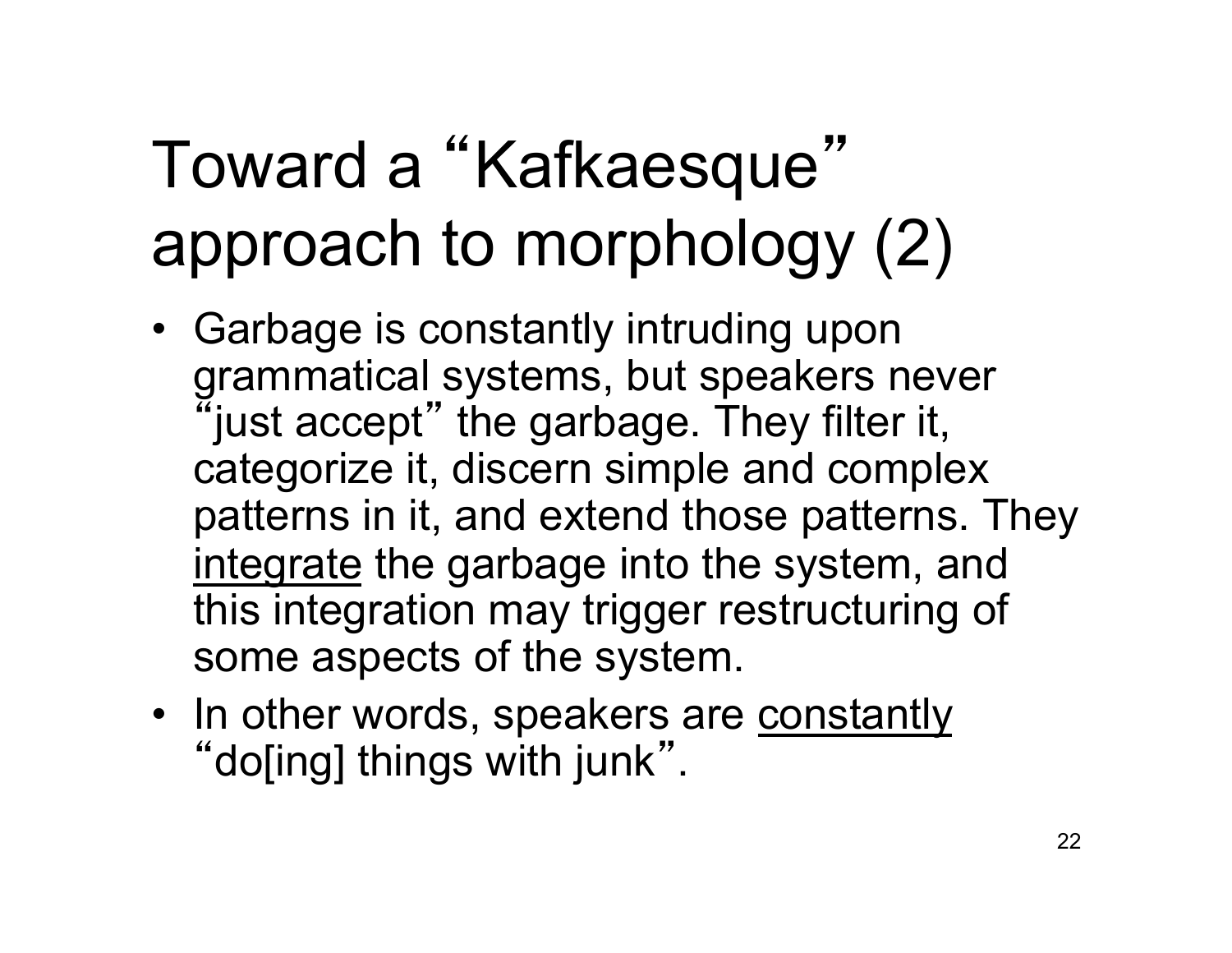# Toward a "Kafkaesque" approach to morphology (3)

- The continual interaction of junk, system, and cognition sometimes produces quite elaborate paradigmatic structure.
- Every aspect of a system participates in this structure to some degree. Nothing can be written off as pure residue.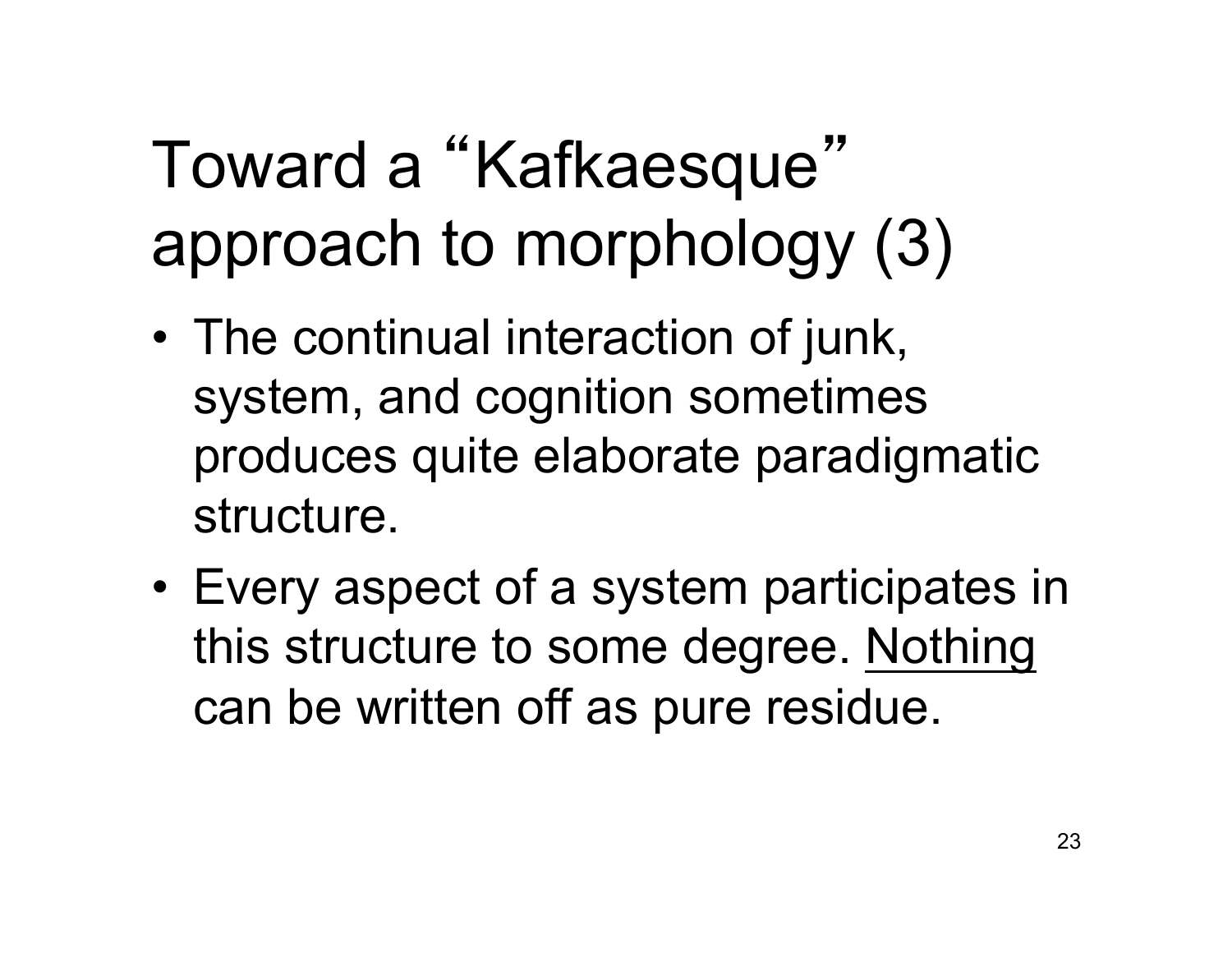# Interdependence of synchrony and diachrony

- To fully account for synchrony, we must look to diachrony.
- To fully account for diachrony, we must look to synchrony.
- $\triangleright$  At least in morphological change, it is the (linguistically and cognitively) most interesting aspects of diachrony that are highly dependent on synchrony (and cognition).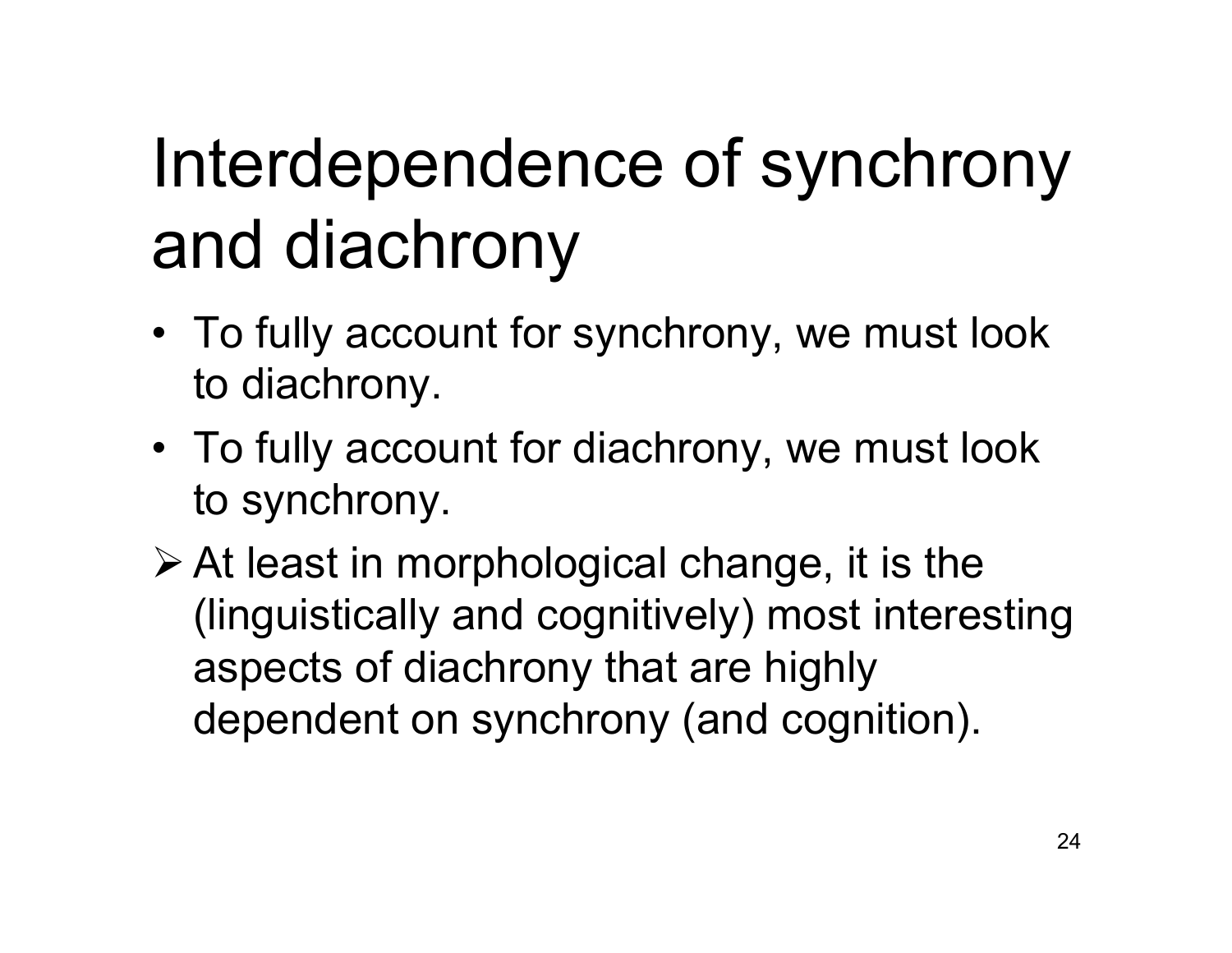#### Familiar model of grammatical change (e.g. Andersen 1973)

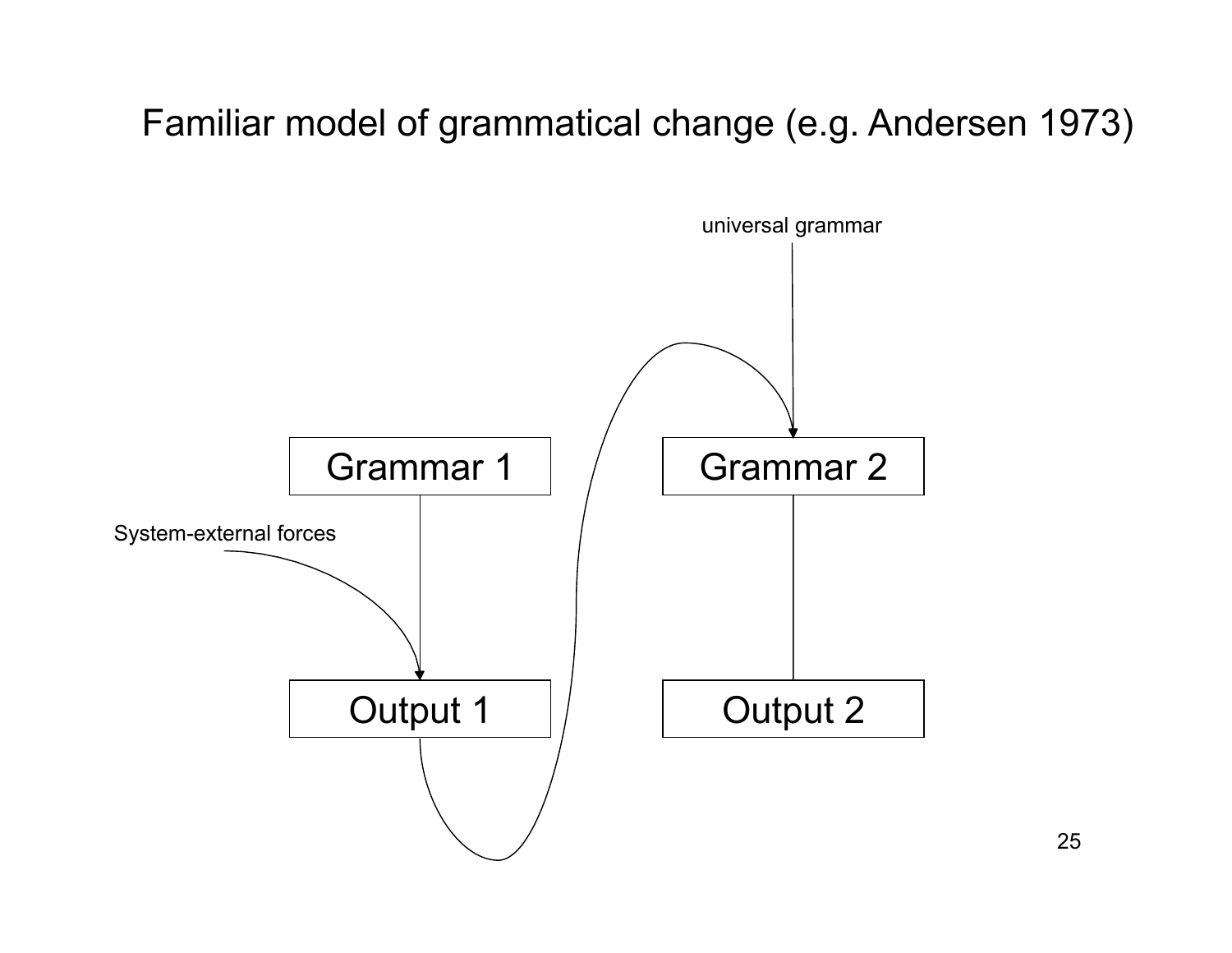#### Enhanced model of grammatical change



26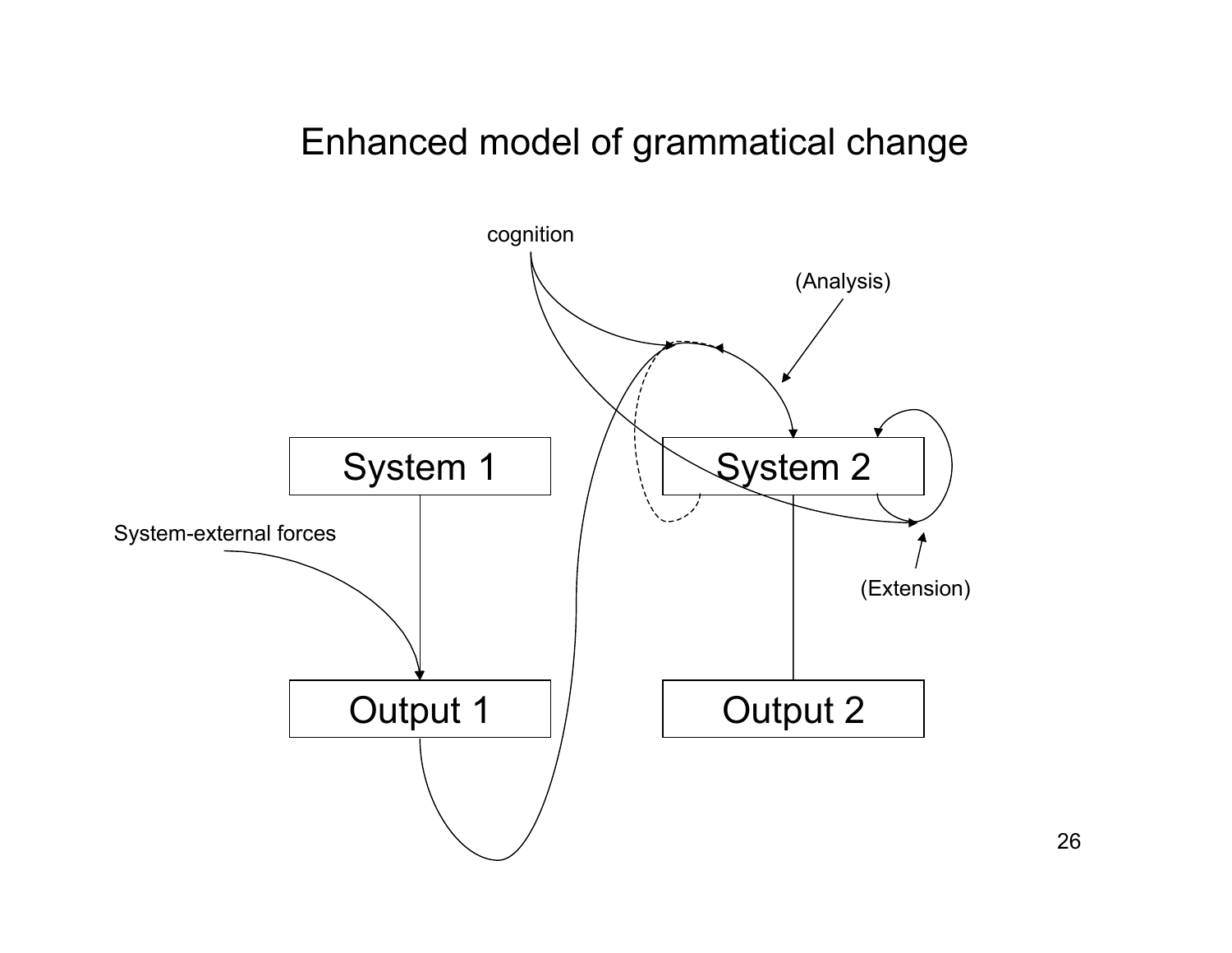Illustration of the role of complex paradigmatic structure in morphological change:

• Regularization and irregularization in words derived by conversion.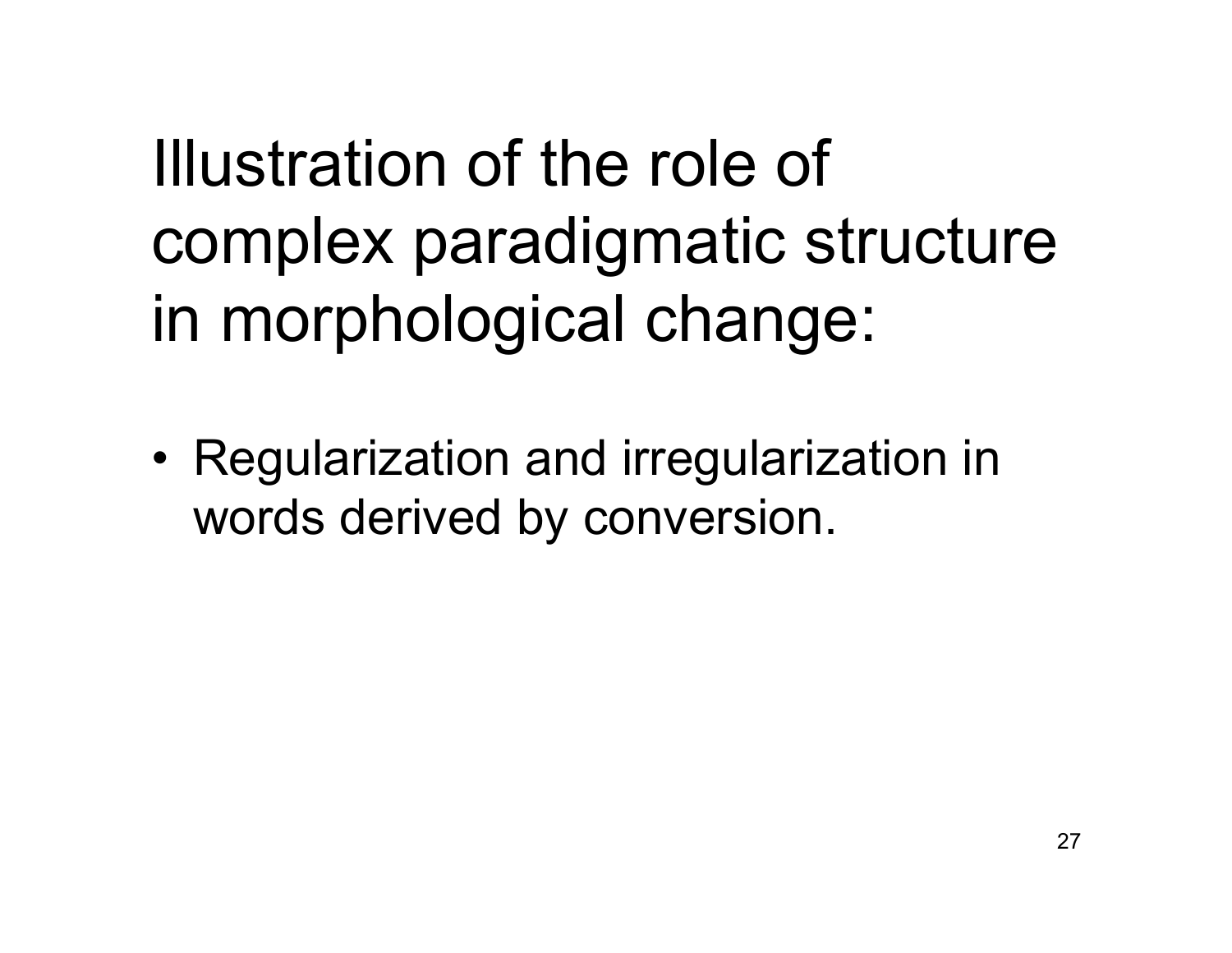# The Conversion-Regularity Effect (CRE) (1)

- aka "Regularization-Through-Derivation Effect" (Kim et al. 1991):
- Words formed by conversion (categorychanging zero-derivation) are (or tend to be?) inflectionally regular.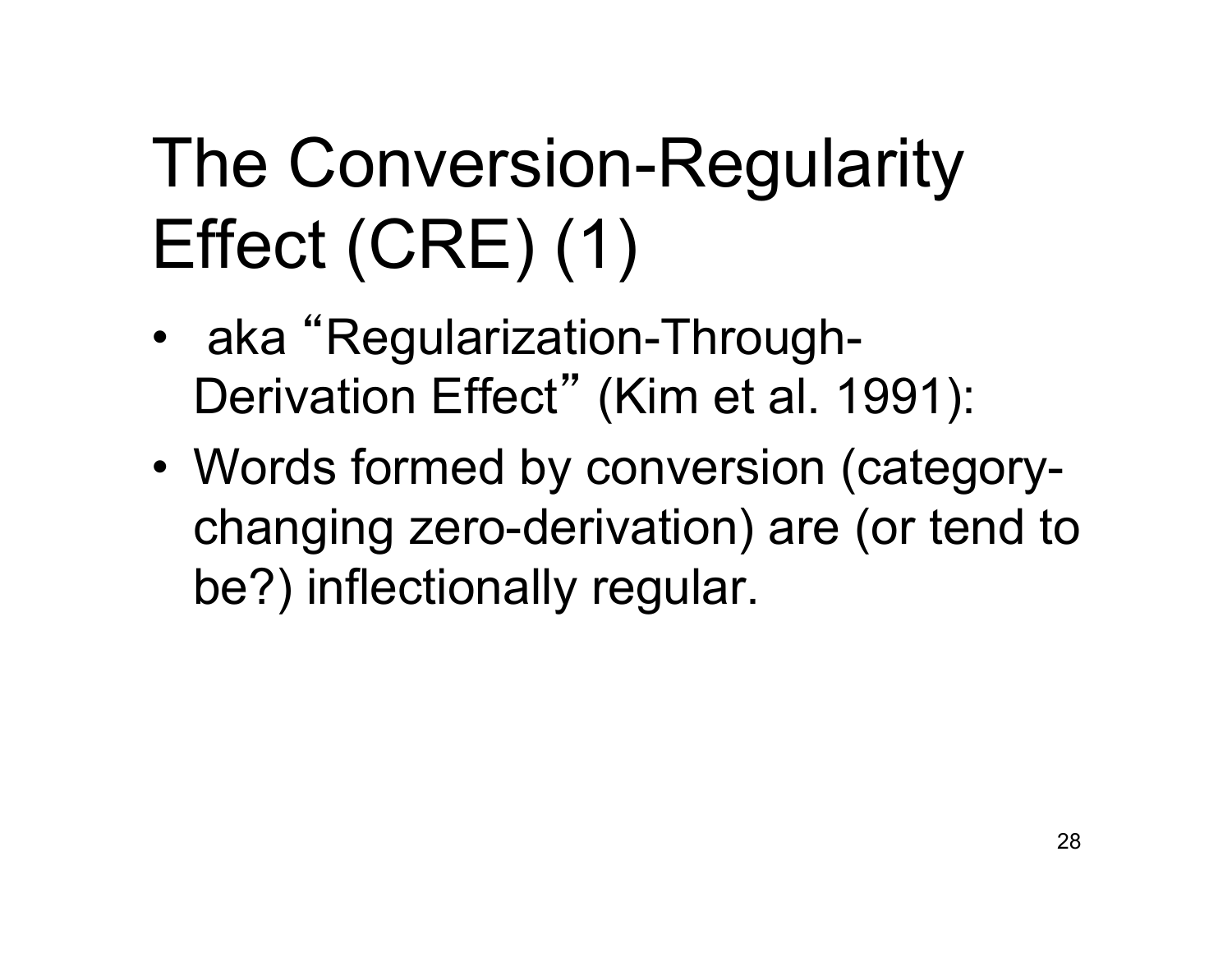# The Conversion-Regularity Effect (CRE) (2)

- The regularity of conversion words is supposedly remarkable and in need of explanation when their phonological shape would lead us to expect them to be irregular, e.g.:
- *he braked/\*broke* (in spite of homophonous *break*)
- *he kinged*/*\*kung* my checkers piece (in spite of irregularity of all non-derived verbs ending in *–ing*)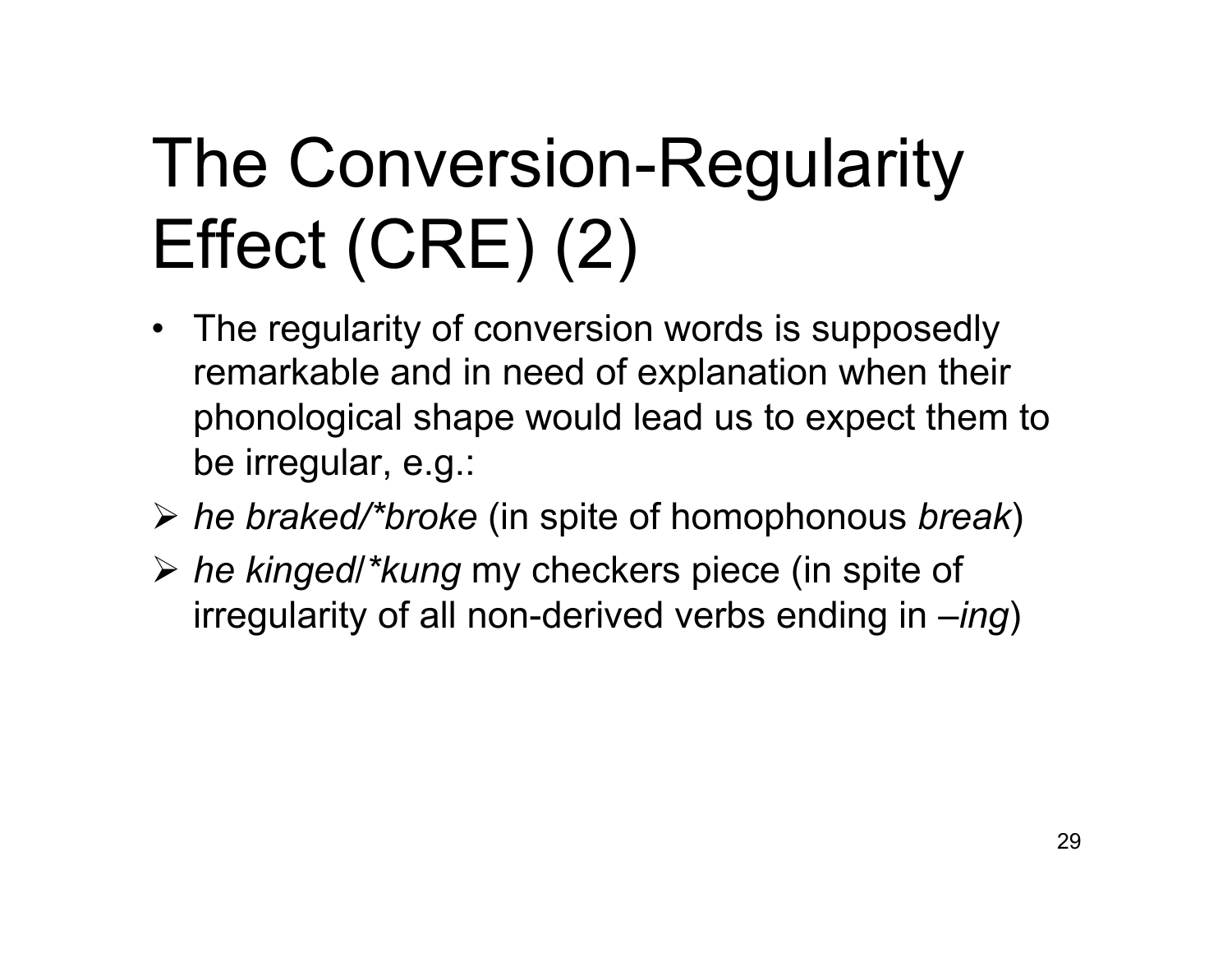#### Is the CRE Exceptionless?

- **Prediction of exceptionlessness**:
- $\triangleright$  "the regularization-through-derivation effect is [...] probably exceptionless" Kim et al. (1991:180n.1)
- $\triangleright$  The dual-mechanism account of the CRE in terms of "abstract morphological structure" (Kim et al. 1991:209; cf. Pinker 1999:168-174), whereby "words are represented as morphological tree structures reflecting their derivation from basic word roots" (Kim et al. 1994:174) would indeed seem to predict exceptionlessness.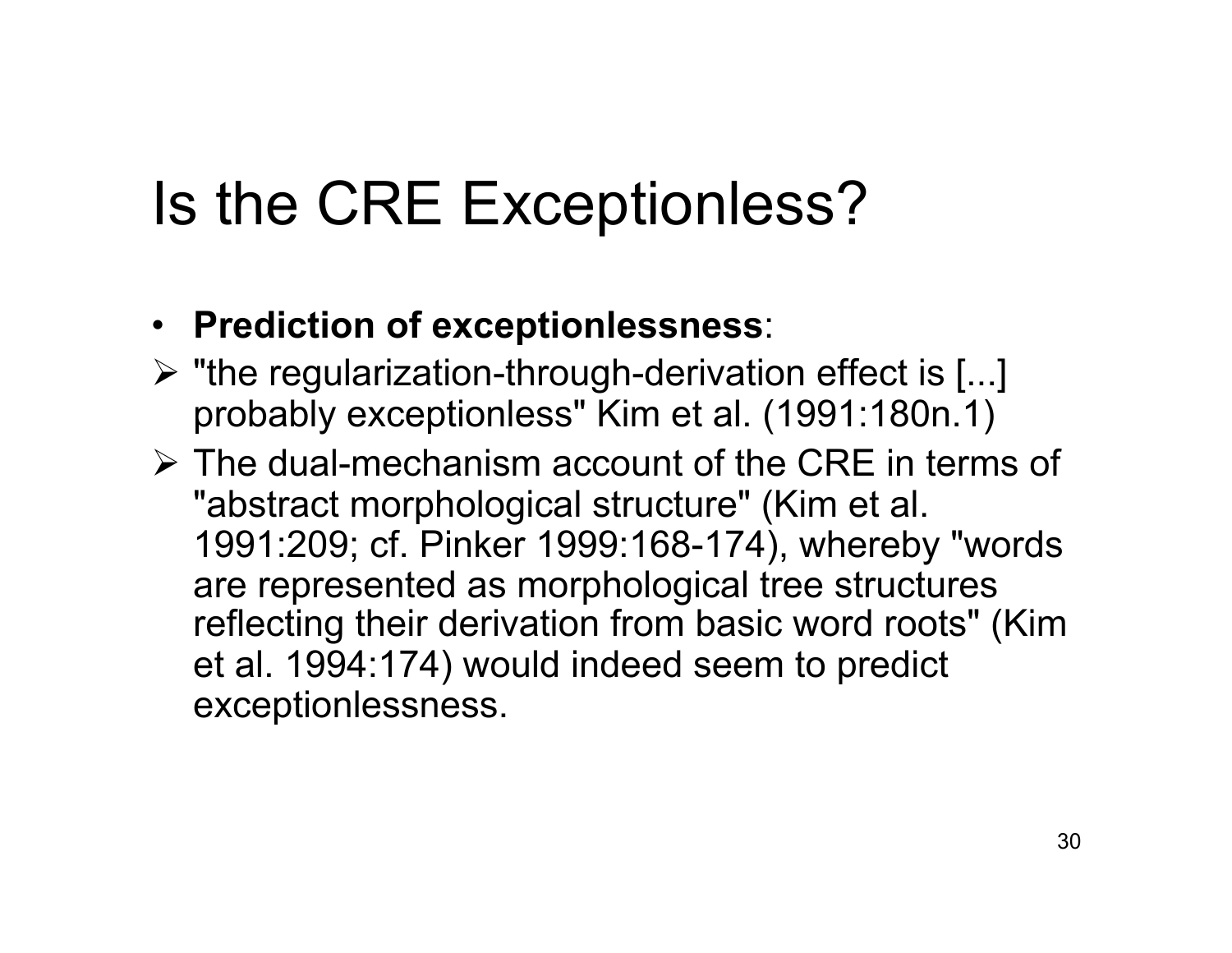# Attested exceptions to the CRE (1): Standard English

- *string-strung* (Kim et al. 1991)
- *spring-sprung* (denominal): "Most of us don't think of **sprung** saddles on our modern bicycle, but BROOKS springs provide a good suspension at a reasonable cost." http://www.wallbike.com/Brooks.html
- *sling***-***slung* in various denominal senses [OED], e.g. "Monitor the fingers of the **slung** arm regularly for circulation, sensation and motion." http://www.ehow.com/how\_8311\_splint-fractured-collarbone.html
- *ring-rung* 'put a ring in the nose of (livestock)', 'put an iron band around (a wheel)', etc. [OED, sv. *ring* v. 1]
- *shoe-shod-shodden***;** *saw-(sew)-sawn; wet-wet*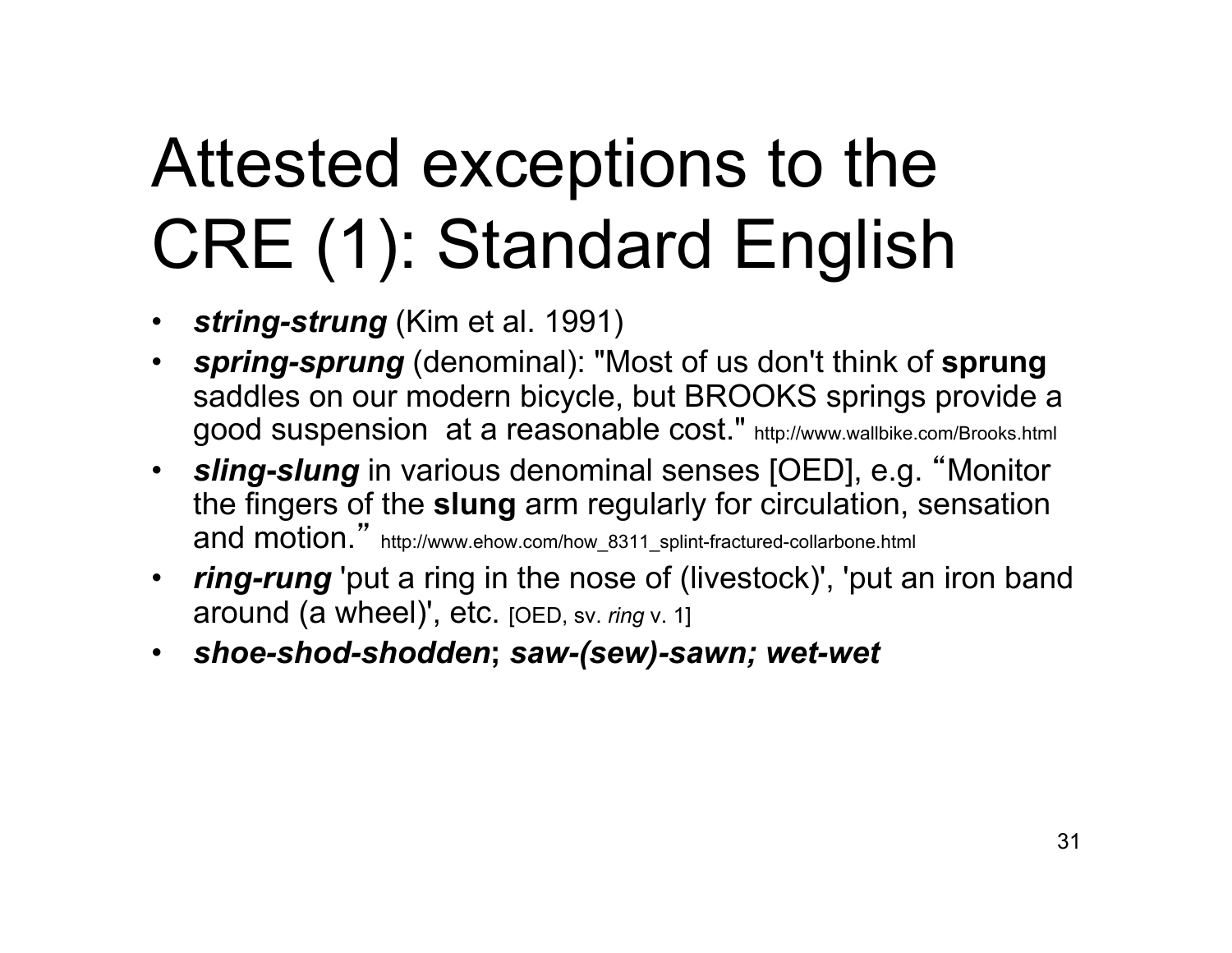# Attested exceptions to the CRE (2): English dialects

- *skin-skun/skan* [http://www.dooryard.ca/skun.html]
- *snow-(snew)-snown*
- *heat-het-heaten*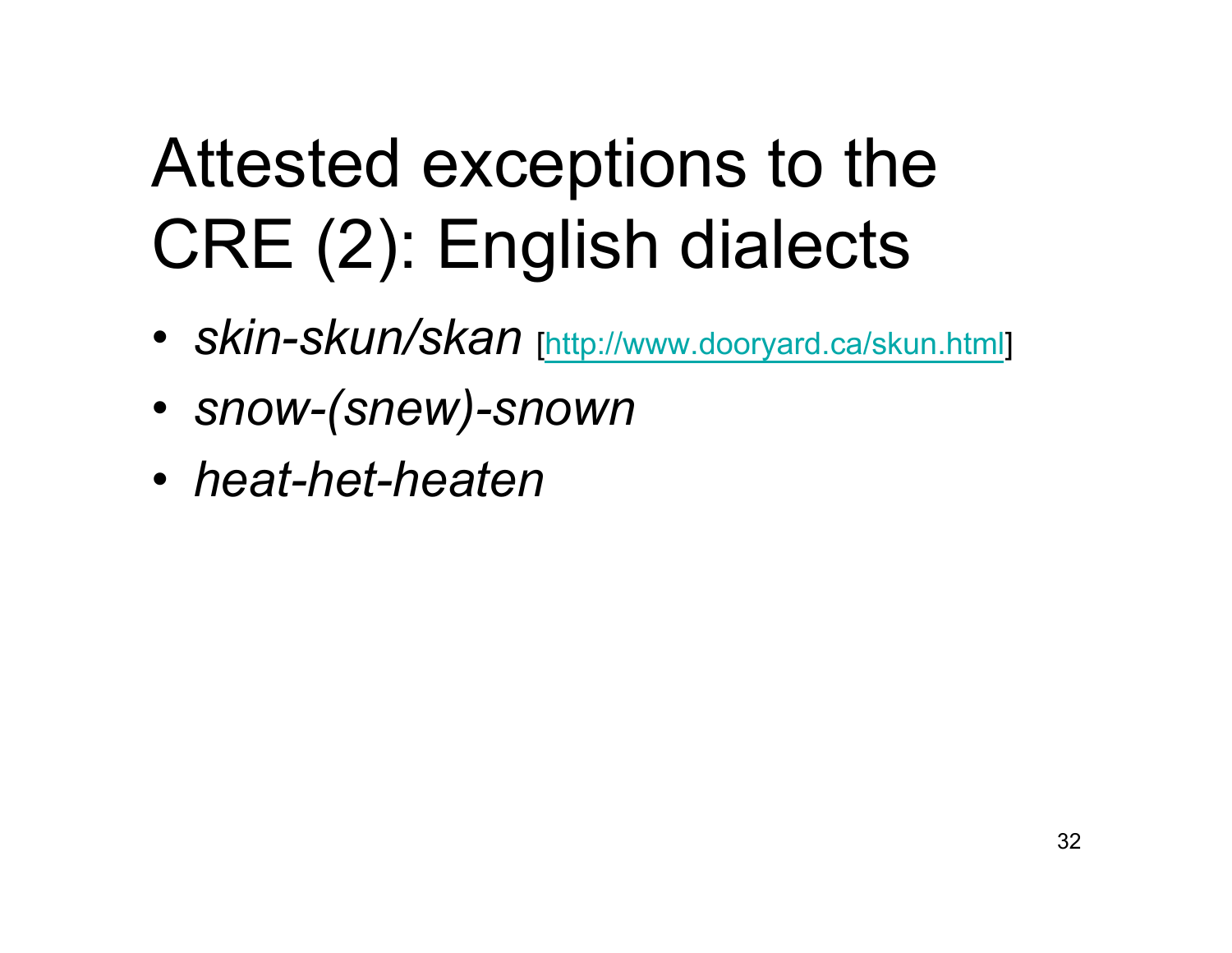# Attested exceptions to the CRE (3): other English

- *sled-sled* "Nolan Blair, 4, tried to avoid getting a face full of snow as he **sled** down the hill [...]" http:// 66.73.209.89/detail.asp?pid=as\_FEA\_SnowDay2a\_121505.jpg
- *slow-slown* "This meant that the leader, Steve Williams, should have **slown** down to around 50mph to act as a pace car [...]" http://www.mgcars.org.uk/racing/bcv8.htm
- **ding-dung** "My board's all dung up." http://www.pbs.org/ speak/words/trackthatword/ttw/?i=211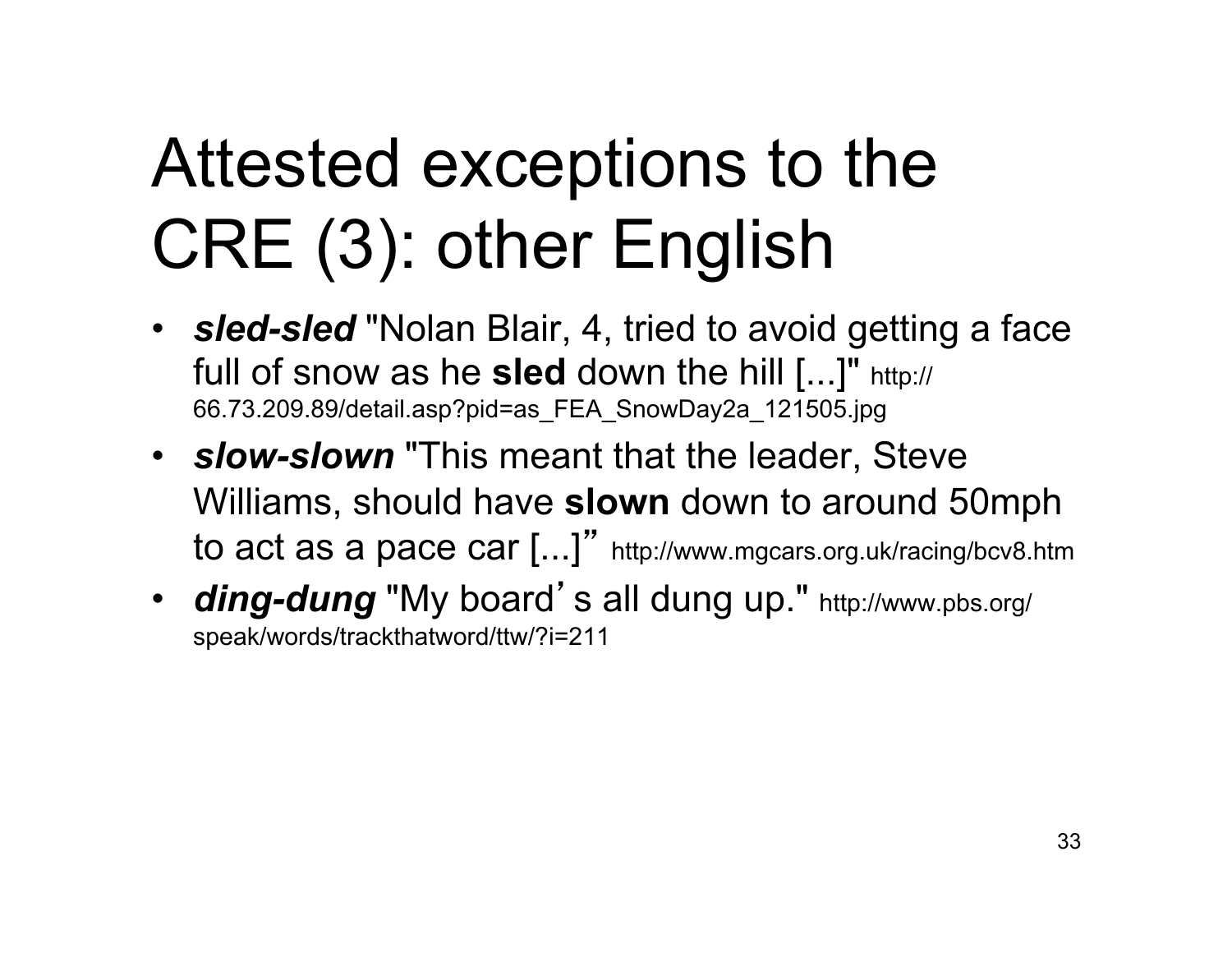# Attested exceptions to the CRE (4): standard German

- *gleichen-glich-geglichen* 'to be (a)like, be the same' < adj. *gleich* '(a)like, the same '
- Same irregularization has occurred in Yiddish (*glaykhn*) and Dutch (*(verge)lijken*)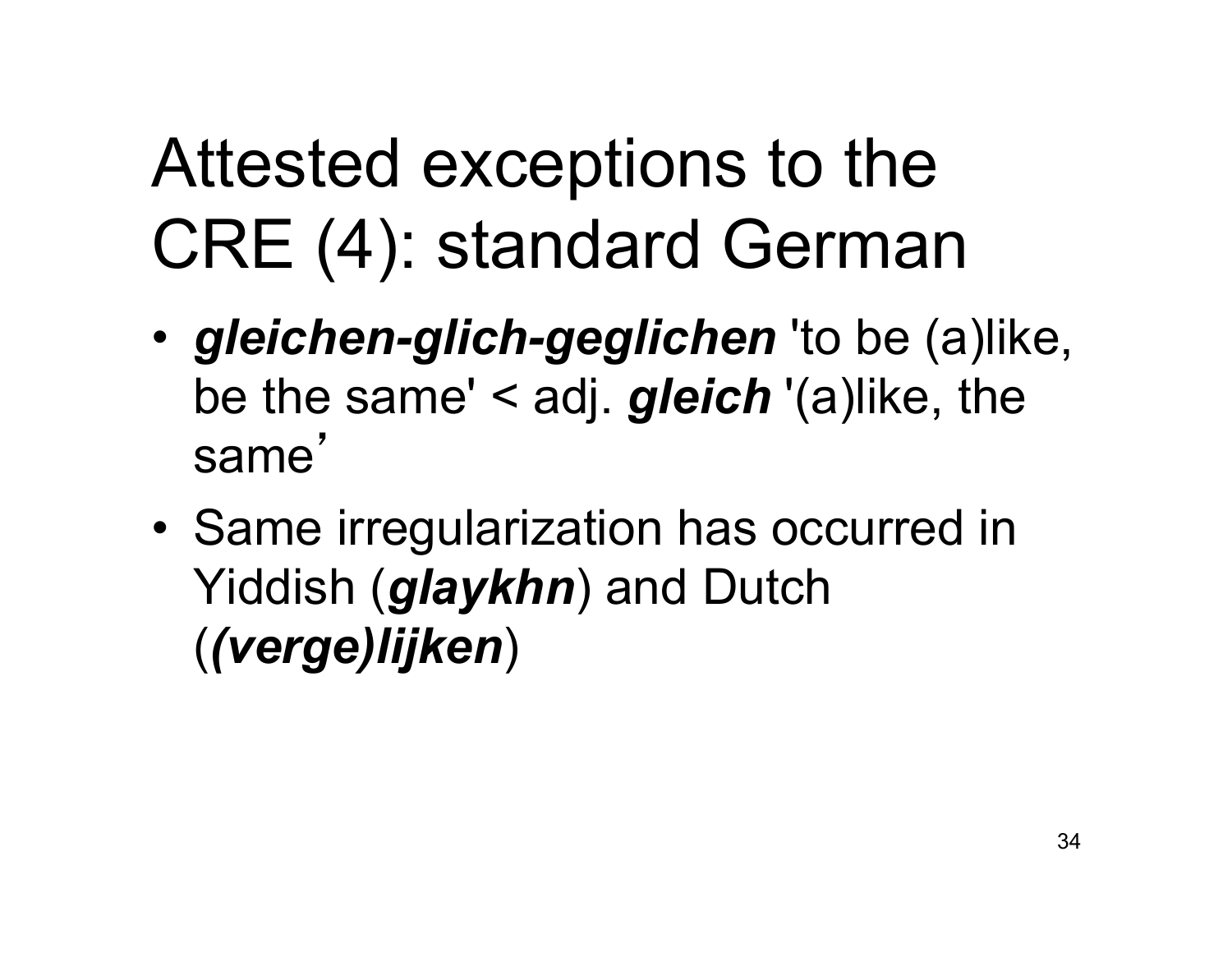## Attested exceptions to the CRE (5): German dialects

- *bluten-gebluten* 'to bleed' < *Blut* 'blood'
- *ringen-gerungen* 'to put a nose ring on (a pig)' < *Ring* 'ring'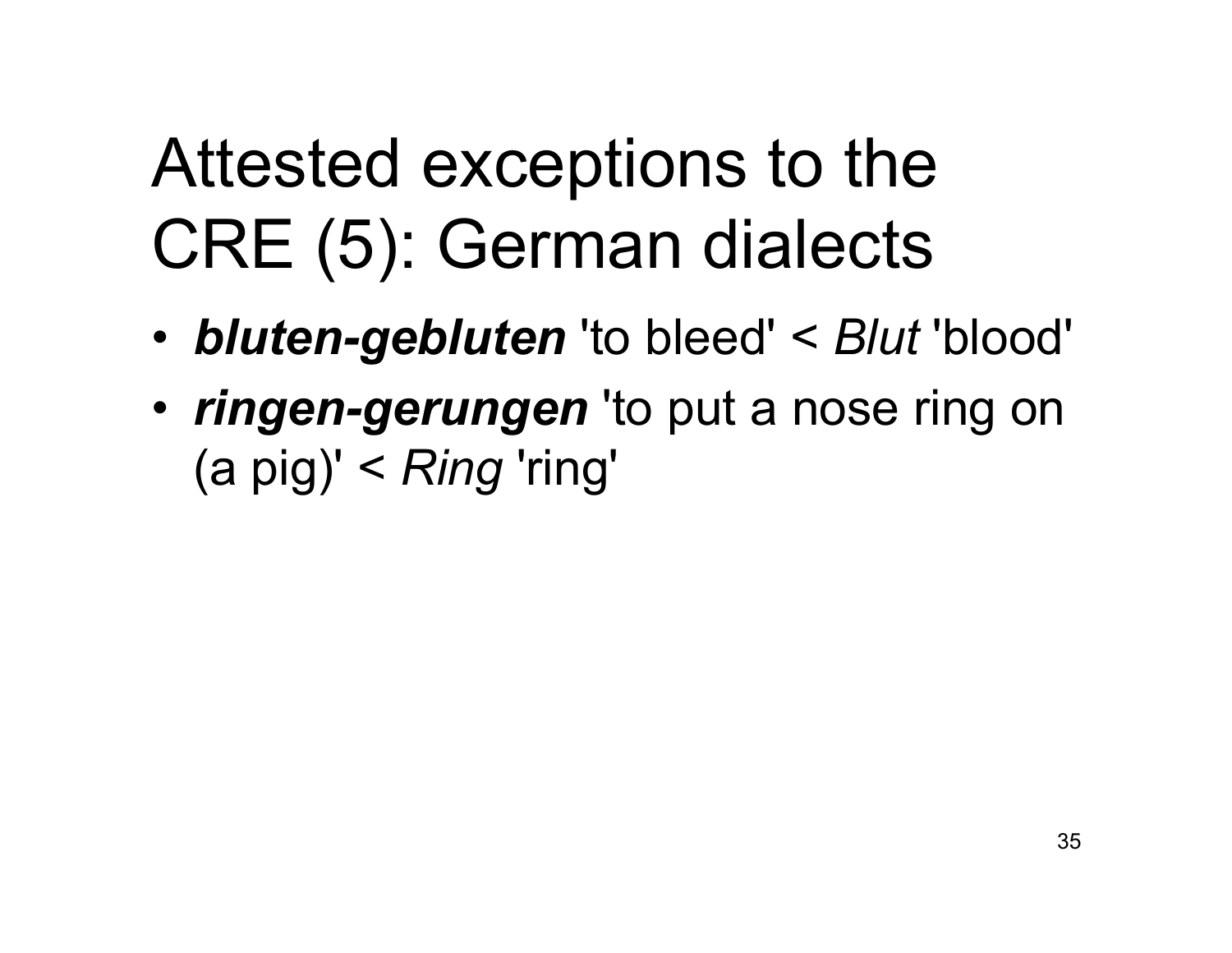# Attested exceptions to the CRE (6): Dutch

- *stijven-steef-gesteven* 'to starch (laundry)' < *stijf* 'stiff'
- *fluiten-floot-gefloten* 'to whistle, play on a flute' < *fluit* 'flute'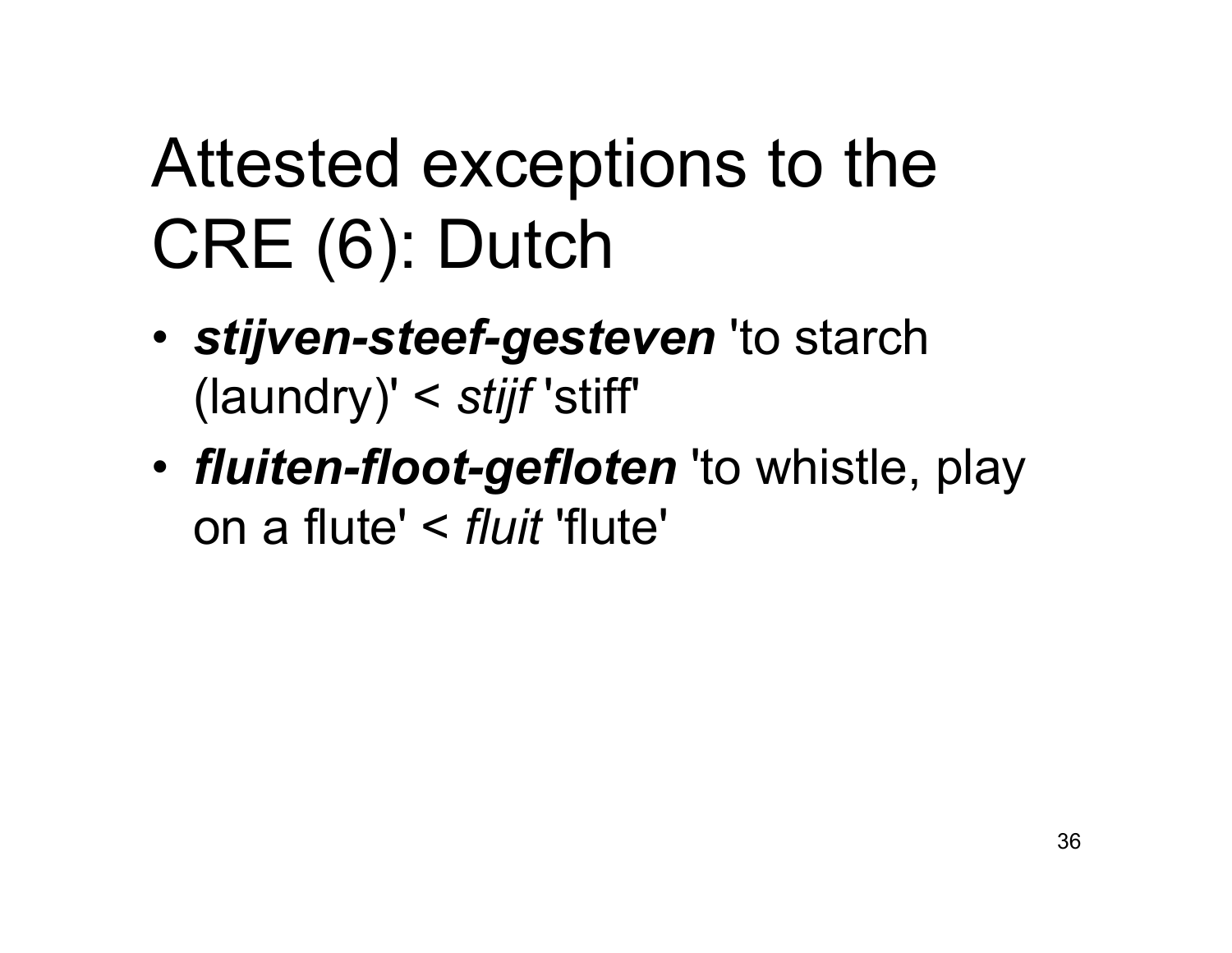# A New account of the CRE (1)

#### • **Lieber on conversion:**

 $N/A > V$  and  $V > N$  conversion in English and German is "just one form of coinage of novel lexical items"; and thus "conversion verbs [...] should behave no differently from simplex coinages." (2004:94)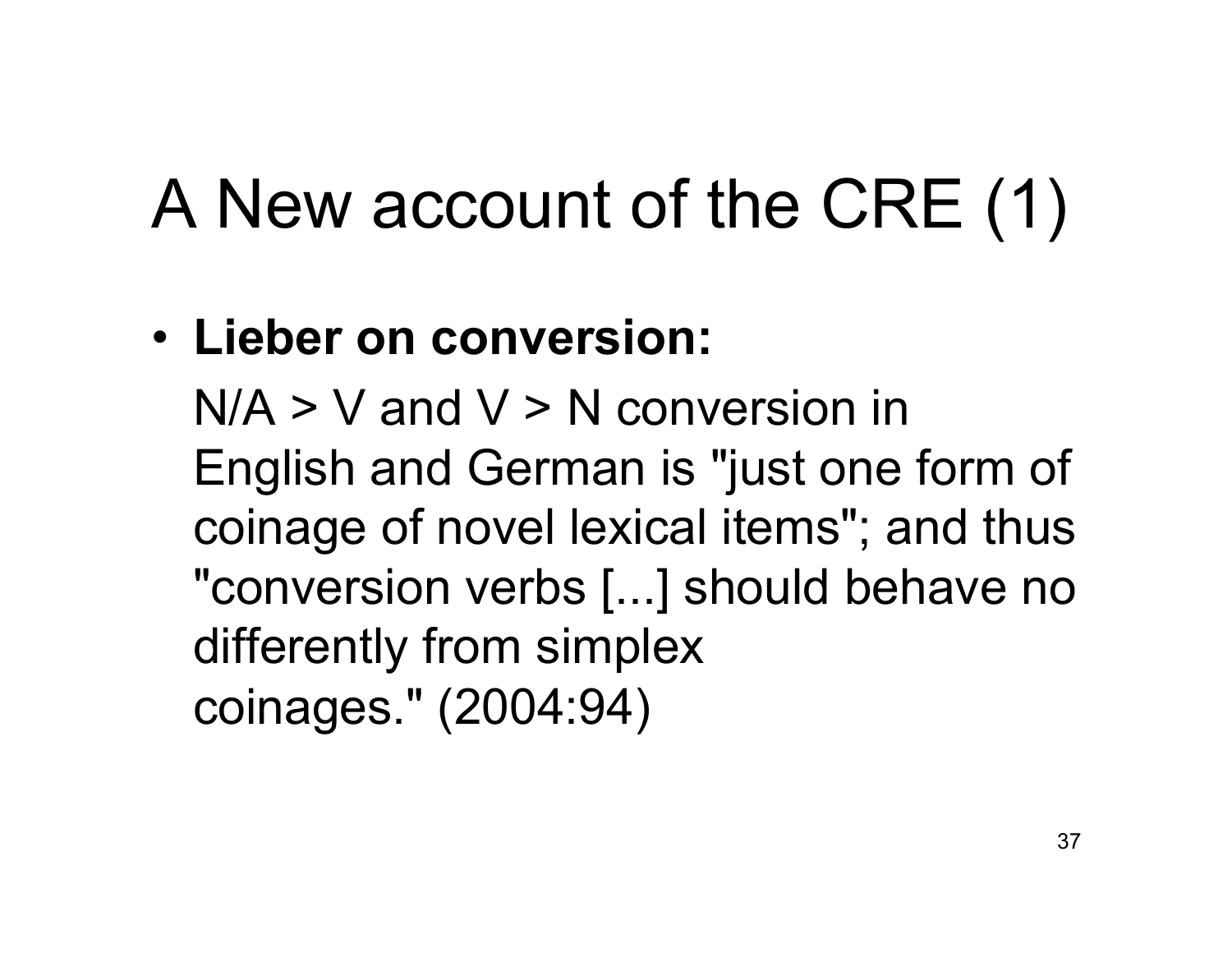# A New account of the CRE (2)

- A dual-mechanism model based on James Blevins's "abstractive" word-and-paradigm morphology:
- dual-mechanism "**rules**" > abstracted "schematic paradigms"
- dual-mechanism "**analogy**" > extension of inflectional patterns directly from lexically stored paradigms, in the absence of any schematic paradigm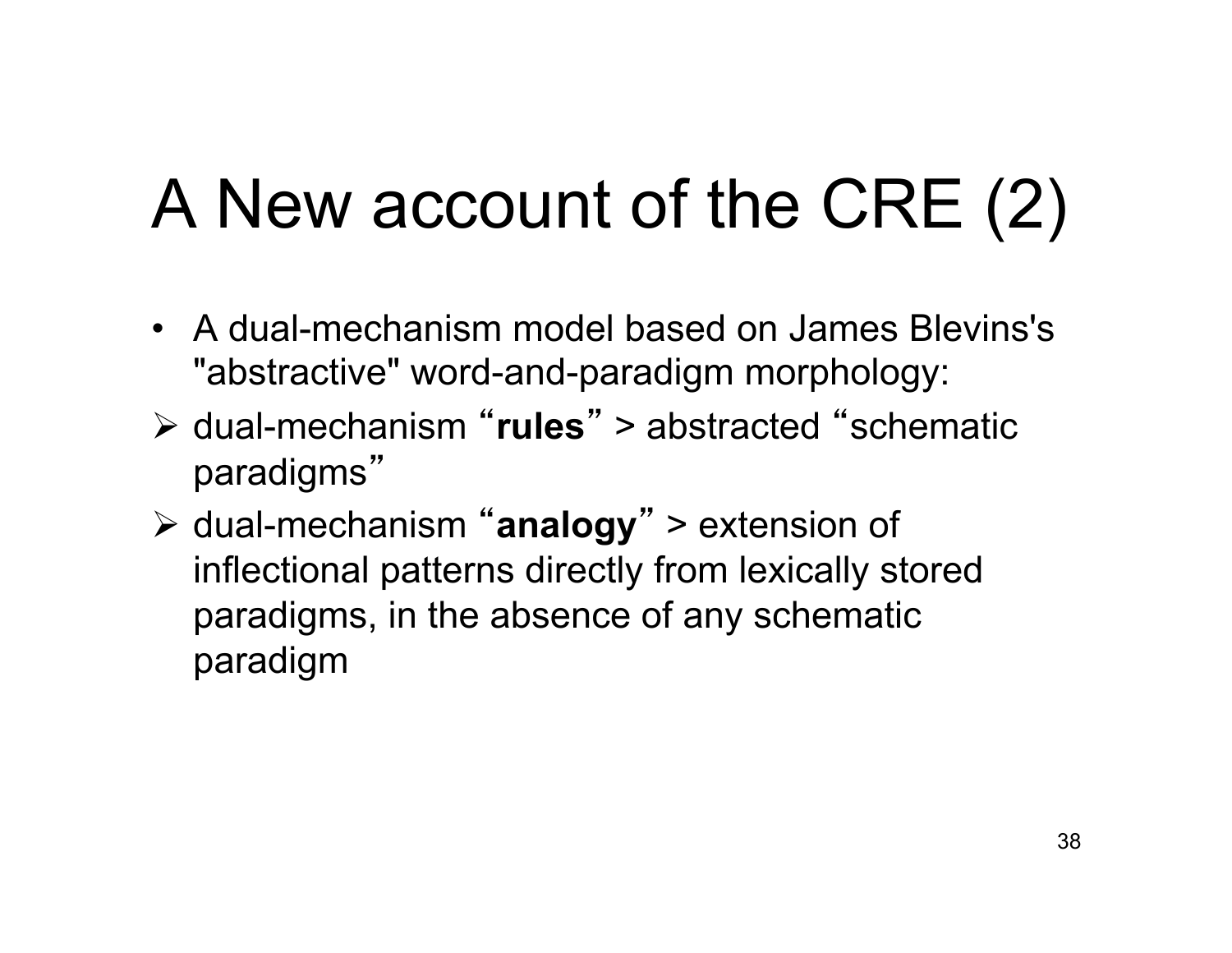#### Word-and-paradigm morphology

- "The key premise of any WP model is just that some set of forms smaller than a whole paradigm will suffice to identify the class of a lexeme."
- Wherever "no set of leading forms smaller than a whole paradigm is sufficient to identify the class [...]. The forms of each paradigm must [...] be listed in full, [...]" (Blevins 2004:58)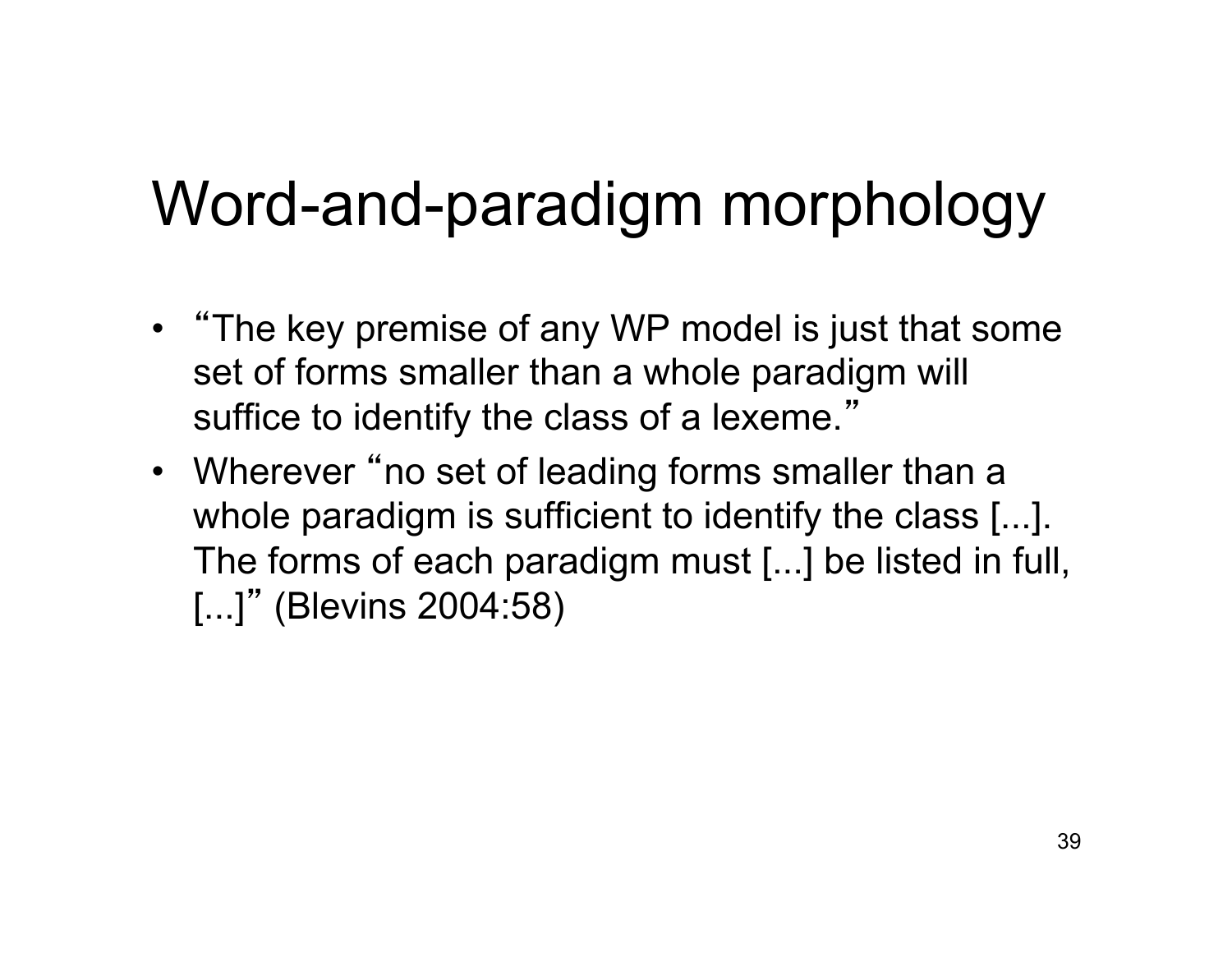#### Blevins's schematic paradigms

• Example for English regular verbal inflection:

$$
\frac{R([\lambda, PRES]) = (X = Y[\text{-voice}])}{R([\lambda, PRES, INDIC, 3rd SG]) = Xs}
$$
  

$$
\frac{R([\lambda, PRES\ PARTIC]) = Xing}{R([\lambda, PAST]) = Xt}
$$
  

$$
R([\lambda, PAST \ PARTIC]) = Xt
$$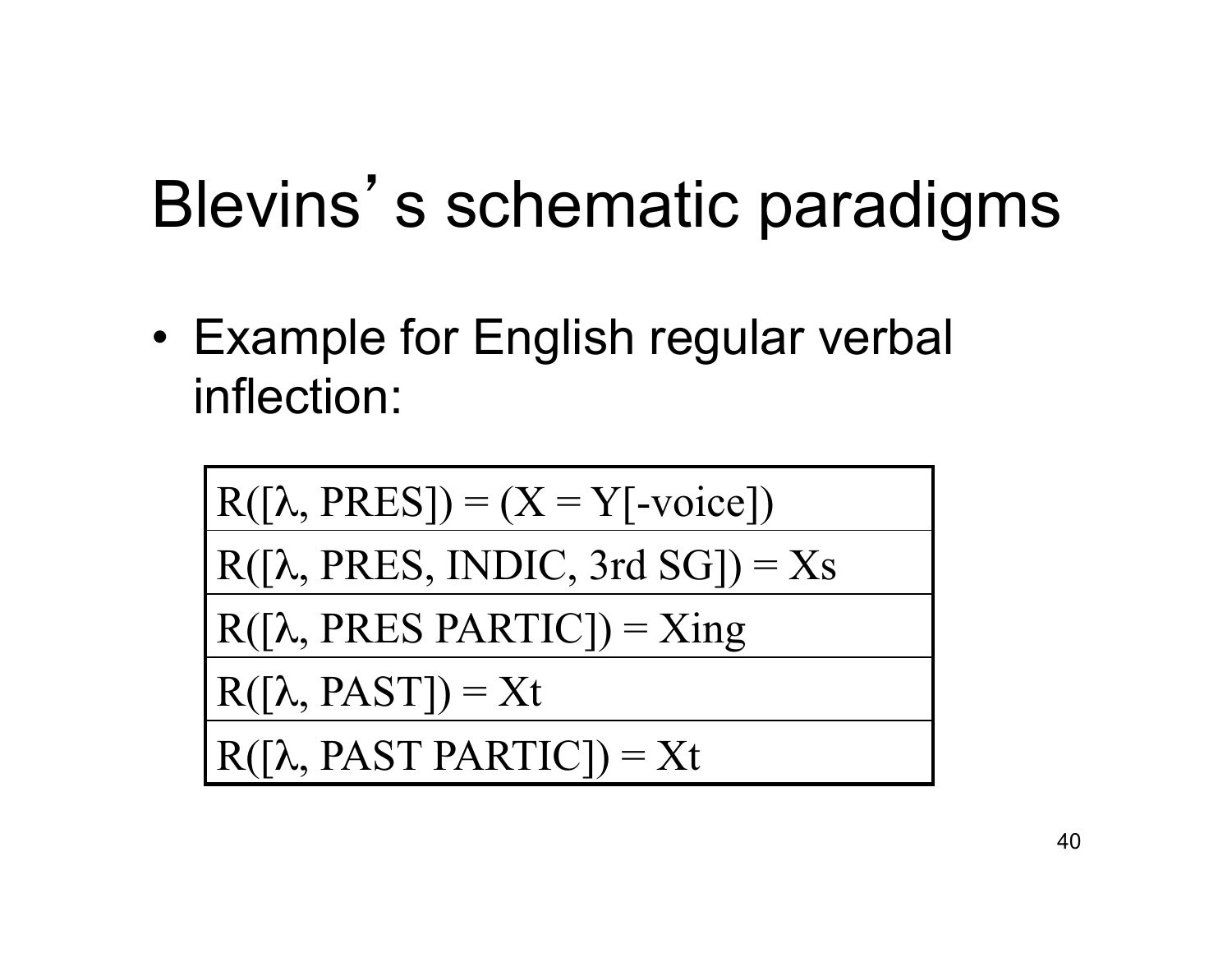#### Refinements to Blevins's model (1)

- I maintain that schematic paradigms are not equivalent to "exemplary paradigms" of actual lexical items.
- Abstracted schematic paradigms must be regarded as having psychological reality in order to get dual-mechanism effects.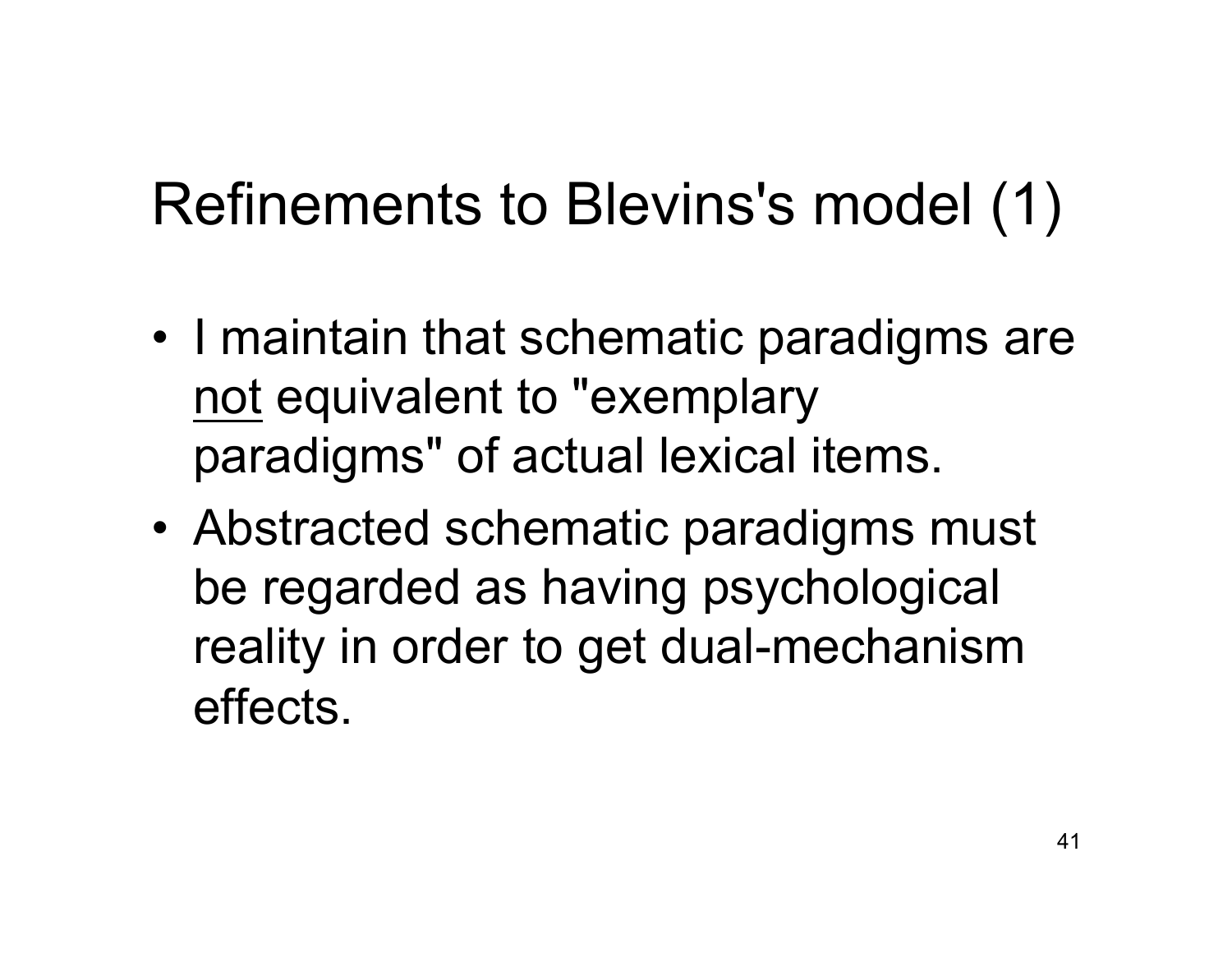#### Schematic paradigms are rulelike in the following sense:

- Abstraction of features is all-or-nothing:
- Features of lexical items that are not included in the schematic paradigm can play no role in determining a match. (An item either matches or it does not: no gradience.)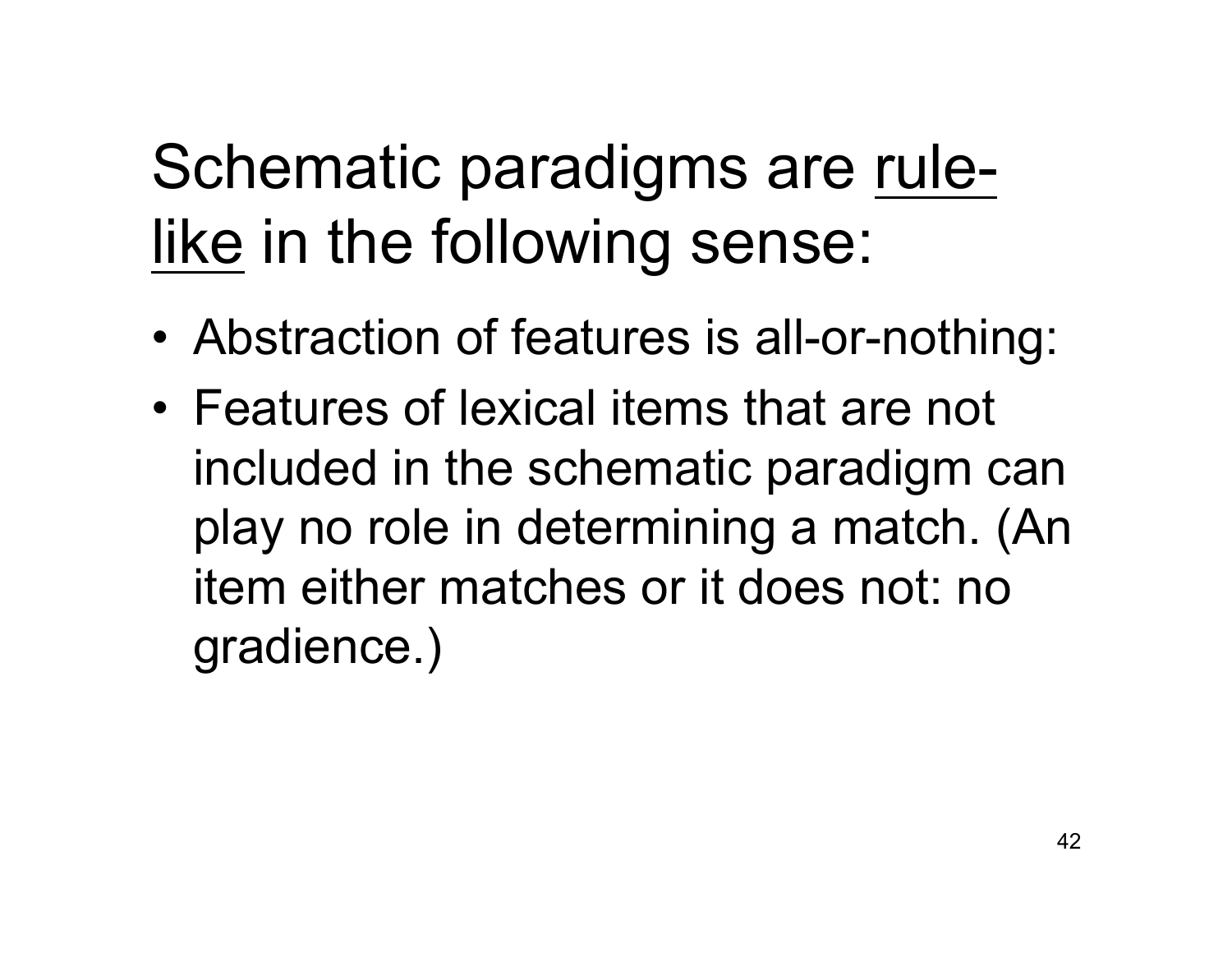#### Word-and-paradigm vs. standard dual-mechanism models

- Rules and analogy are not nearly as different as Pinker and others have argued:
- $\geq 1$ . All inflection is "analogical" in the sense that it involves paradigmatic relations among full wordforms rather than rules for combining stems with affixes (cf. Becker 1990).
- $\geq$  2. A regular inflectional pattern is not necessarily a "class default".
- $\geq$  3. Regular inflection is not necessarily concatenative.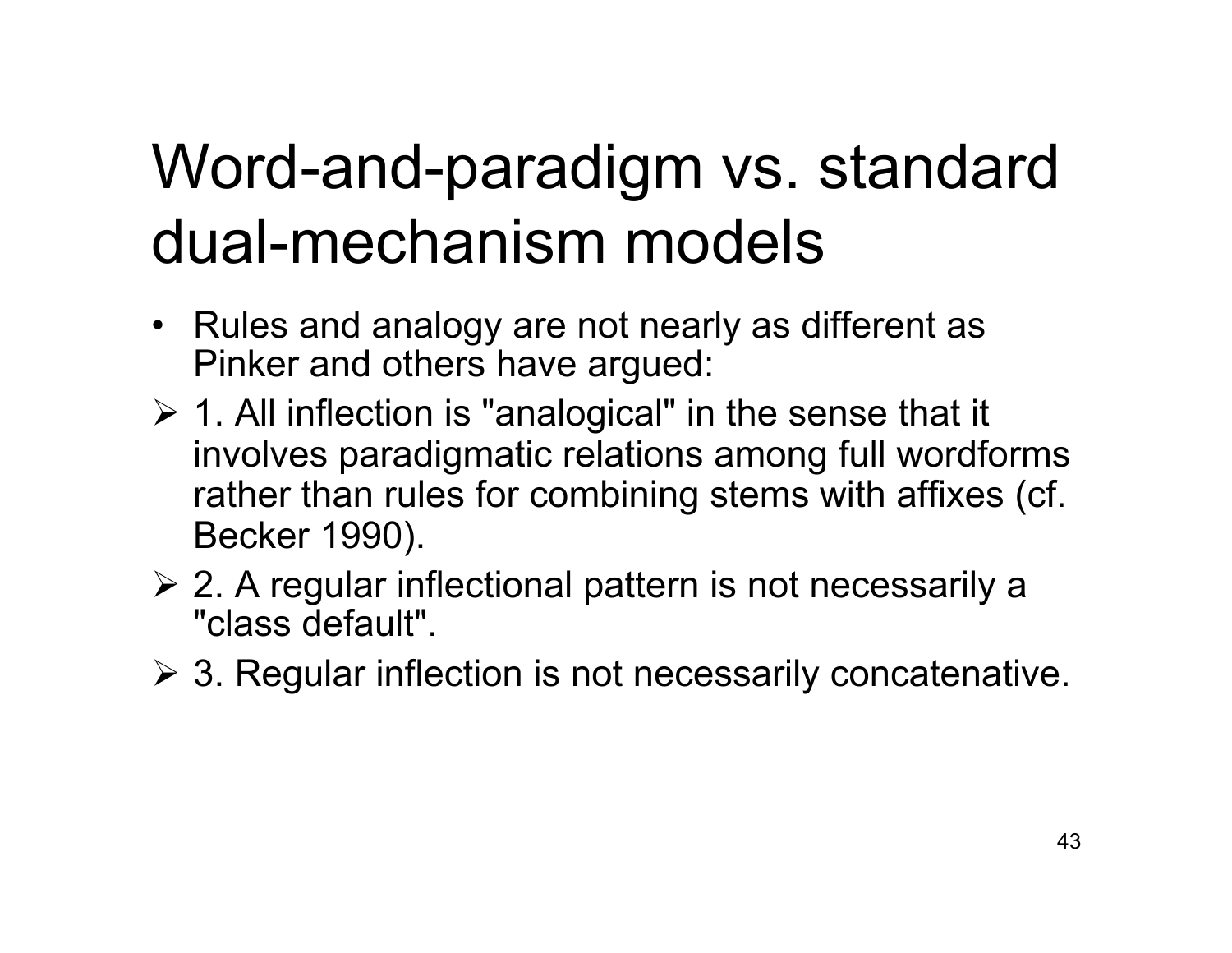#### Blevins on productivity

• "[...] productivity may be regarded as a graded phenomenon. The inflection of a **new** item can be modeled as a process of matching a basic form of the item against the existing patterns in the language to find the closest match. If the present stem of an item rhymes with the present stem of an ablaut series, the remaining members of that series provide a model for the inflection of the **new** item. (Blevins 2003:757-758, emphasis added)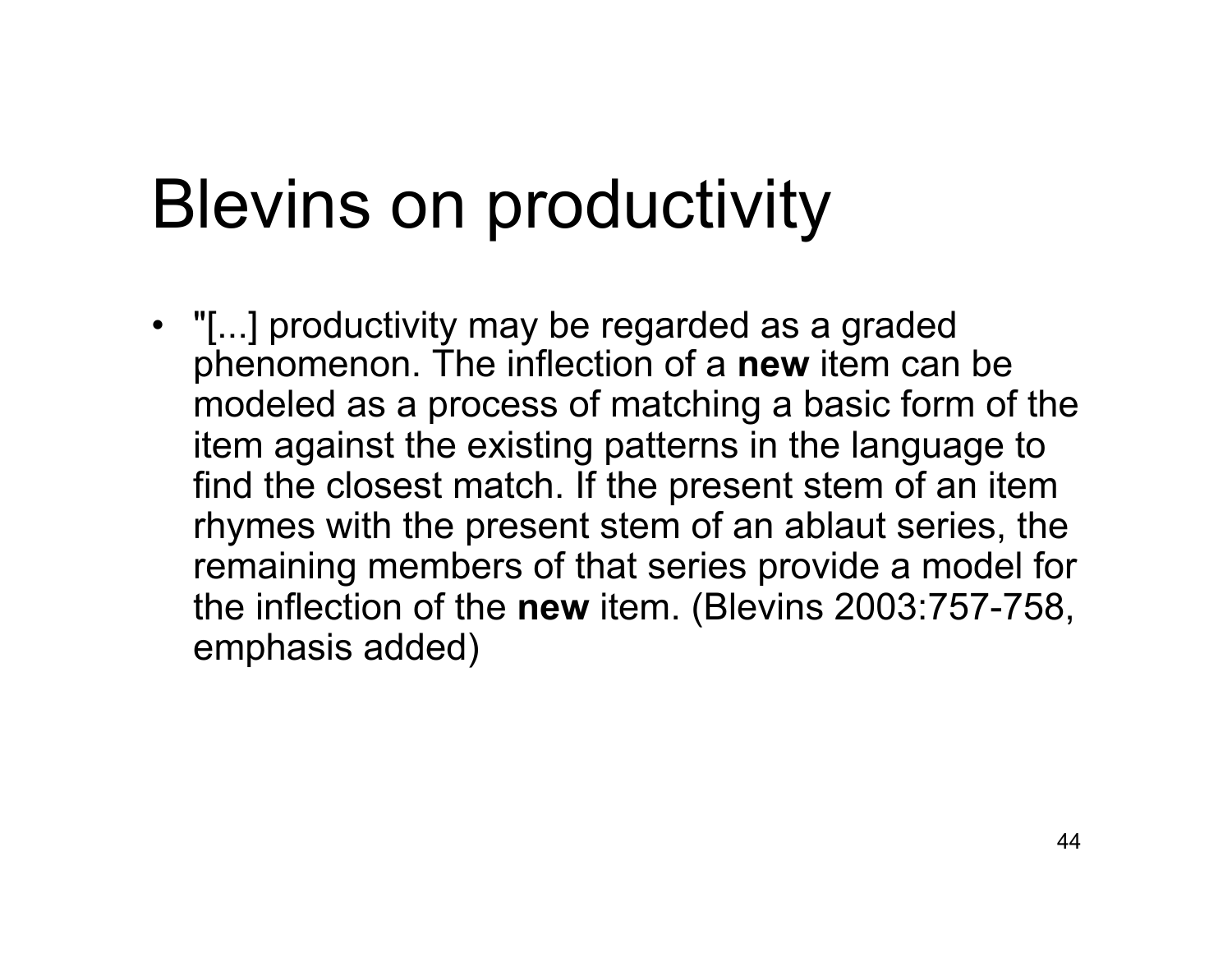### Alternate views of irregular inflectional classes (1)

• Blevins echos Wurzel: "The morphological effect of rhymes is in principle nothing but an extreme case of keying the morphological properties of words, that is, their inflectional class, to their phonological properties." (1989 [1984]:132)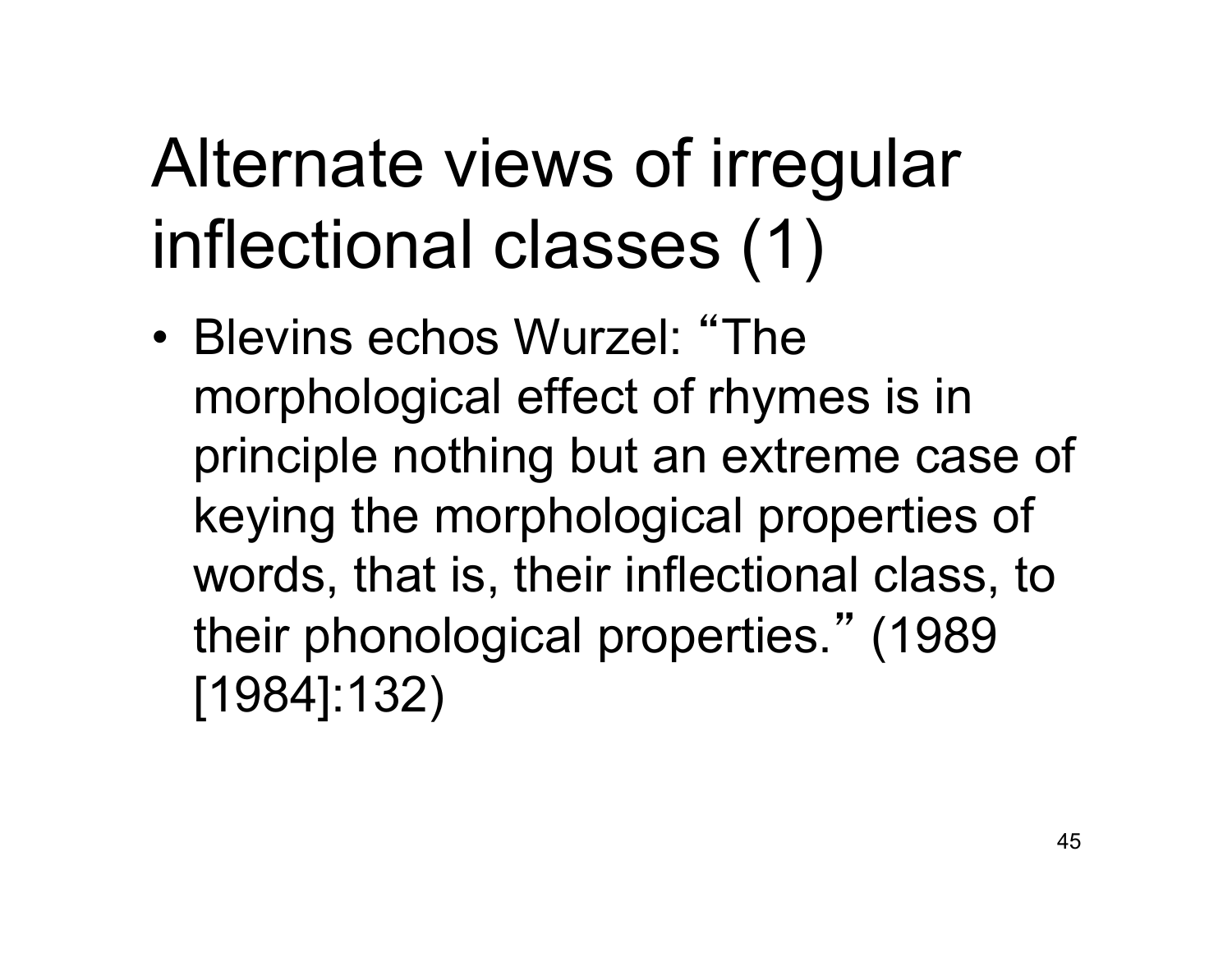## Alternate views of irregular inflectional classes (2)

• ...but compare Bybee and Moder: "Membership in morphological classes is not a matter of strict presence or absence of features but rather of similarity to a prototype, which may be defined on a number of features. [...] we can predict that a particular verb will join the string/strung class on the basis of the number of features it shares with the prototype, and the ranking of these features." (1983:263)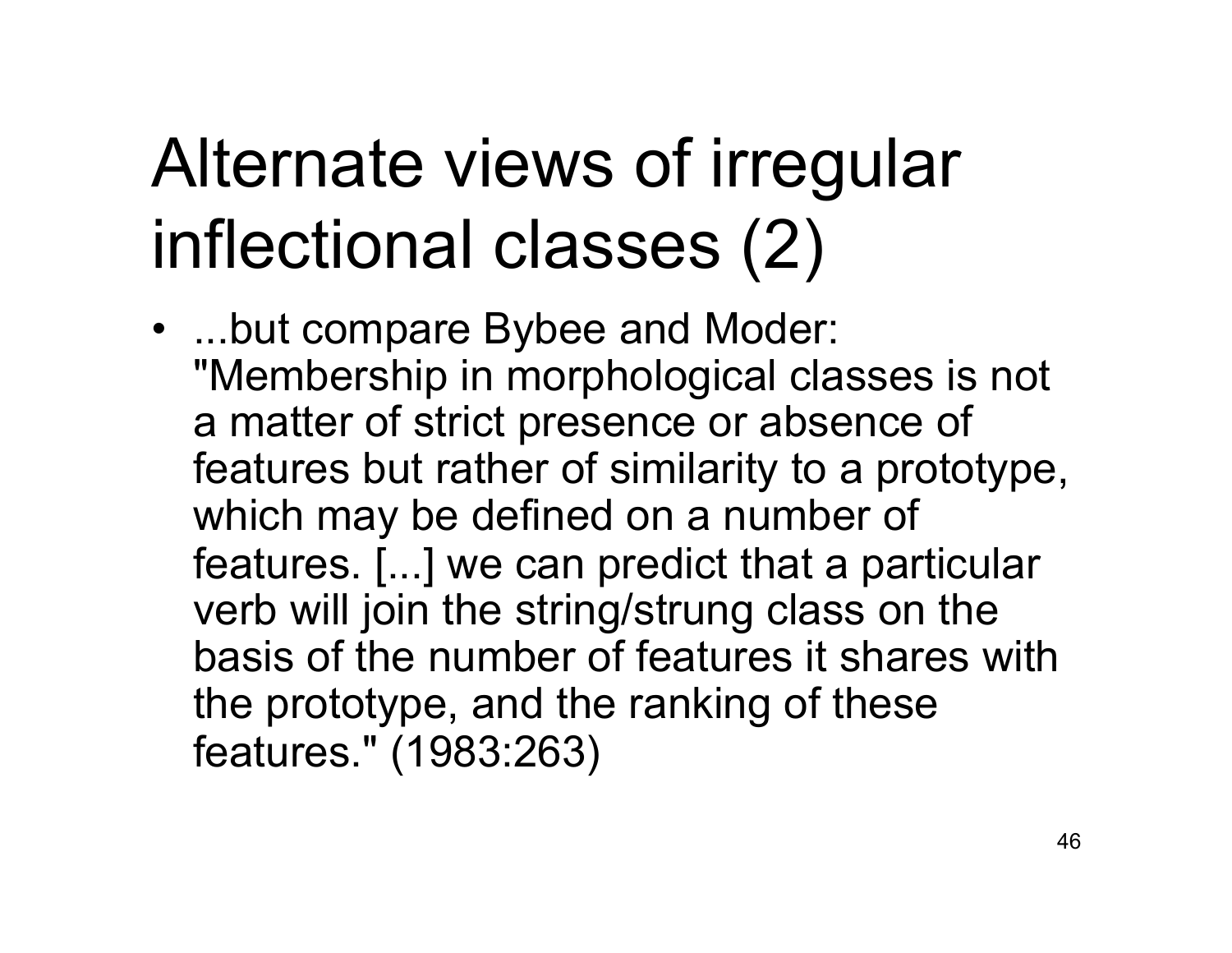#### Refinements to Blevins's model (2)

- I contend that productivity is not entirely "a graded phenomenon".
- Specifically, there is a fundamental difference between the productivity of regular and irregular inflectional patterns.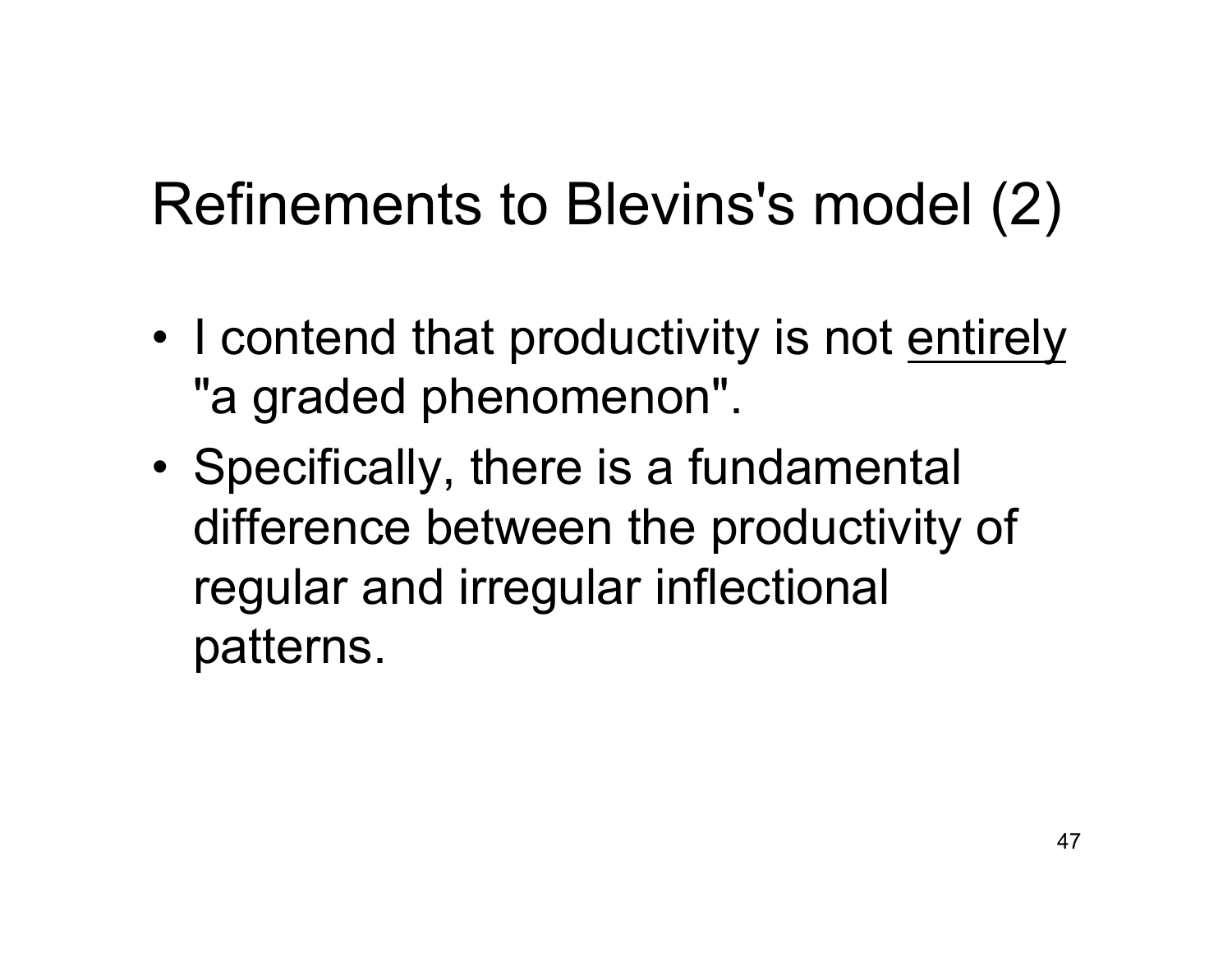## Evidence for 2 types of productivity:

- 1. The absence of "hypersimilarity" effects in regulars (Pinker and Prince 1988:114)
- 2. The preference for regular inflection in items perceived as **new** (a reinterpretation of the experimental evidence reported in Kim et al. 1991).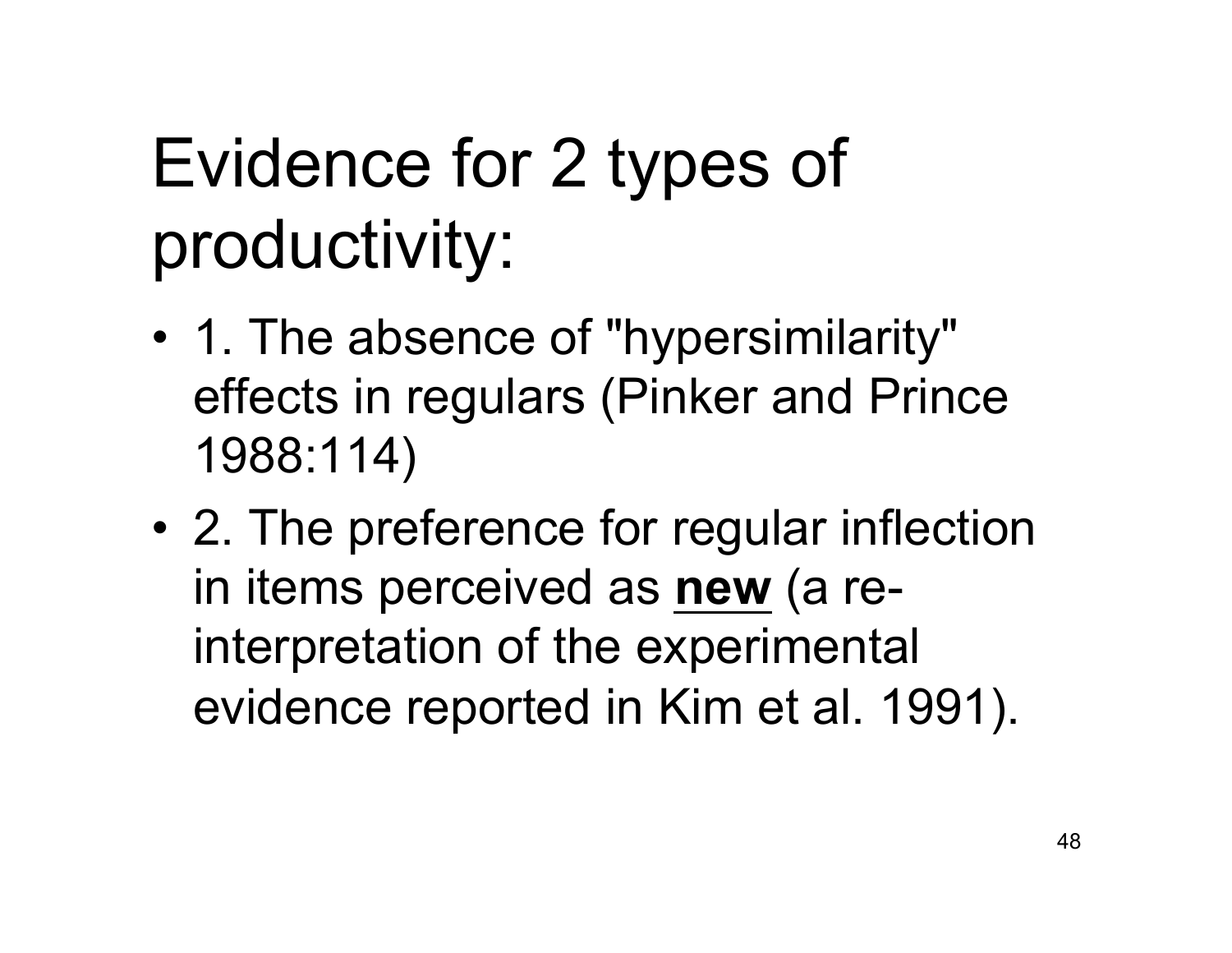#### The productivity of regulars

• **Regular** inflectional patterns are represented in abstracted inflectional paradigms and are freely available for application to any new matching item.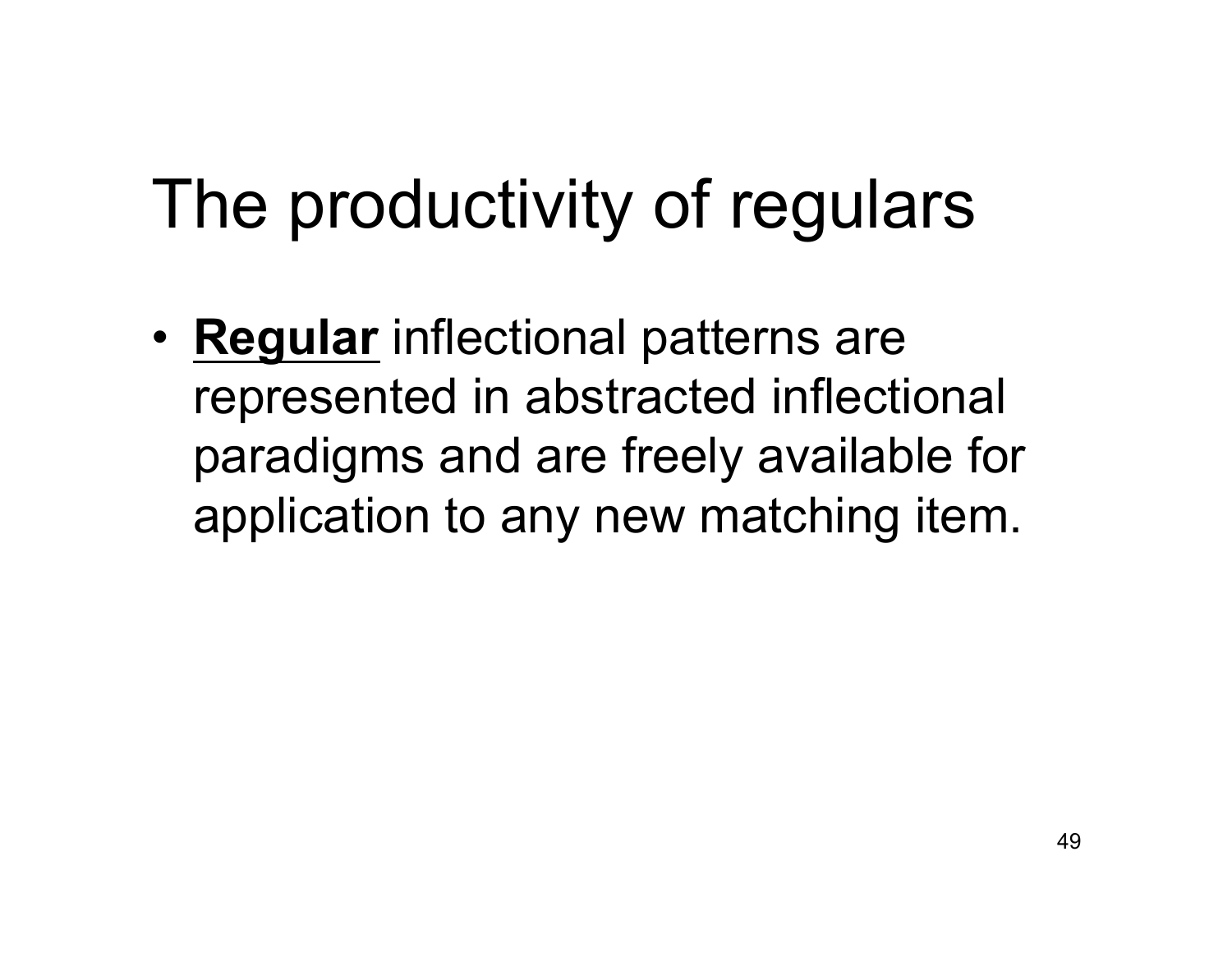#### The productivity of irregulars (1)

• Speakers exploit their knowledge of irregular inflectional patterns in the lexicon primarily to facilitate the learning and retention of existing irregular items.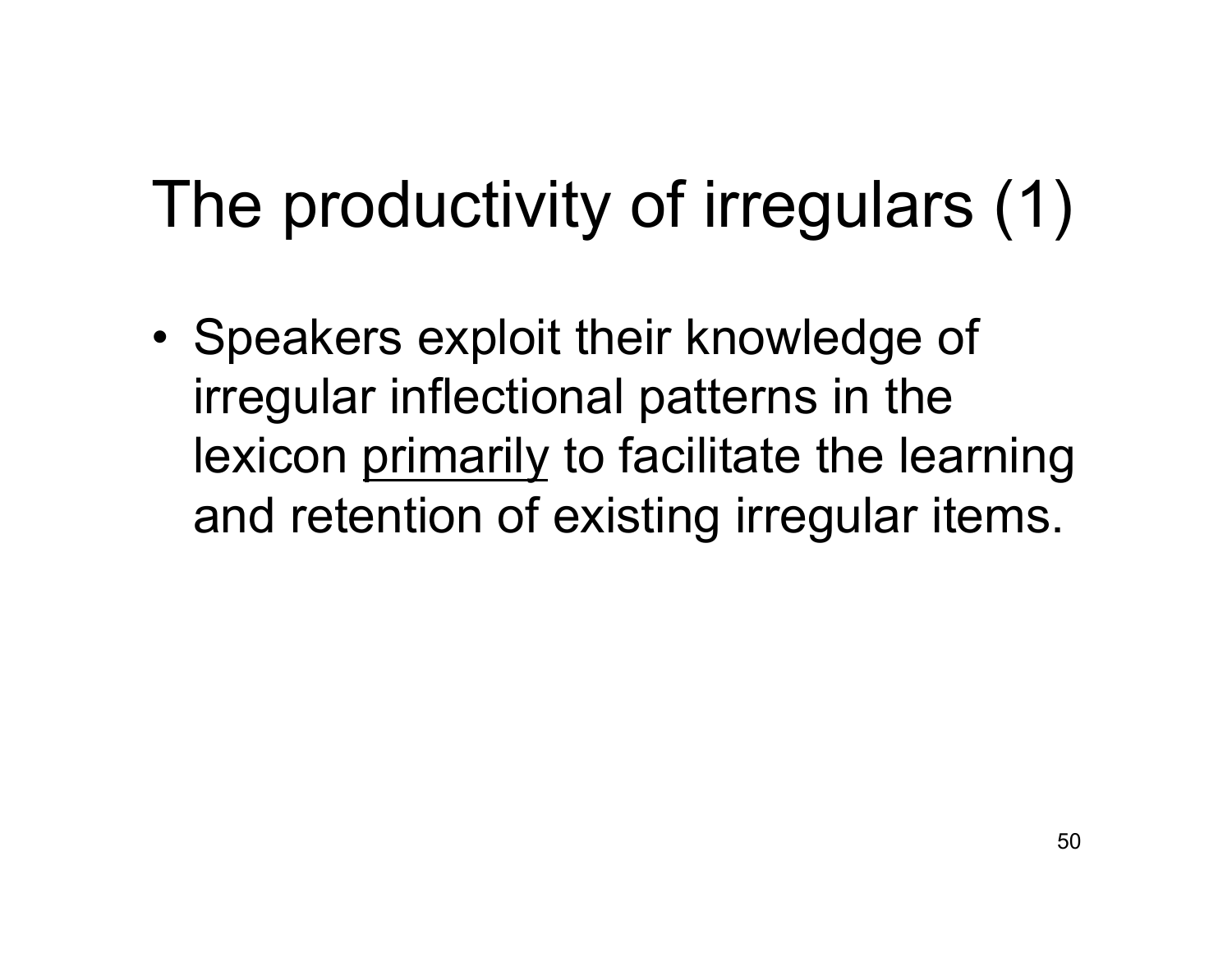#### The productivity of irregulars (2)

- Analogical extension of irregular patterns to new items can occur either:
- 1. By accident: when speakers think they are dealing with an uncommon existing word and " guess wrong " about its inflection based on available evidence.
- 2. On purpose: when speakers deliberately produce forms that they know to be "wrong" in order to achieve some kind of effect.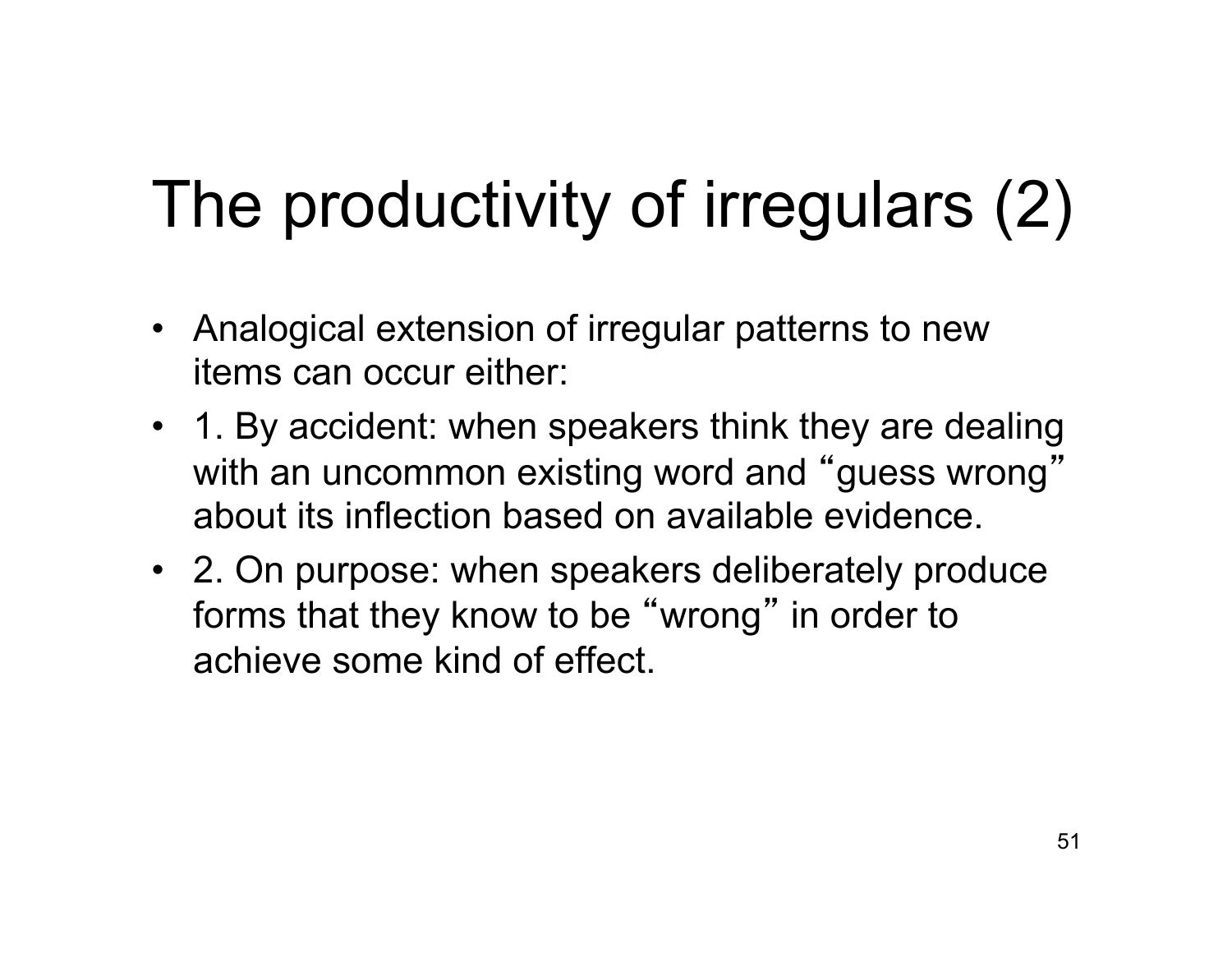#### Deliberate analogical extensions, 1: *wing*

• "I wung it tonight. Wung is the new past tense form of winged. So my students have no book to work with and have no idea where the lesson is going [...] So I went into class armed with one sheet and no dignity. I wung it." (http:// nonvocabulum.blogspot.com/2005\_04\_01\_nonvocabulum\_archive.html)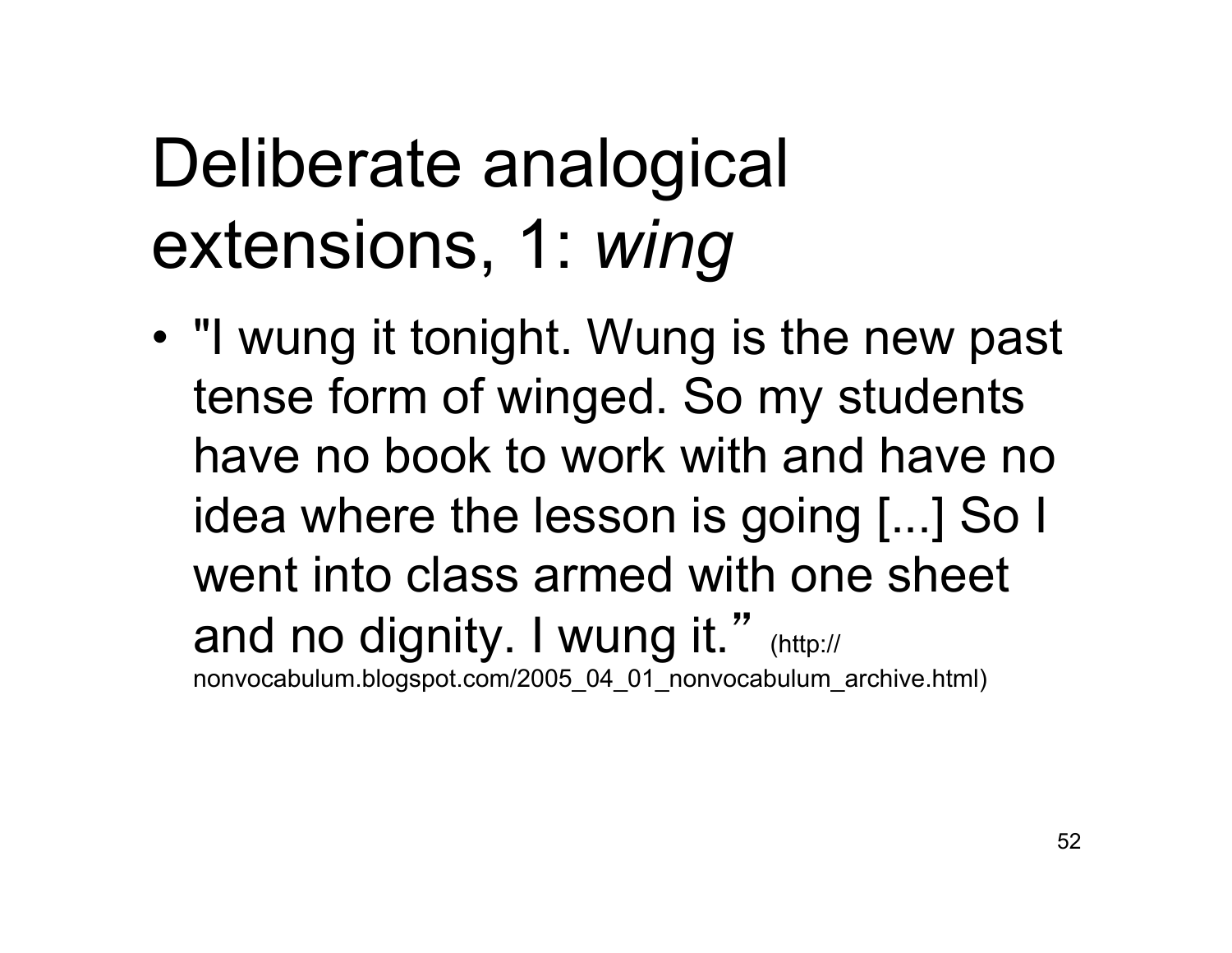## Deliberate analogical extensions, 2: *lipsync*

- "She totally just lipsanc that."
- "Lipsanc?"
- "Lipsanc."
- "Explain that to me."
- "Today you lipsync, yesterday you lipsanc, and prior to that you done have lipsunc." (http://www.dooce.com/archives/nubbin/ 09\_19\_2005.html)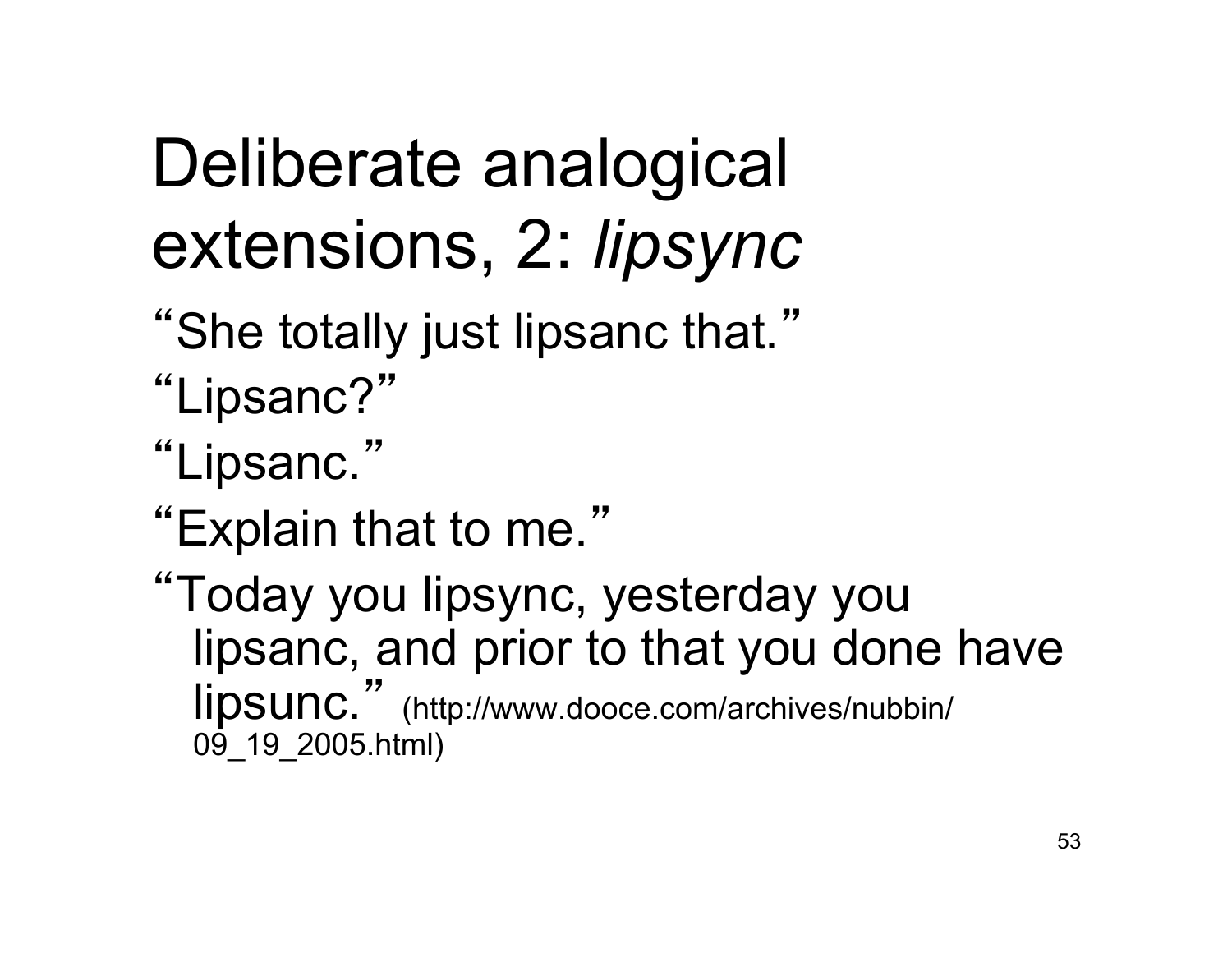## Deliberate analogical extensions, 3: Dutch *fuiven*

- 'have a party': < *fuif* 'party' (1st attested around 1850 in student slang, etymology uncertain but may come from underworld cant)
- "*Fuiven-foof-gefoven* is zeker van oorsprong een opzettelijke, schertsende formatie, maar heeft opgang gemaakt [...]" (Haeringen 1940:251)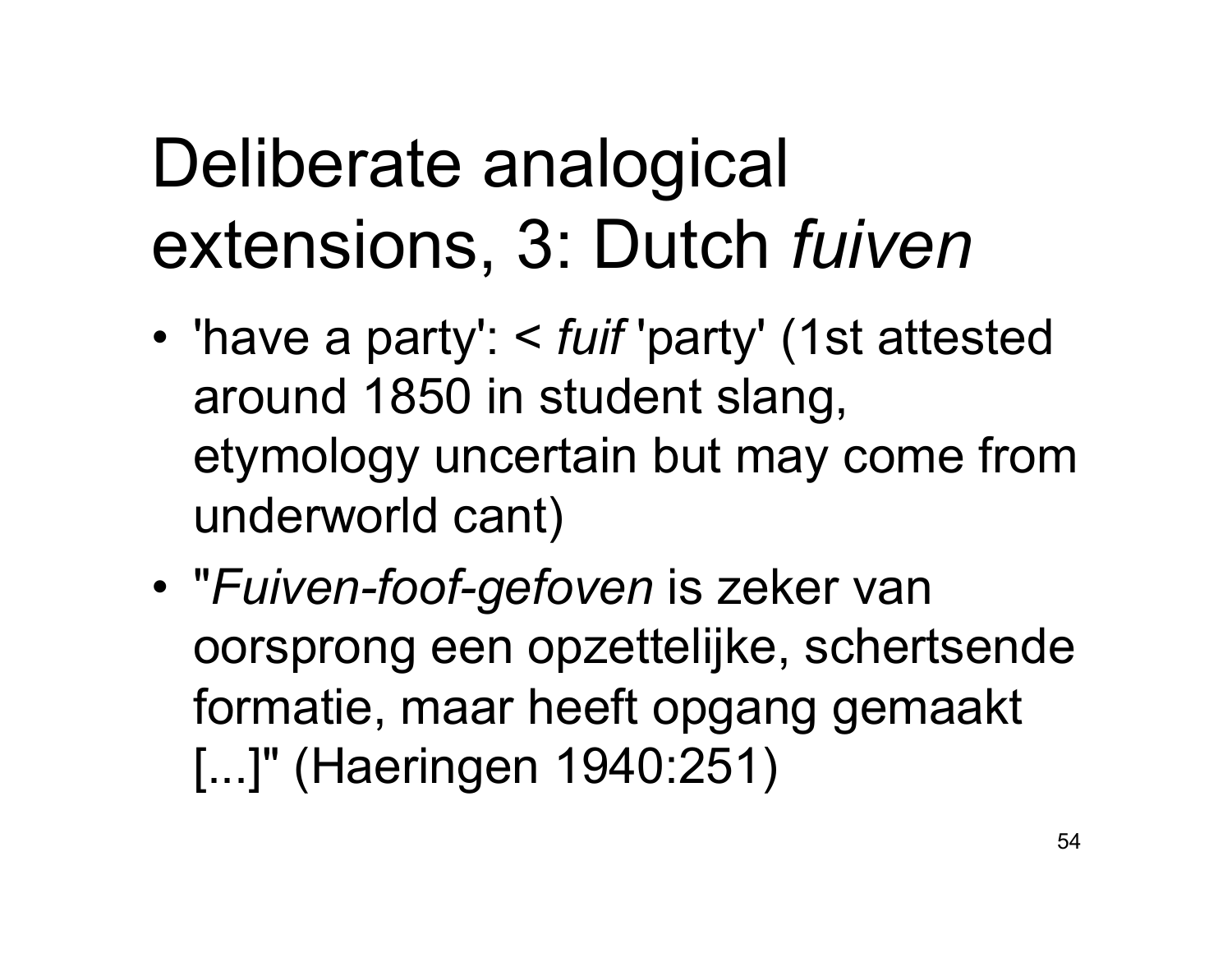#### Deliberate analogical extensions, 4: Ger. *blinken*

"nun ja... sie hat geblunken (hä, is das richtig, "geblunken!? :rolleyes: )."

(http://www.k-foren.de/printthread.php?t=38867&page=806&pp=40)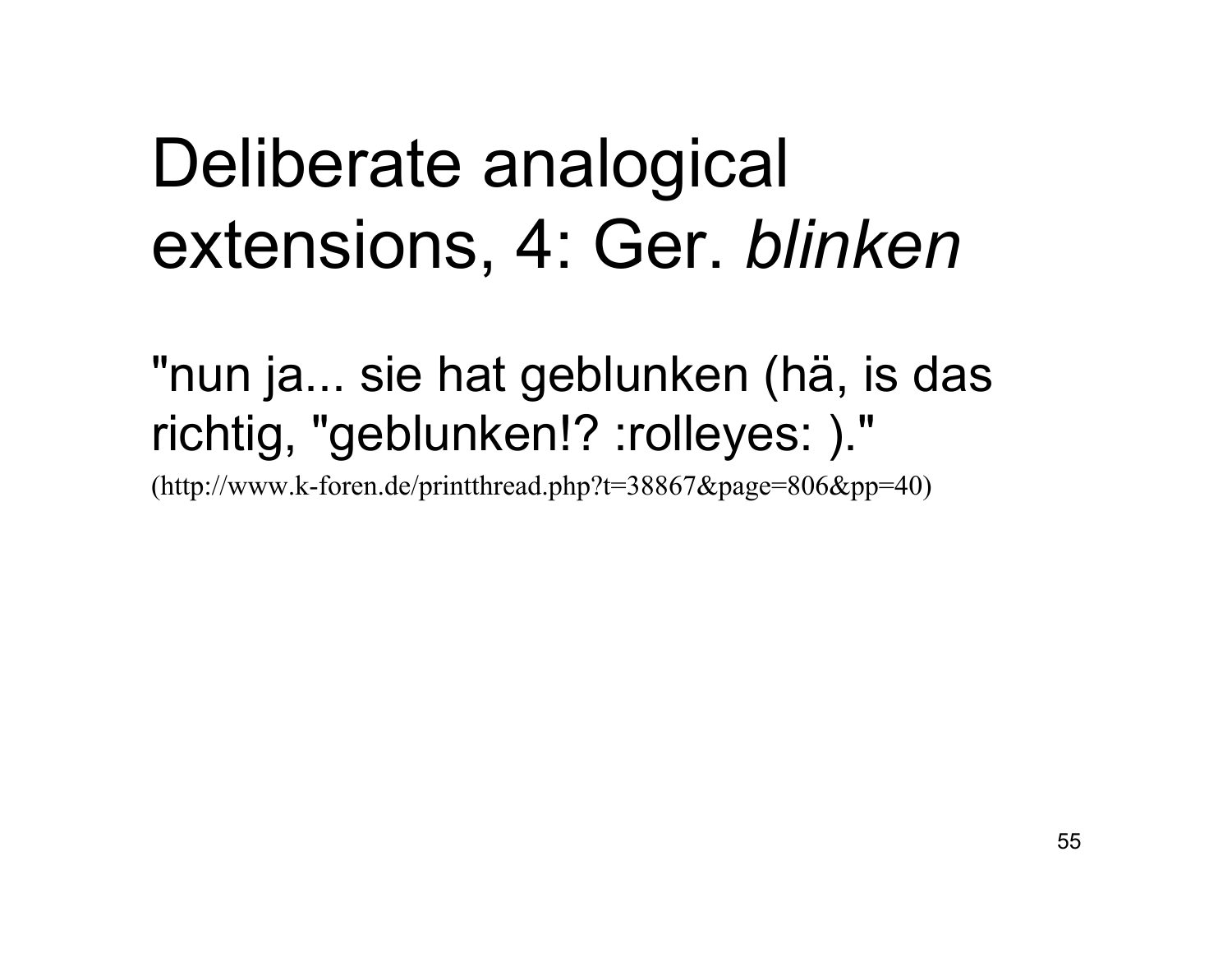#### Diachronic predictions (1)

- Conversion words will generally begin life as regulars, e.g. past and partic. forms of *string* in OED:
- *y-strenged* 1400; *strynged* 1530, 1548; *stringed* - 1670, 1805, 1860

 *strong* - 1591; *strung* - 1591, 1599, 1605, 1612, 1613, 1632, 1663, 1697, 1699, 1700, 1716, 1761, 1783, 1786, 1788, 1823, 1832, 1834, 1838, 1845, 1848, 1856, 1860, 1862, 1863, 1866, 1871, 1874, 1875, 1877, 1890, 1893, 1894, 1896, 1898, 1901, 1906, 1907, 1908, 1949, 1955, 1968, 1978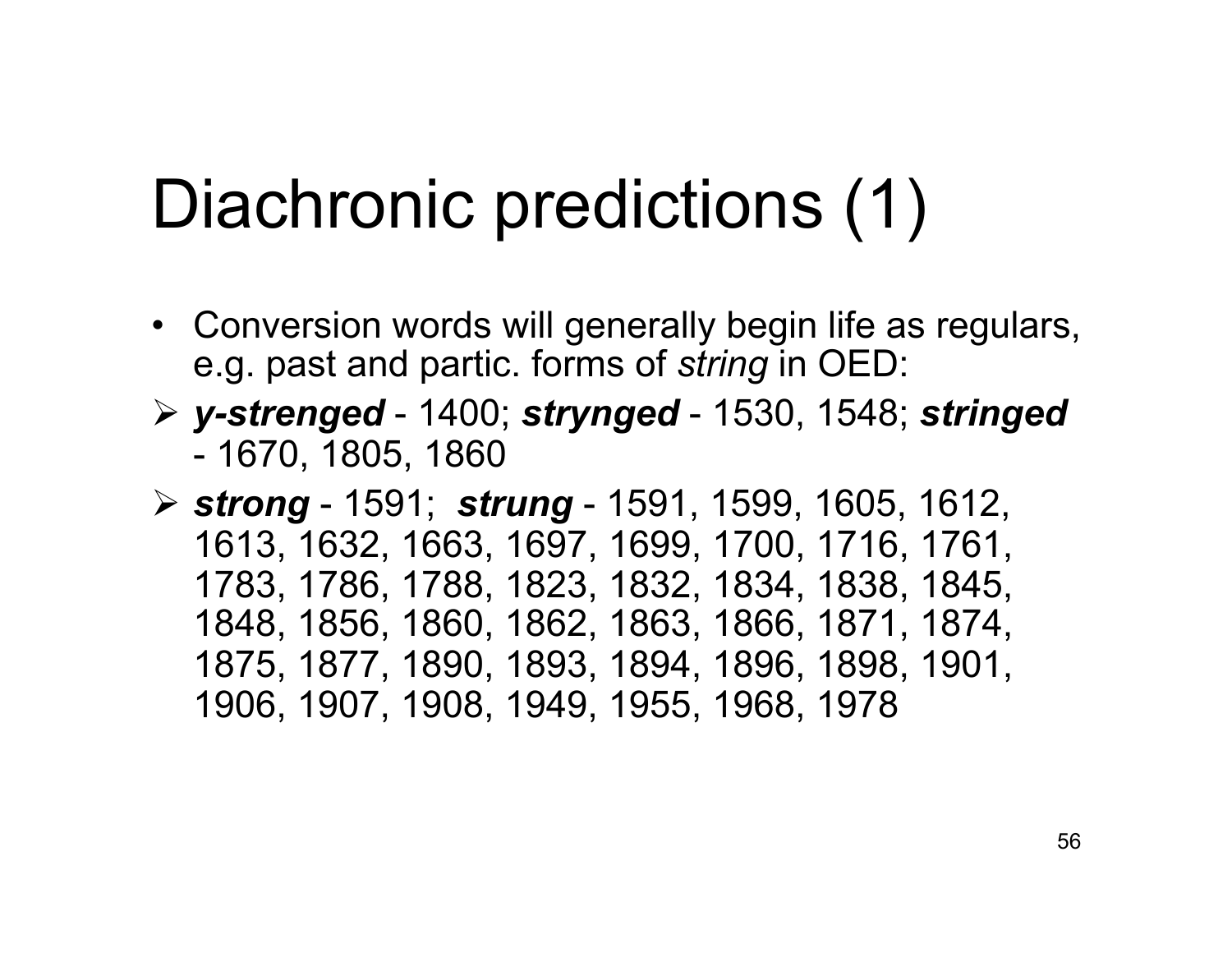## Diachronic predictions (2)

- Established conversion words will often remain regular regardless of phonological shape, due to:
- $\geq 1$ ) inertia: cf. persistent regularity (since OE) of non-derived *earn*, *till*, *strut*, *reap*, *shred*, *wean*, *smear, wink*, etc.
- $\geq$ 2) re-coinage and perception as new coinage, e.g. *spit* ʻskewer'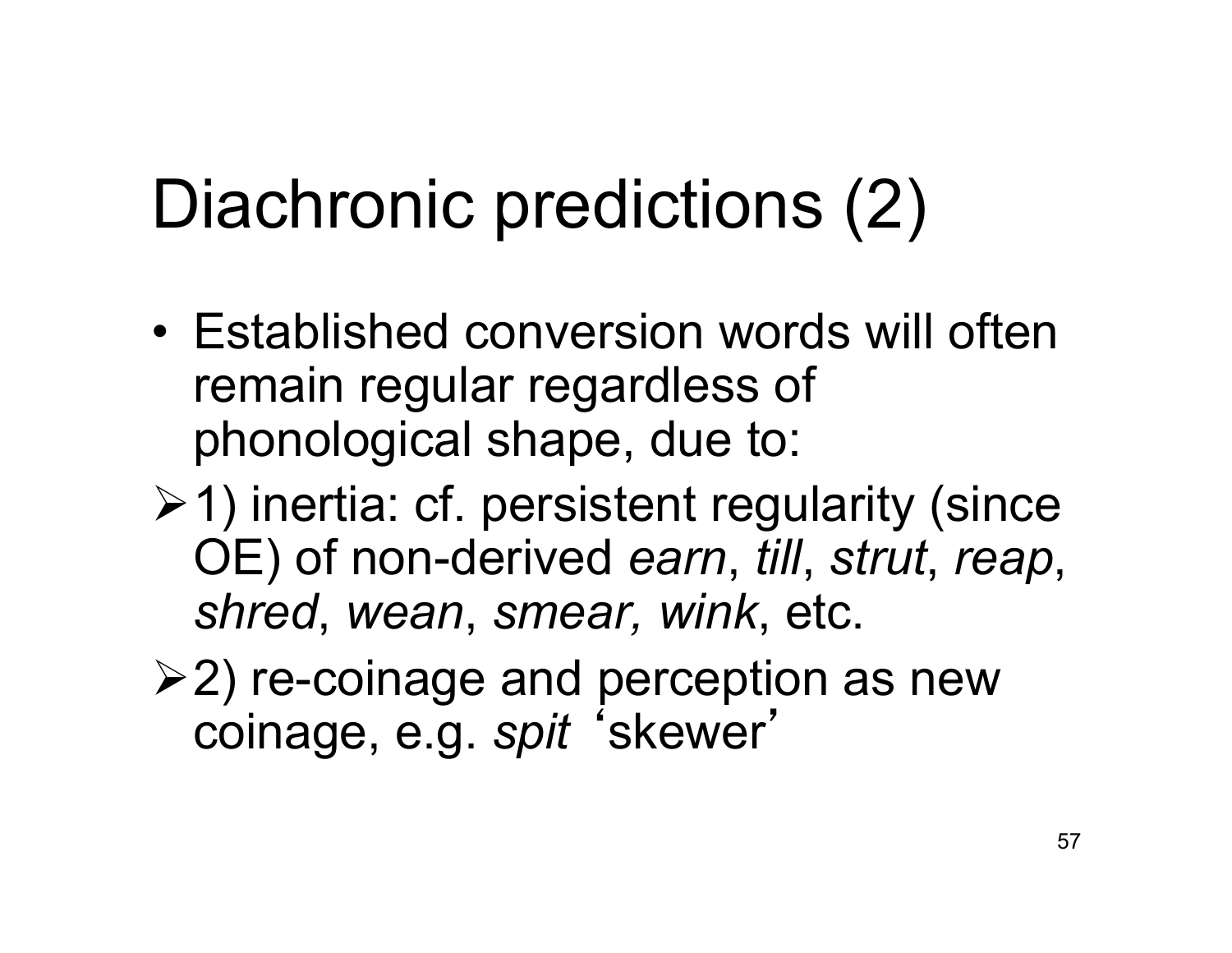## Diachronic predictions (3)

• Original conversion words that lose their transparent connection to their base will become unrestricted candidates for irregularization.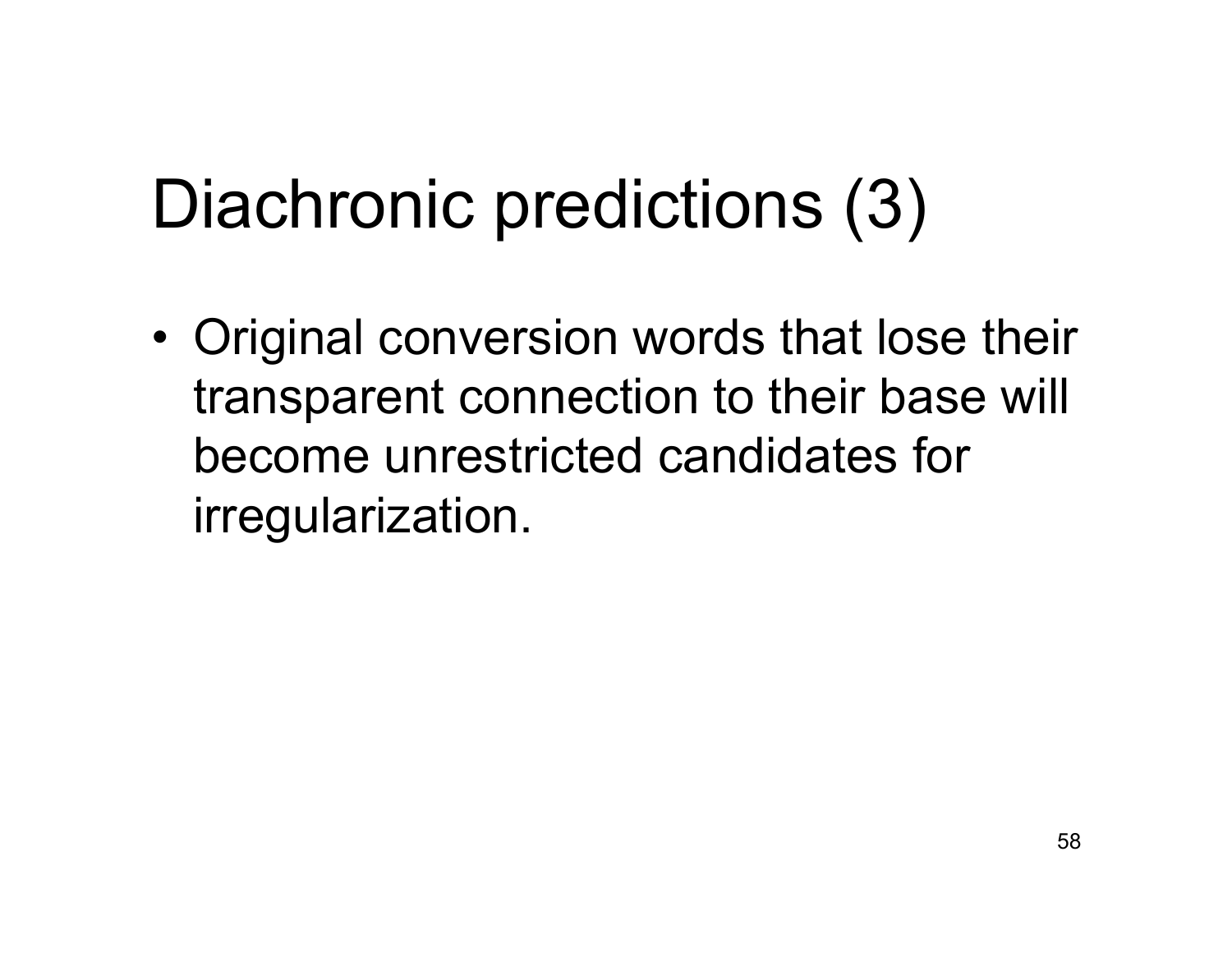## Examples of prediction (3): German

- *weisen* 'show' (orig. 'make wise') < *weise* 'wise'
- *dingen* 'negotiate, hire' (orig. 'hold the Gmc. judicial assembly') < *Ding* 'thing' (orig. 'Gmc. judicial assembly')
- *schinden* 'to mistreat' < a lost noun cognate w/ Eng. *skin*
- (some dialects): *weihen* 'to consecrate, ordain, make holy' < lost adj. OHG *wîh* 'holy'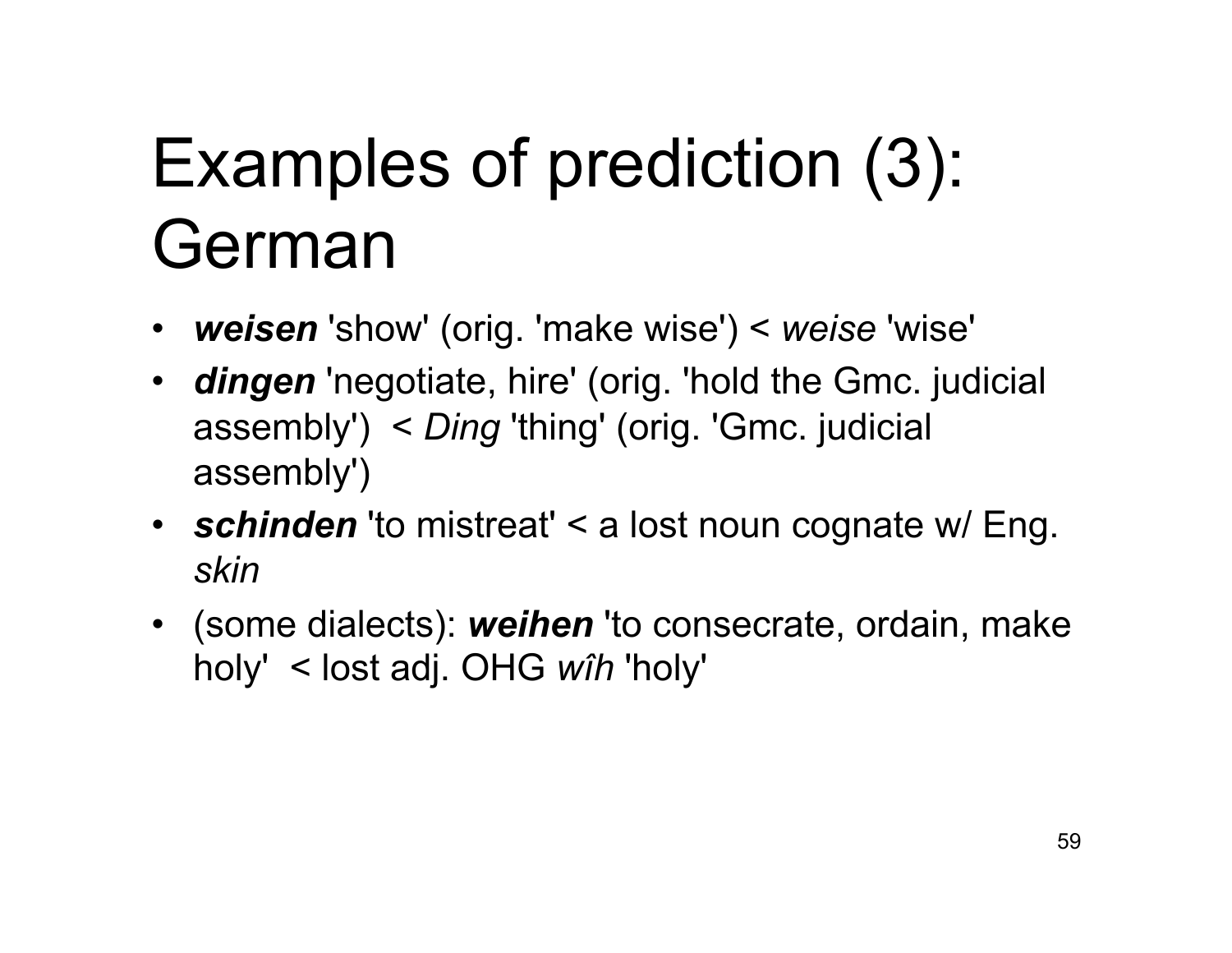## Examples of prediction (3): Yiddish

- *vayzn* (= G. *weisen*, adj. lost in Yiddish)
- *dingen* (= G. *dingen*, noun lost in Yiddish)
- *shenken* 'give' < lost adj. Gmc. \**skanka-*  'tilted'
- *meldn* 'declare, report' < lost noun MHG *melde* 'betrayal, rumor, message'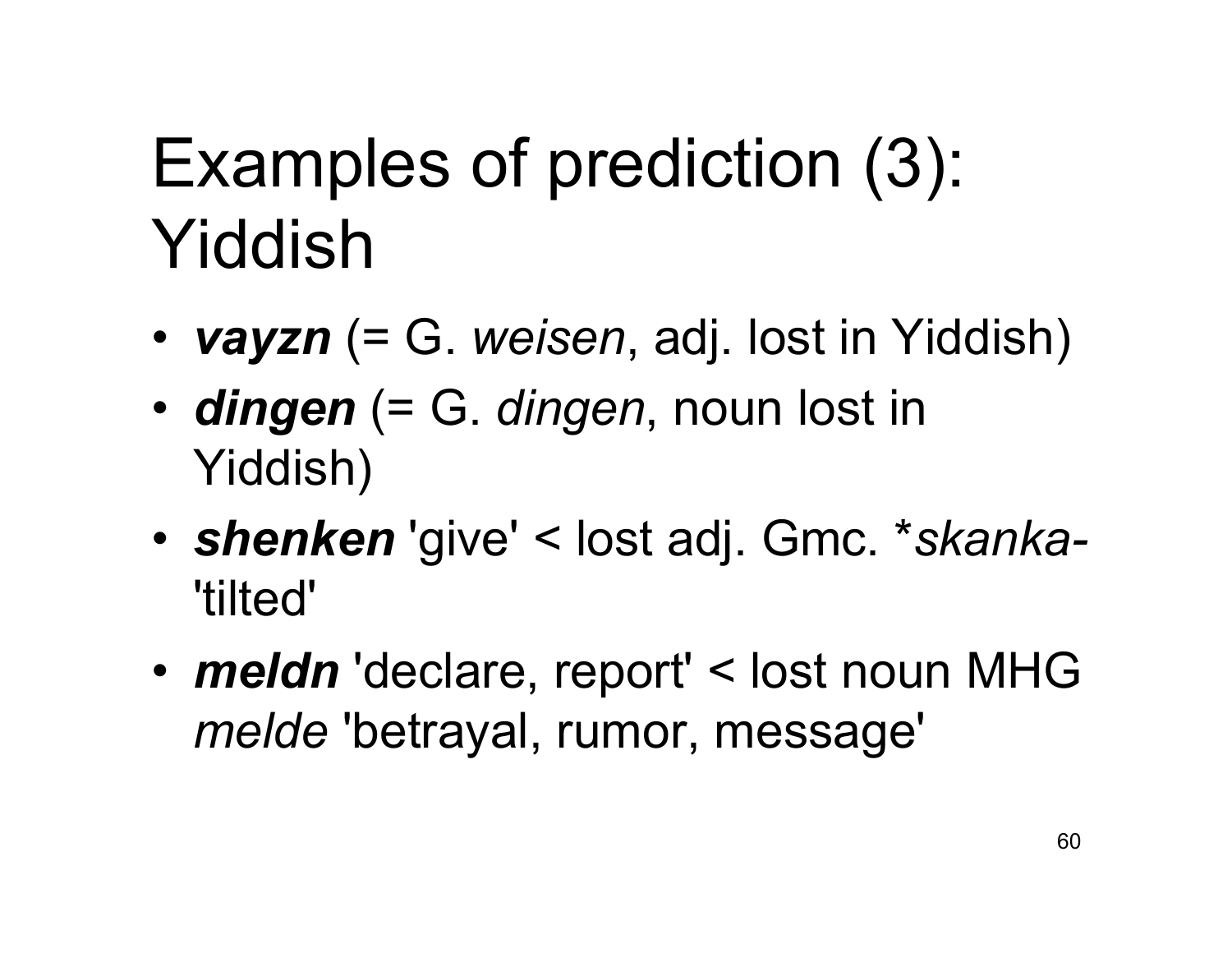## Examples of prediction (3): Dutch

- *wijzen* (= G. *weisen*); *dingen* (= G. *dingen*)
- *schenken* (= Yid. *shenken*)
- (some dialects): *erven* 'inherit' < *erf* 'piece of real estate (house + yard)' (orig. 'inheritance')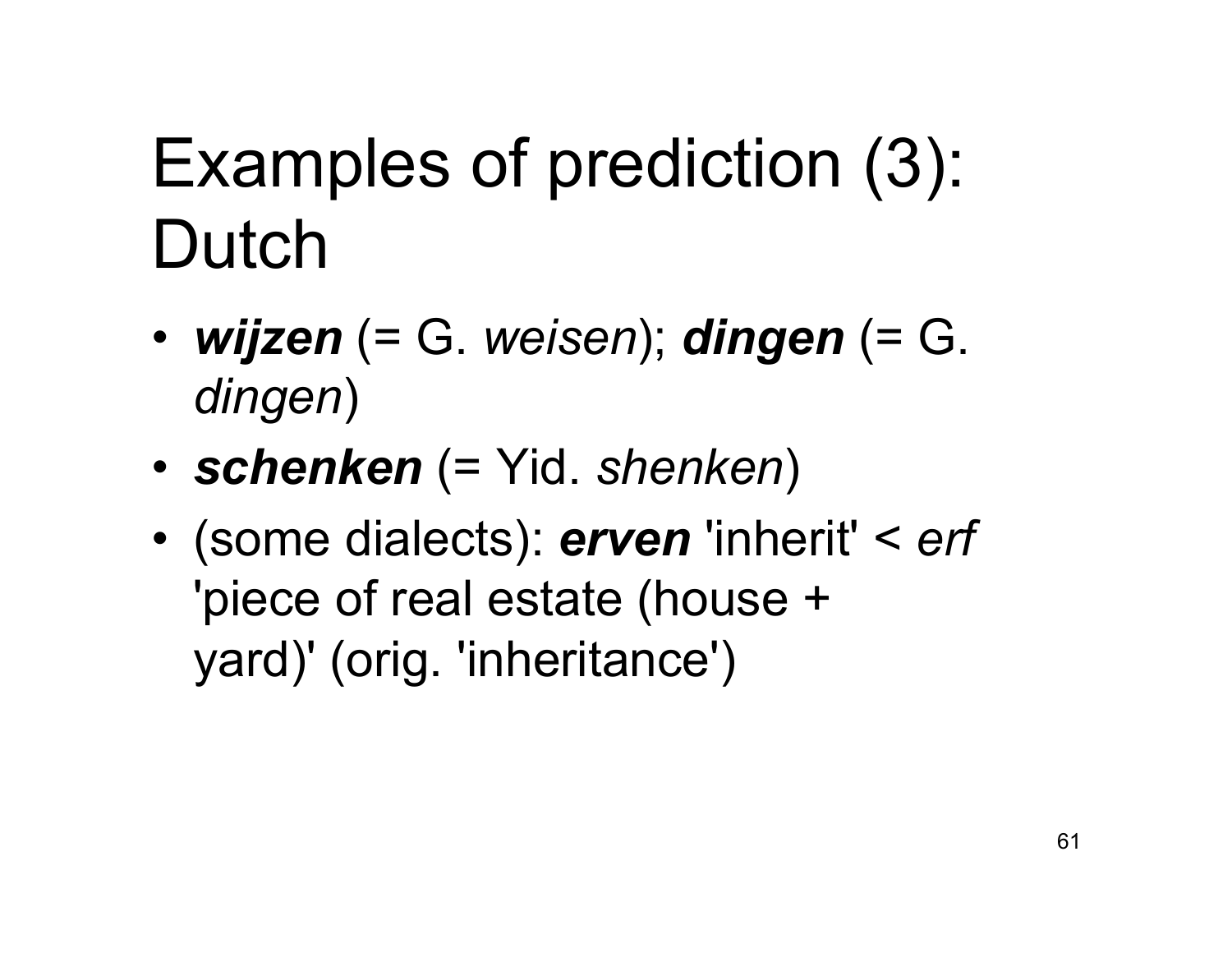## Diachronic predictions (4)

- Regularization out of robust irregular classes will often be associated with speakers analyzing an old word as a new coinage:
- *reihen* 'to thread, string beads': "[...] im Nhd. setzt sich schwache Flexion durch, vielleicht weil das Verb als denominative Ableitung empfunden wird" (Pfeifer 1993)
- *bleuen* 'to beat', may have been reanalyzed as derived from the unrelated adj. *blau* 'blue' (Kluge 1975)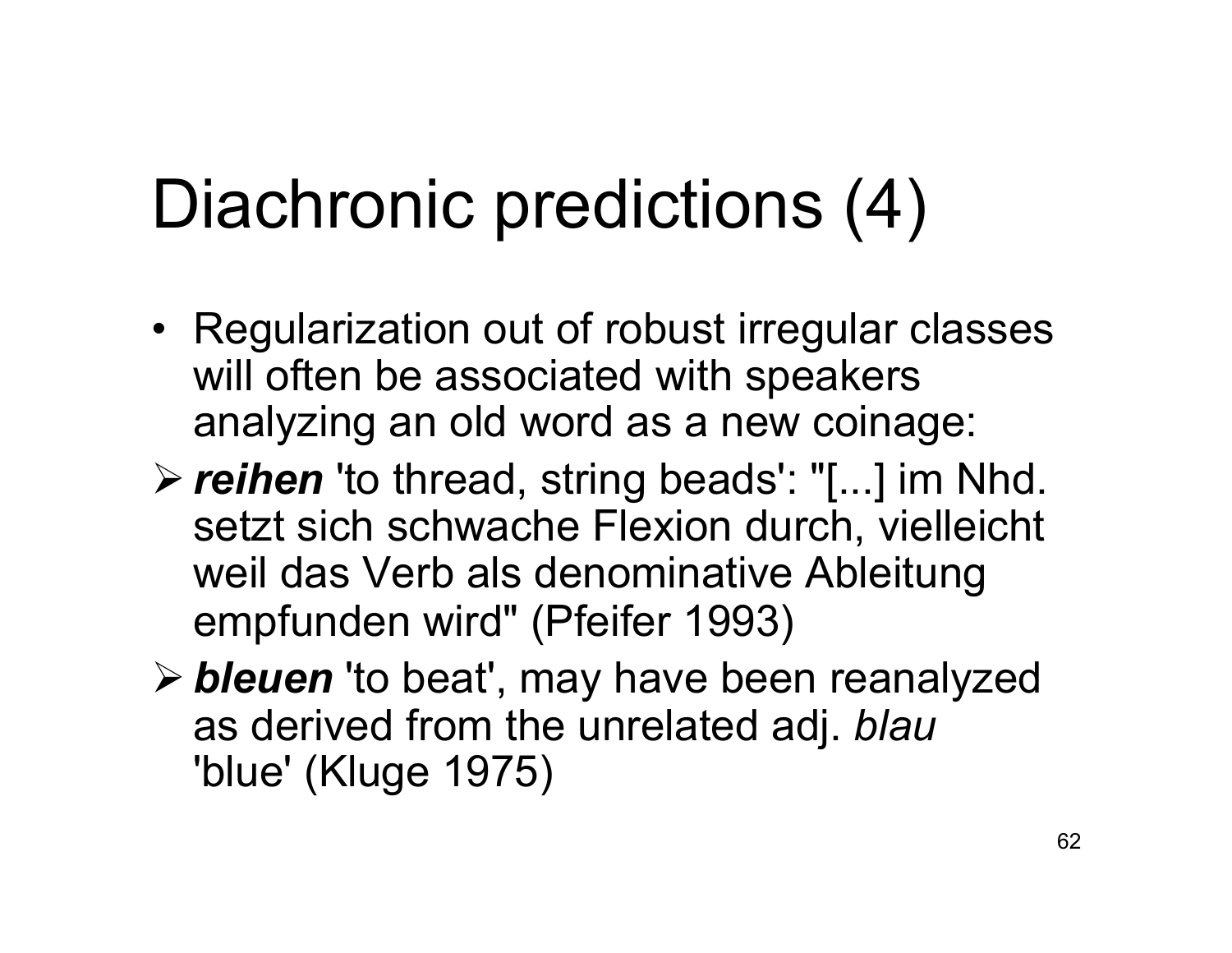#### Conclusions about the CRE (1)

- The diachronic (as well as the experimental) evidence is generally more consistent with Lieber' s view of conversion words as "just one form of coinage of novel lexical items" than with formal accounts involving "morphological tree structures".
- But: The diachronic behavior of conversion words can only be fully accounted for if we acknowledge some kind of synchronic reality for the relationship between a conversion word and its base.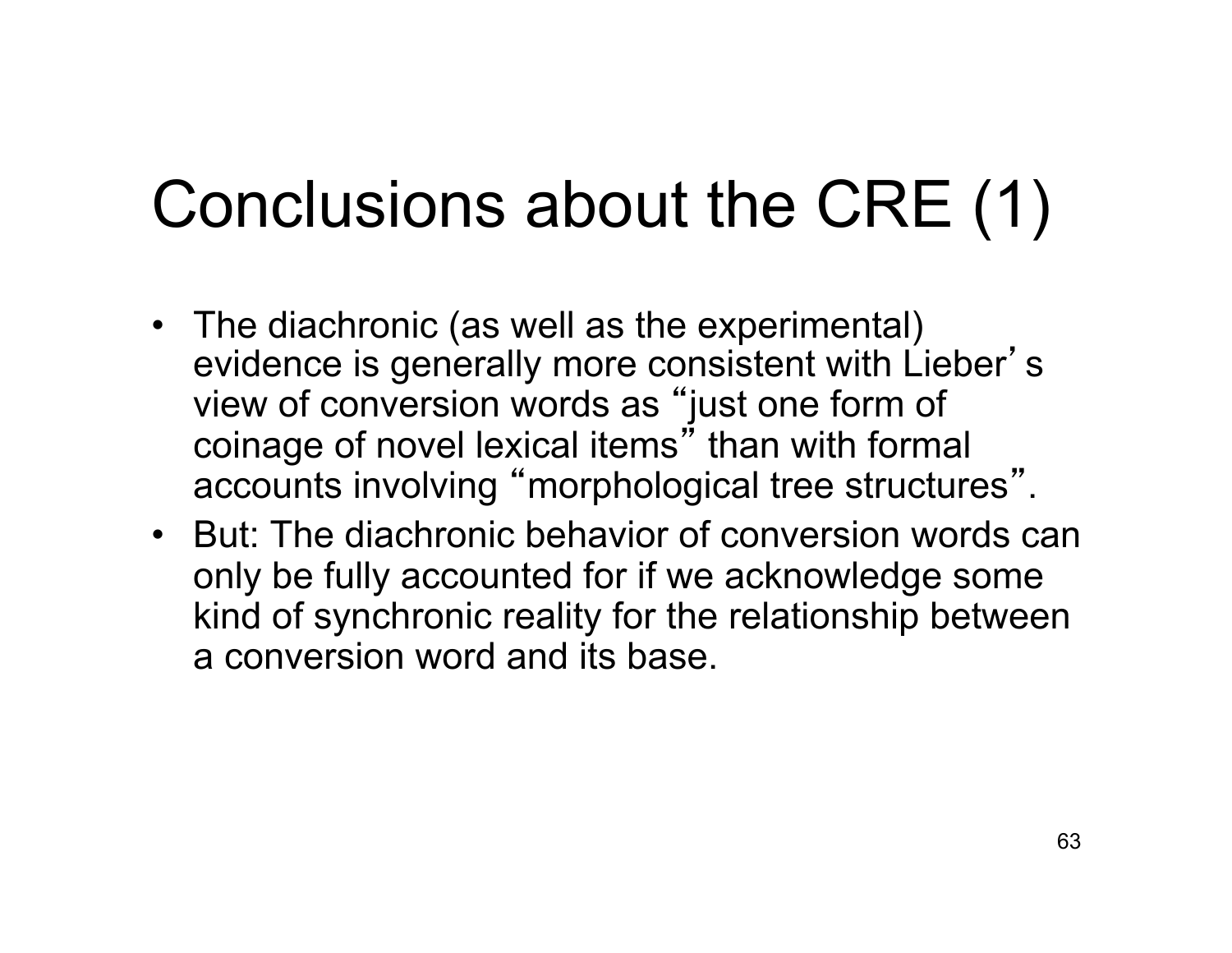#### Conclusions about the CRE (2)

- Differences in the way regular vs. irregular patterns are extended to new lexical items support a dualmechanism model of inflection, with some kind of distinction between "rules" and "analogy".
- But within a word-and-paradigm approach, the differences between "rules" and "analogy" become much smaller than in standard dual-mechanism models: Both involve **paradigmatic** structure.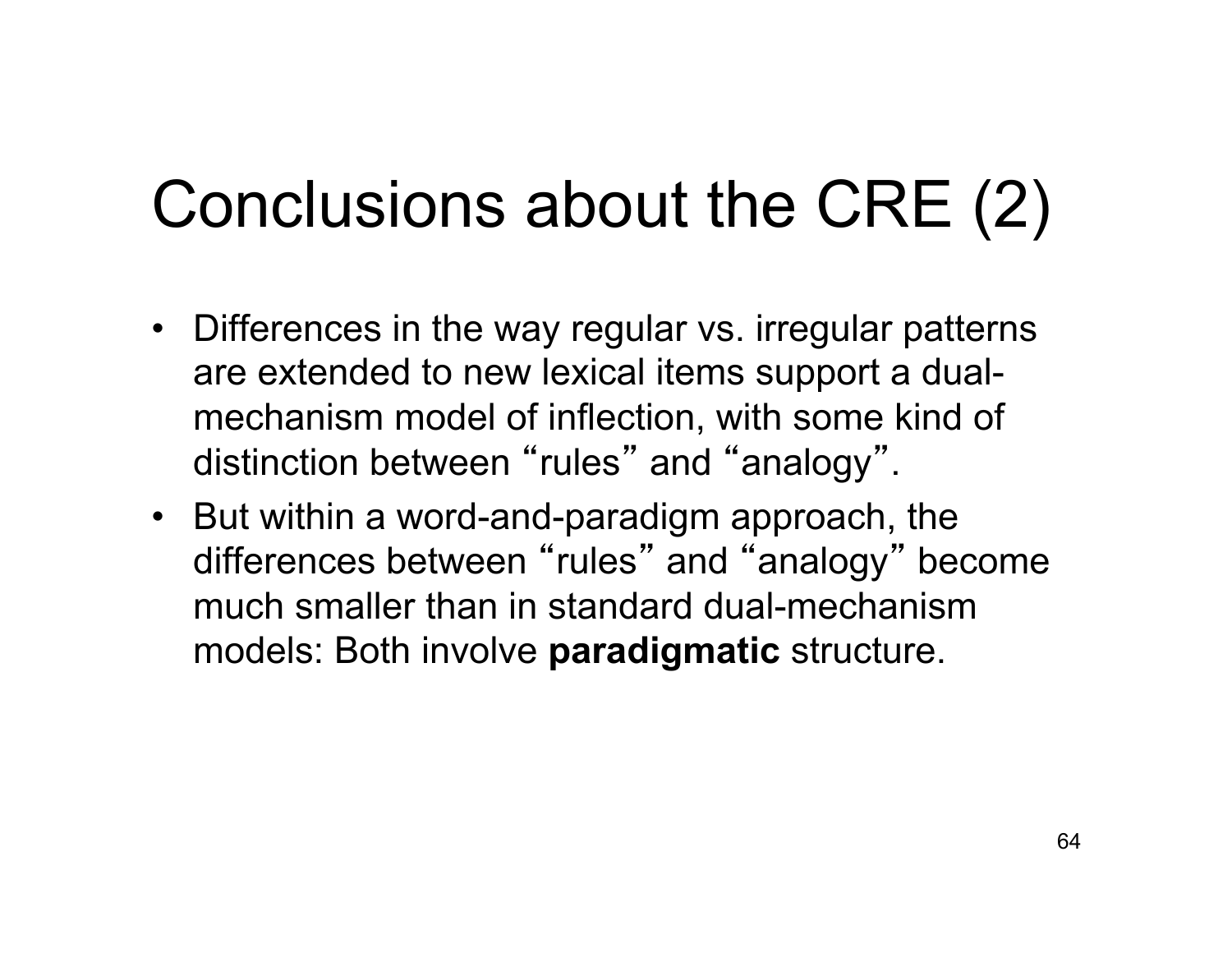## Returning to Kafka's leopards

#### • Recall that:

- $\geq 1$ ) "man" does not "just accept" the leopards" invasions as inevitable
- **≻2) Rather, "man" figures out that the** invasions are predictable.
- $\geq$  3) On the basis of this predictability, the leopards are incorporated into the ceremony.
- (Contrast "Das Tier in der Synagoge" from the Fragmente aus Heften und losen Blättern)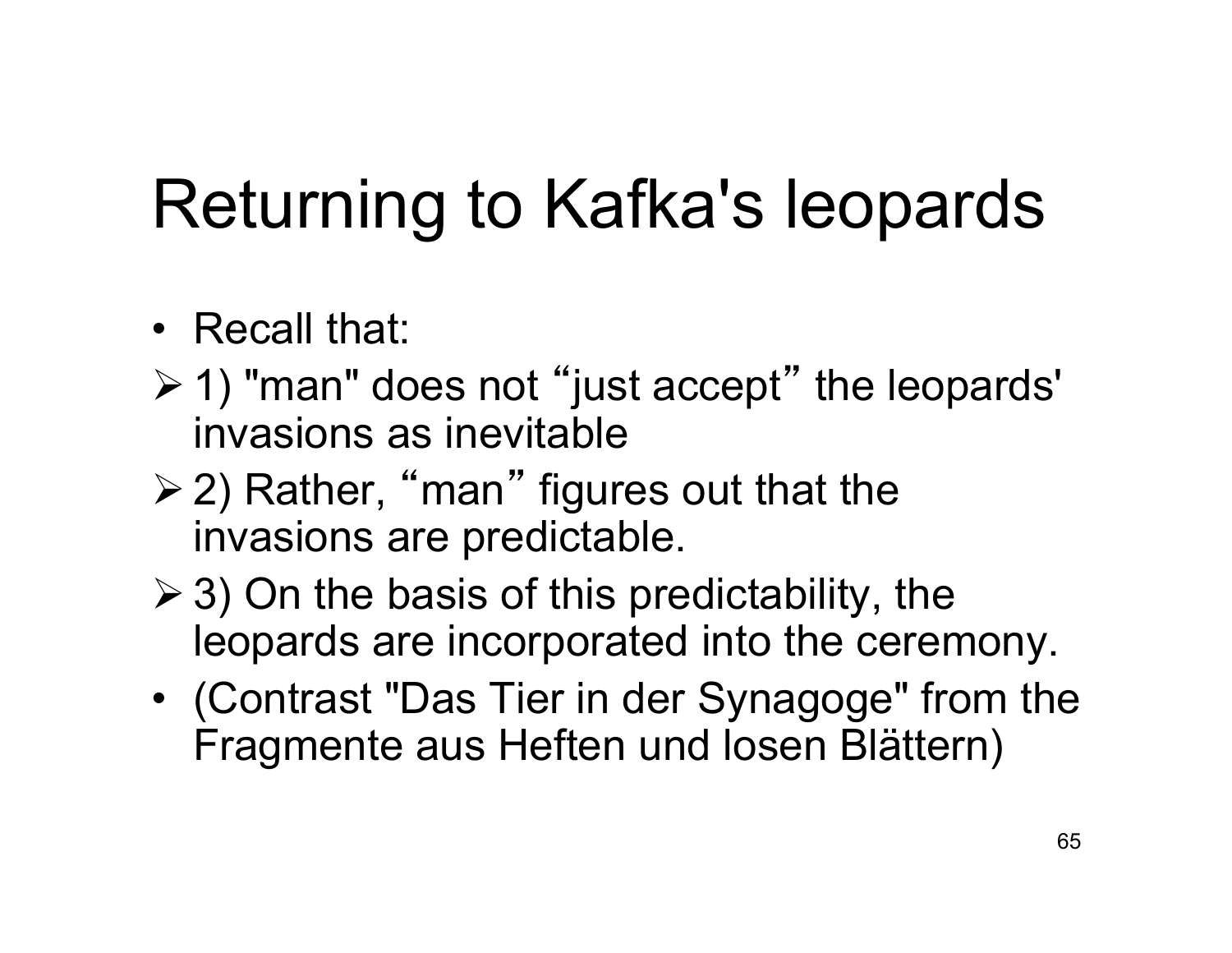#### Some open questions:

- 1) What would have happened if "man" had not been able to figure out how to predict the attacks?
- 2) Did the incorporation of the leopards entail any other adjustments to the ceremony?
- 3) Who is "man"? In other words, who are the "priests" in this temple?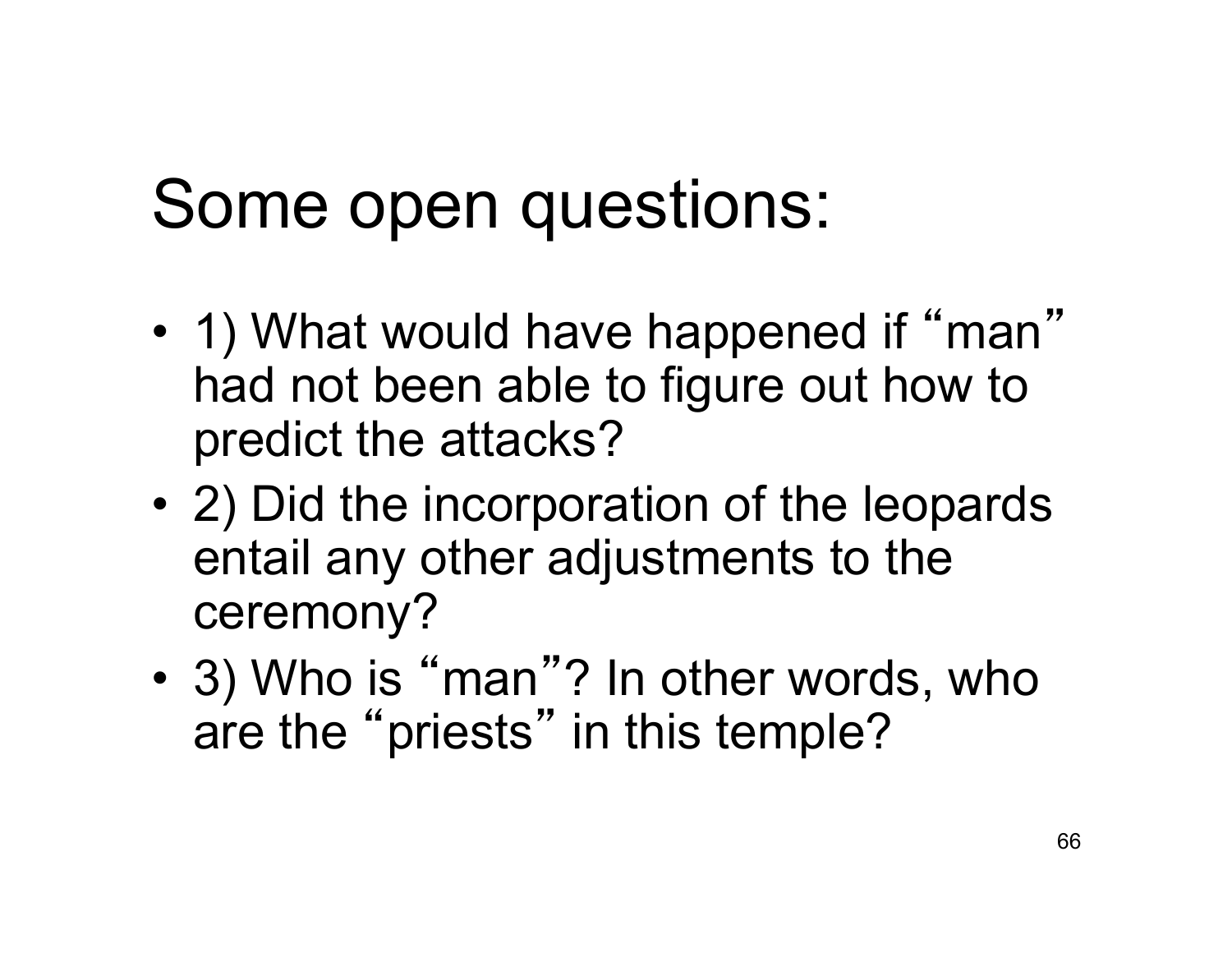# Answers for the temple of morphology:

- 1) The leopards could have been kept out or driven off and would have been if " man " had not been able to discern the regularity in the attacks. (Remaining question: Would ignoring the leopards have been another option?)
- 2) The incorporation of the attacks must have led to at least some tweaking and adjustment, and perhaps even to substantial restructuring of the ceremony.
- 3) This temple has a "lay priesthood" of all speakers.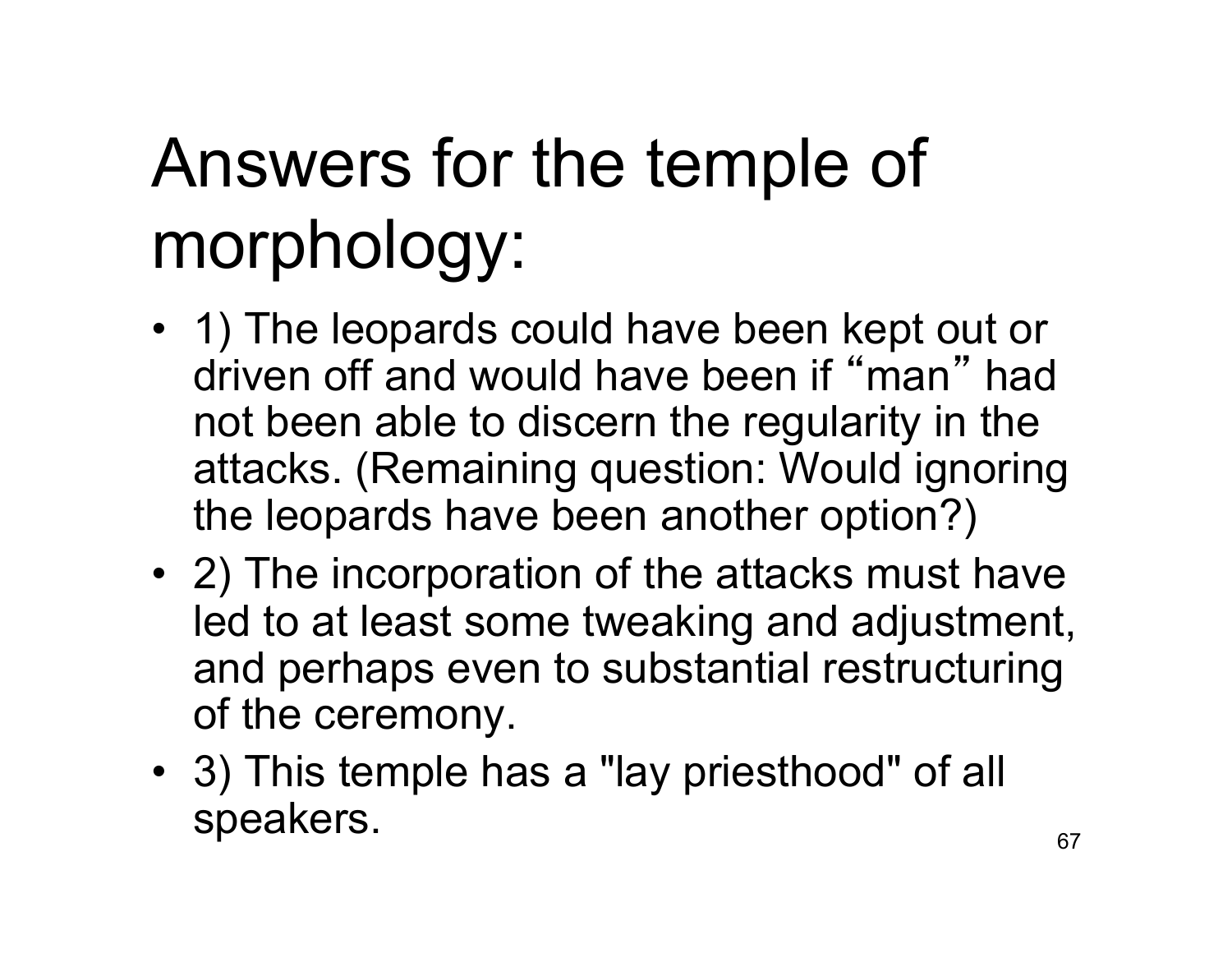#### The case for a professional "priesthood"

- "a linguist who could not devise a better grammar than is present in a speaker's brain ought to try another trade." (Householder 1966:100, cited in Lass 1997:12fn.10)
- My response: The synchronic grammars that matter for grammatical change are the ones in speakers' brains, not the infinitely "better" one that some linguists may devise.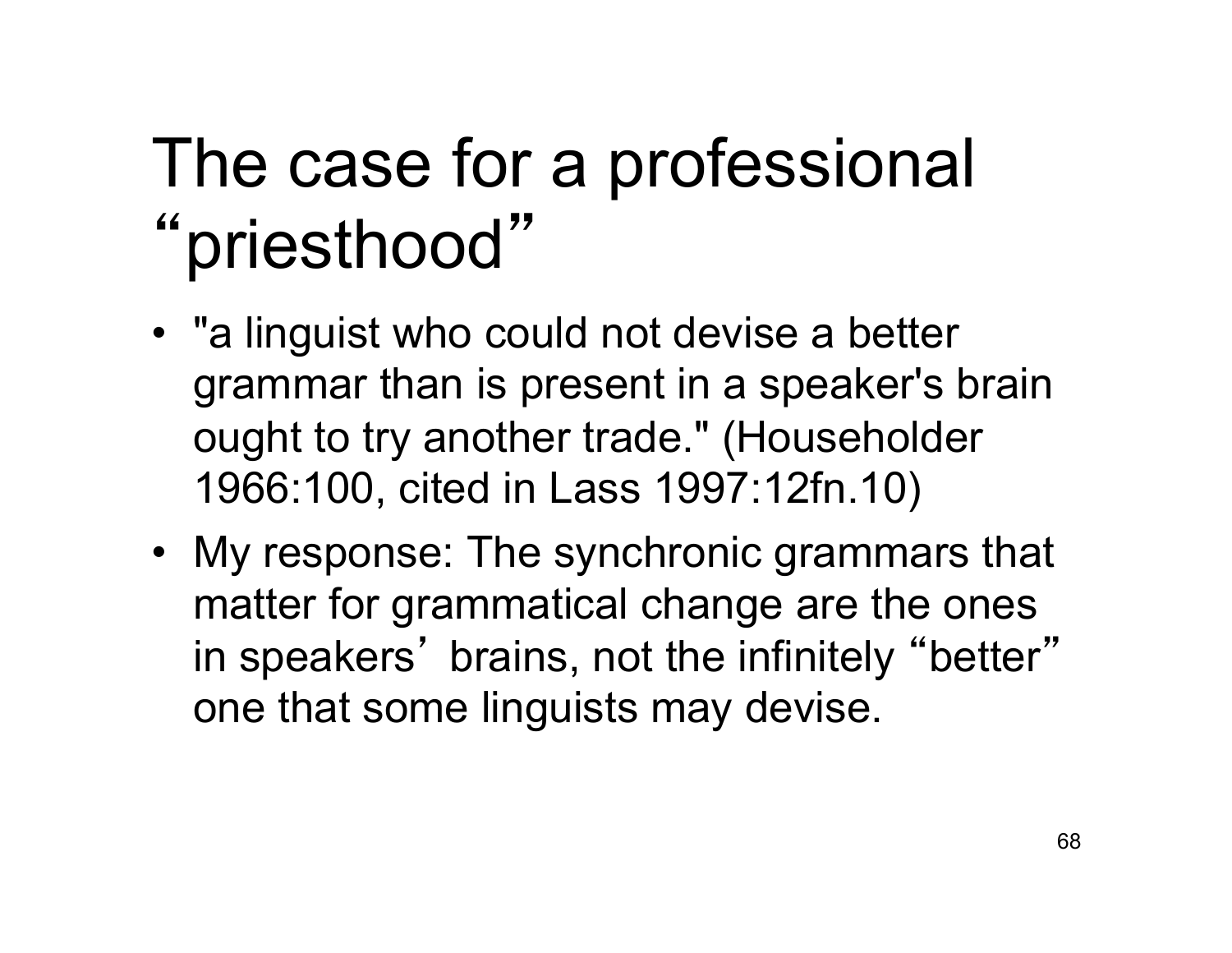## My response (continued):

- The investigation of diachrony is all about going beyond what speakers "know" about their grammars in order to fully explain the properties of those grammars.
- But the notion of a useful kind of synchronic analysis that goes beyond what speakers know is precisely what Paul meant when he spoke of entering: "geschichtlichen boden, wenn auch vielleicht ohne sich klar darüber zu sein."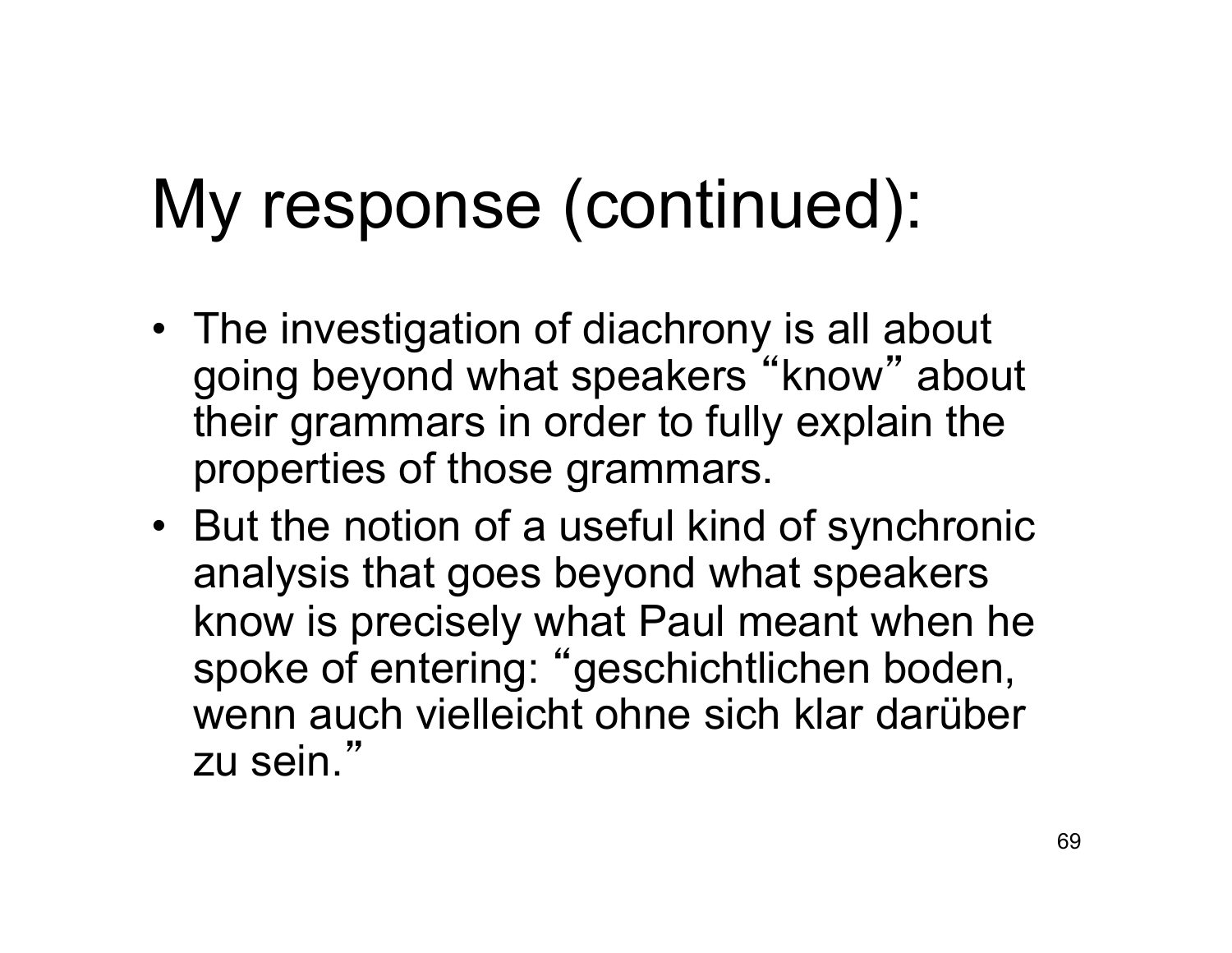References (1)

Andersen, Henning. 1973. Abductive and Deductive Change. Language 49.765-793.

- Aronoff, Mark. 1998. Isomorphism and Monotonicity: Or the Disease of Morphology. Morphology and its Relation to Phonology and Syntax, ed. by Diane K. Brentari and Patrick M. Farrell, 411-418. Stanford: CSLI Publications.
- Becker, Thomas. 1990. Analogie und morphologische Theorie, (Münchner Universitäts-Schriften Philosophische Fakultät, Studien zur Theoretischen Linguistik 11). München: Fink.

Blevins, James P. 2003. Stems and Paradigms. Language 79.737-767.

Blevins, James P. 2004. Inflection Classes and Economy. Explorations in Nominal Inflection, ed. by Gereon Müller, Lutz Gunkel, and Gisela Zifonun, 41-85. New York: de Gruyter.

Blevins, James P. 2006. Word-based morphology. Journal of Linguistics 42.531-573.

Blevins, Juliette. 2004. Evolutionary Phonology. New York: Cambridge U.P.

- Bybee, Joan L. and Carol Lynn Moder. 1983. Morphological Classes as Natural Categories. Language 59.251-270.
- Bybee, Joan, Revere Perkins, and William Pagliuca. 1994. The Evolution of Grammar. Chicago: Univ. of Chicago Press.
- Clahsen, Harald. 1999. Lexical entries and rules of language: A multidisciplinary study of German inflection. Behavioral and Brain Sciences 22.991-1060.
- Clahsen, Harald. 2006. Linguistic Perspectives on Morphological Processing. Advances in the theory of the lexicon, ed. by Dieter Wunderlich. Berlin: Mouton de Gruyter.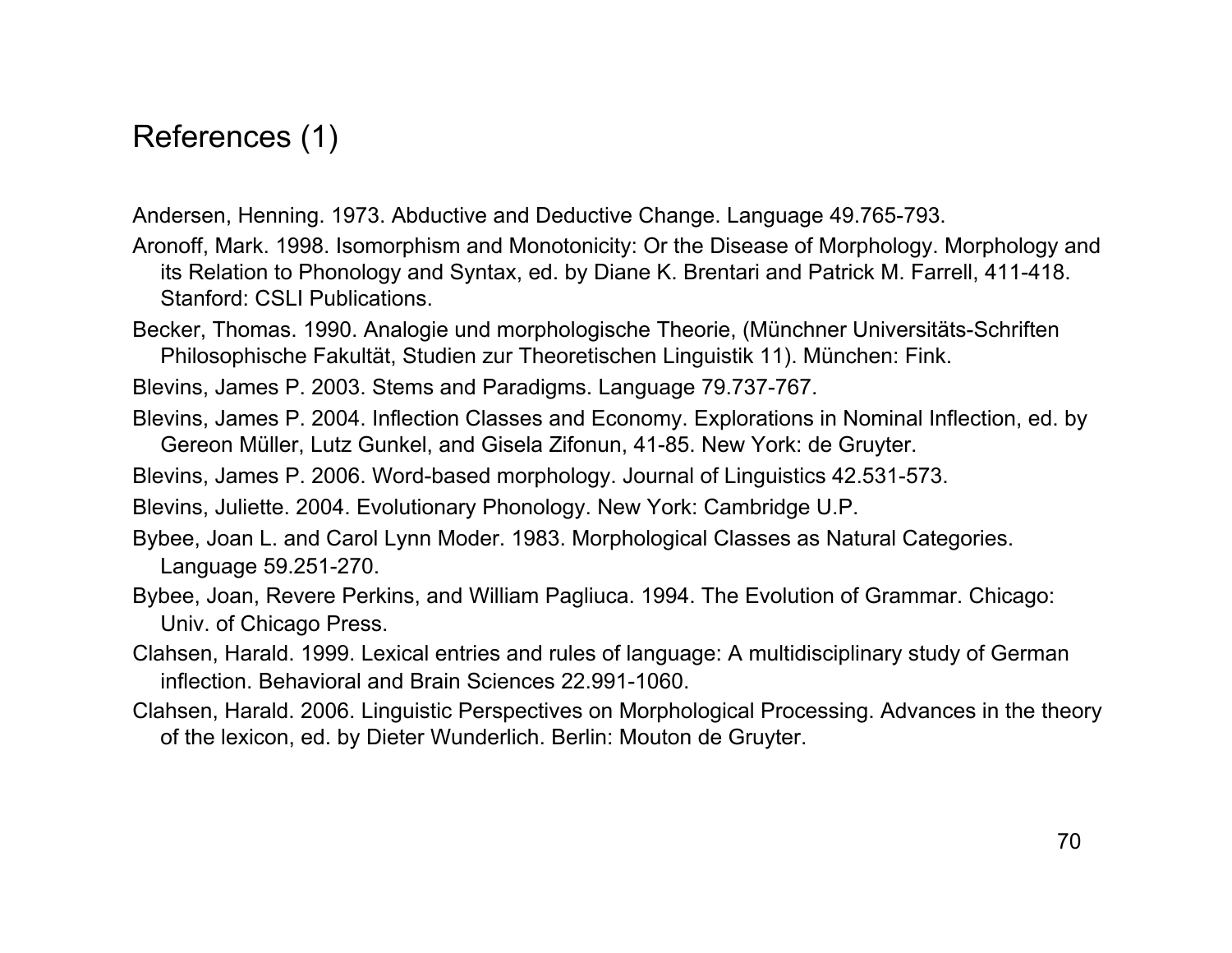#### References (2)

- Detges, Ulrich and Richard Waltereit, eds. 2008. The Paradox of Grammatical Change. Perspectives from Romance, (Current Issues in Linguistic Theory 293). Amsterdam: Benjamins.
- DARE = Frederic G. Cassidy and Joan Houston Hall, eds. 1985-. Dictionary of American Regioinal English. Cambridge, MA: Belknap.
- Fowler, H. W. and R. W. Burchfield. 1996. The New Fowler's Modern English Usage. Oxford: Clarendon.
- Haeringen, C.B. van. 1940. De taaie levenskracht van het sterke werkwoord. De Nieuwe Taalgids 34.241-255. (Online at: http://www.dbnl.org/tekst/haer001taai01/)
- Kim, John J., Steven Pinker, Alan Prince and Sandeep Prasada. 1991. Why No Mere Mortal Has Ever Flown Out to Center Field. Cognitive Science 15.173-218.
- Kim, John J., Gary F. Marcus, Steven Pinker, Michelle Hollander and Marie Coppola. 1994. Sensitivity of children's inflection to grammatical structure. Journal of Child Language 21.173-209.
- Kluge, Friedrich. 1975. Etymologisches Wörterbuch der deutschen Sprache, 21st ed. by Walther Mitzka. New York: de Gruyter.
- Lass, Roger. 1990. How to do things with junk: exaptation in language evolution. Journal of Linguistics 26.79-102.
- Lass, Roger. 1997. Historical Linguistics and Language Change. New York: Cambridge University Press.
- Lieber, Rochelle. 2004. Morphology and Lexical Semantics. New York: Cambridge University Press.